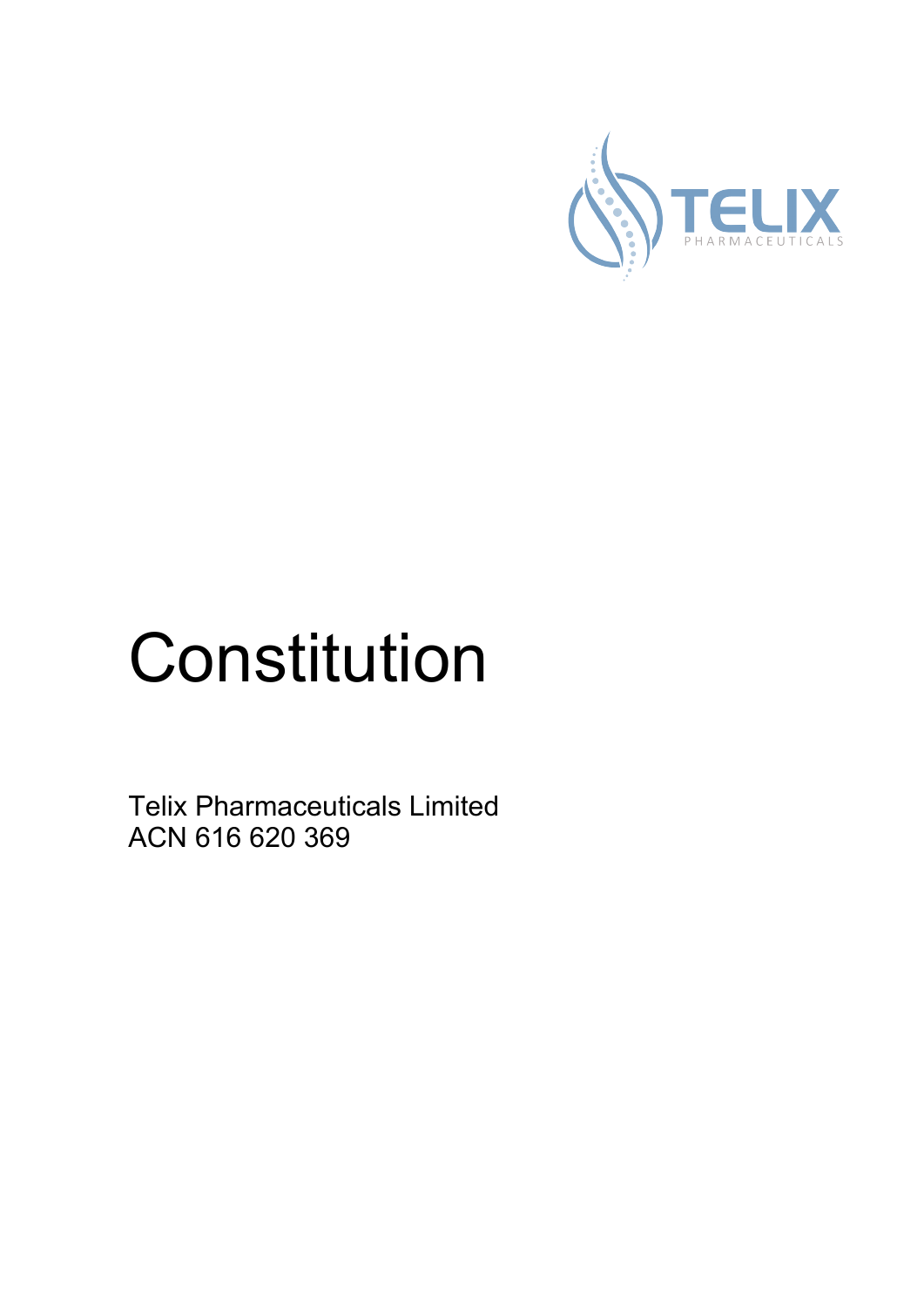## Table of Contents

|   | <b>Table of Contents</b>                                    |                                                                                                                                                                                                                                                                 |                                                    |
|---|-------------------------------------------------------------|-----------------------------------------------------------------------------------------------------------------------------------------------------------------------------------------------------------------------------------------------------------------|----------------------------------------------------|
| 1 |                                                             | Preliminary                                                                                                                                                                                                                                                     | 4                                                  |
|   | 1.1<br>1.2<br>1.3<br>1.4<br>1.5                             | Definitions and interpretation<br>Application of the Act, Listing Rules and ASX Settlement Operating Rules<br><b>Exercising powers</b><br>Currency<br><b>Transitional provisions</b>                                                                            | 4<br>6<br>7<br>8<br>8                              |
| 2 |                                                             | <b>Share capital</b>                                                                                                                                                                                                                                            | 9                                                  |
|   | 2.1<br>2.2<br>2.3<br>2.4<br>2.5<br>2.6<br>2.7<br>2.8        | <b>Shares</b><br>Preference shares<br>Alteration of share capital<br>Conversion or reclassification of shares<br>Variation of class rights<br>Joint holders of shares<br>Equitable and other claims<br><b>Restricted Securities</b>                             | 9<br>g<br>11<br>11<br>11<br>11<br>12<br>12         |
| 3 |                                                             | Calls, forfeiture, indemnities, lien and surrender                                                                                                                                                                                                              | 13                                                 |
|   | 3.1<br>3.2<br>3.3<br>3.4<br>3.5<br>3.6<br>3.7<br>3.8<br>3.9 | Calls<br>Proceedings to recover calls<br>Payments in advance of calls<br>Forfeiting partly paid shares<br>Members' indemnity<br>Lien on shares<br>Surrender of shares<br>Sale, reissue or other disposal of shares by the company<br>Interest payable by member | 13<br>14<br>14<br>14<br>15<br>16<br>17<br>17<br>18 |
| 4 |                                                             | <b>Distributions</b>                                                                                                                                                                                                                                            | 19                                                 |
|   | 4.1<br>4.2<br>4.3<br>4.4<br>4.5                             | <b>Dividends</b><br>Capitalising profits<br>Ancillary powers<br>Reserves<br>Carrying forward profits                                                                                                                                                            | 19<br>21<br>22<br>23<br>23                         |
| 5 |                                                             | <b>Transfer and transmission of shares</b>                                                                                                                                                                                                                      | 23                                                 |
|   | 5.1<br>5.2<br>5.3<br>5.4<br>5.5                             | <b>Transferring shares</b><br>Power to decline to register transfers<br>Power to suspend registration of transfers<br>Selling non marketable parcels<br>Transmission of shares                                                                                  | 23<br>24<br>25<br>25<br>26                         |
| 6 | Plebiscite to approve proportional takeover bids            |                                                                                                                                                                                                                                                                 |                                                    |
|   | 6.1<br>6.2<br>6.3<br>6.4                                    | Definitions<br>Transfers not to be registered<br><b>Approving Resolution</b><br>Sunset                                                                                                                                                                          | 27<br>28<br>28<br>28                               |
| 7 |                                                             | <b>General meetings</b>                                                                                                                                                                                                                                         | 29                                                 |
|   | 7.1<br>7.2<br>7.3                                           | Calling general meetings<br>Holding of general meetings<br>Notice of general meetings                                                                                                                                                                           | 29<br>29<br>29                                     |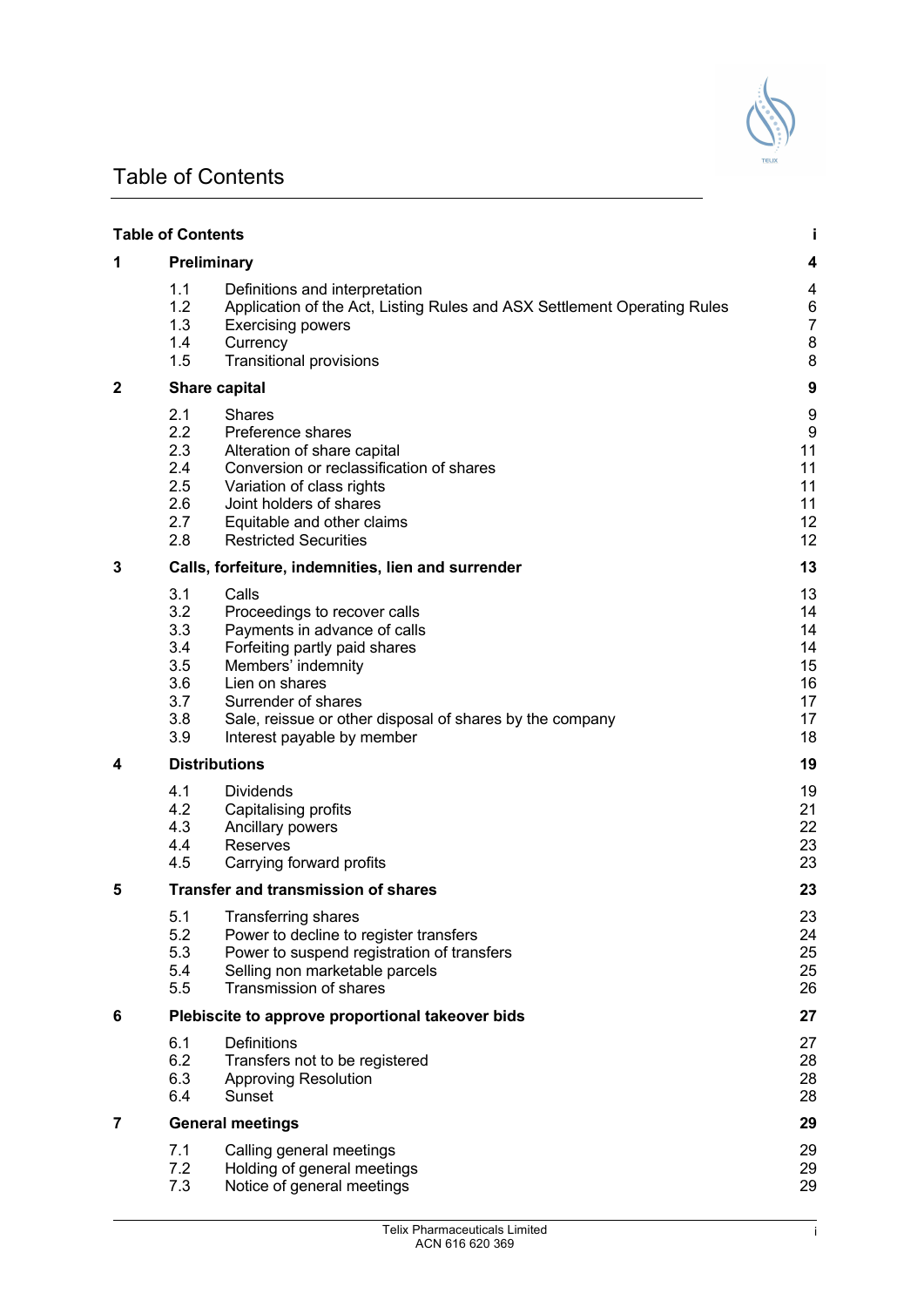|    | 7.4               | Admission to general meetings                                  | 30 |
|----|-------------------|----------------------------------------------------------------|----|
|    | 7.5               | Hybrid meetings                                                | 31 |
|    | 7.6               | Virtual meetings                                               | 32 |
|    | 7.7               | Quorum at general meetings                                     | 32 |
|    | 7.8               | Chairperson of general meetings                                | 33 |
|    | 7.9               | Conduct at general meetings                                    | 34 |
|    | 7.10              | Decisions at general meetings                                  | 35 |
|    | 7.11              | Direct voting                                                  | 36 |
|    | 7.12              | Voting rights                                                  | 36 |
|    | 7.13              | Representation at general meetings                             | 38 |
|    | 7.14              | Right to request observer and report on conduct of poll        | 40 |
|    | 7.15              | Right to request scrutiny and report on outcome of poll        | 41 |
|    | 7.16              | Access to information and record-keeping                       | 41 |
| 8  | <b>Directors</b>  |                                                                | 42 |
|    | 8.1               | Appointment and retirement of directors                        | 42 |
|    | 8.2               | Vacating office                                                | 43 |
|    | 8.3               | Remuneration                                                   | 43 |
|    | 8.4               | Director need not be a member                                  | 45 |
|    | 8.5               | Directors may contract with the company and hold other offices | 45 |
|    | 8.6               | Powers and duties of directors                                 | 46 |
|    | 8.7               | Delegation by the Board                                        | 47 |
|    | 8.8               | Proceedings of directors                                       | 48 |
|    | 8.9               | Calling meetings of the Board                                  | 48 |
|    | 8.10              | Notice of meetings of the Board                                | 48 |
|    | 8.11              | Quorum at meetings of the Board                                | 49 |
|    | 8.12              | Chairperson and deputy chairperson of the Board                | 49 |
|    | 8.13              | Decisions of the Board                                         | 50 |
|    | 8.14              | Written resolutions                                            | 50 |
|    | 8.15              | Alternate directors                                            | 51 |
|    | 8.16              | Validity of acts                                               | 52 |
|    | 8.17              | External professional advice                                   | 52 |
| 9  |                   | <b>Executive officers</b>                                      | 52 |
|    | 9.1               | Chief executive officers and executive directors               | 52 |
|    | 9.2               | Secretary                                                      | 52 |
|    | 9.3               | Provisions applicable to all executive officers                | 53 |
| 10 |                   | <b>Indemnity and insurance</b>                                 | 53 |
|    | 10.1              | Persons to whom rules 10.2 and 10.4 apply                      | 53 |
|    | 10.2              | Indemnity                                                      | 53 |
|    | 10.3              | <b>Extent of indemnity</b>                                     | 54 |
|    | 10.4              | Insurance                                                      | 54 |
|    | 10.5              | Savings                                                        | 54 |
|    | 10.6              | Deed                                                           | 54 |
| 11 | <b>Winding up</b> |                                                                | 54 |
|    | 11.1              | Distributing surplus                                           | 54 |
|    | 11.2              | Dividing property                                              | 55 |
| 12 |                   | Inspection of and access to records                            | 56 |
| 13 | <b>Seals</b>      |                                                                | 56 |
|    | 13.1              | Manner of execution                                            | 56 |
|    | 13.2              | Common seal                                                    | 56 |
|    | 13.3              | Safe custody of Seal                                           | 56 |
|    | 13.4              | Using the Seal                                                 | 56 |
|    | 13.5              | Seal register                                                  | 57 |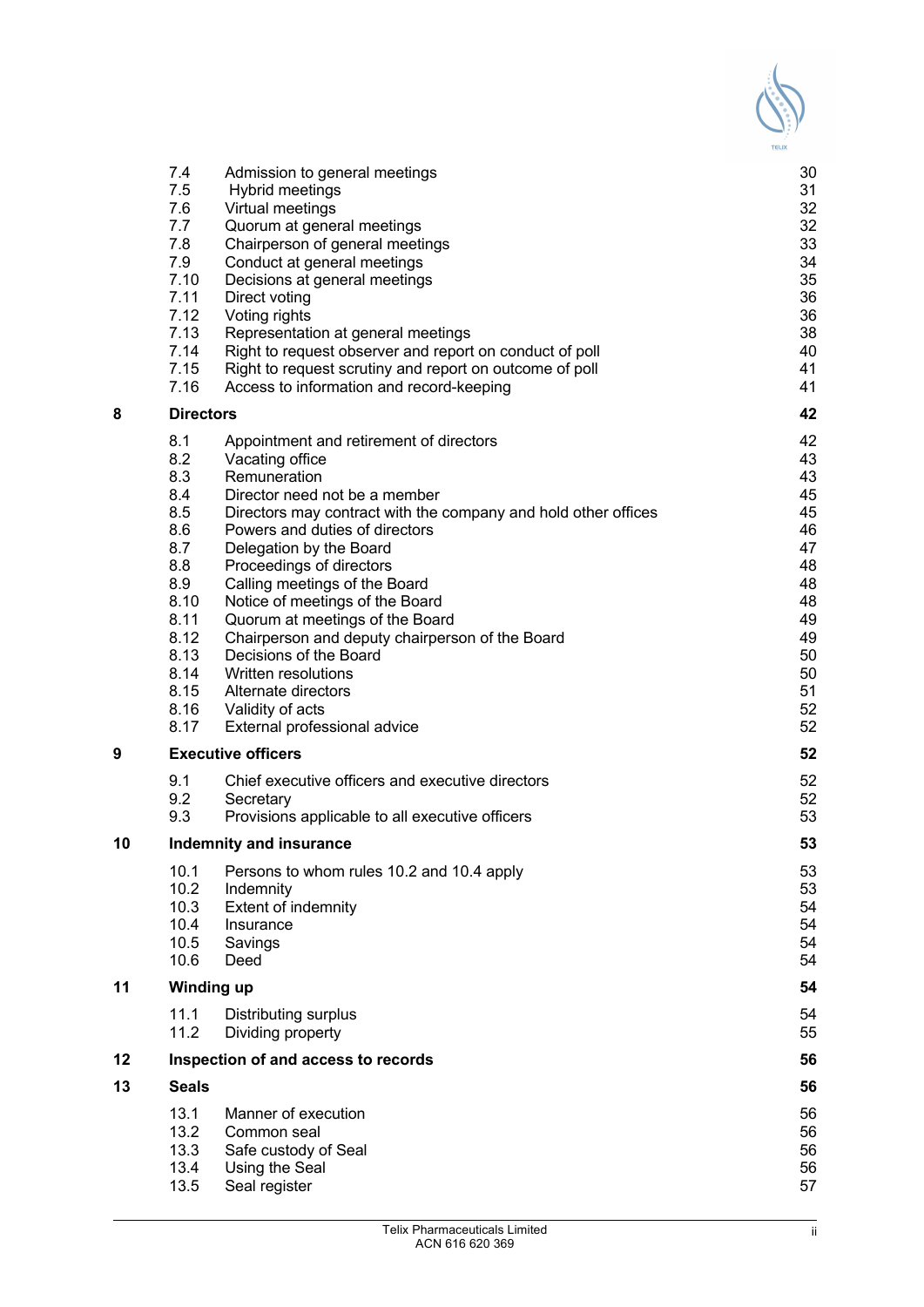| <b>TELIX</b> |
|--------------|

|    | 13.6<br>13.7   | Duplicate seals and certificate seals<br>Sealing and signing certificates | 57<br>57 |
|----|----------------|---------------------------------------------------------------------------|----------|
| 14 | <b>Notices</b> | 57                                                                        |          |
|    | 14.1           | Notices by the company to members                                         | 57       |
|    | 14.2           | Notices by the company to directors                                       | 59       |
|    | 14.3           | Notices by members or directors to the company                            | 59       |
|    | 14.4           | Time of service                                                           | 59       |
|    | 14.5           | Other communications and documents                                        | 60       |
|    | 14.6           | Elections by members                                                      | 60       |
|    | 14.7           | <b>Written notices</b>                                                    | 60       |
| 15 | General        |                                                                           | 61       |
|    | 15.1           | Submission to jurisdiction                                                | 61       |
|    | 15.2           | Prohibition and enforceability                                            | 61       |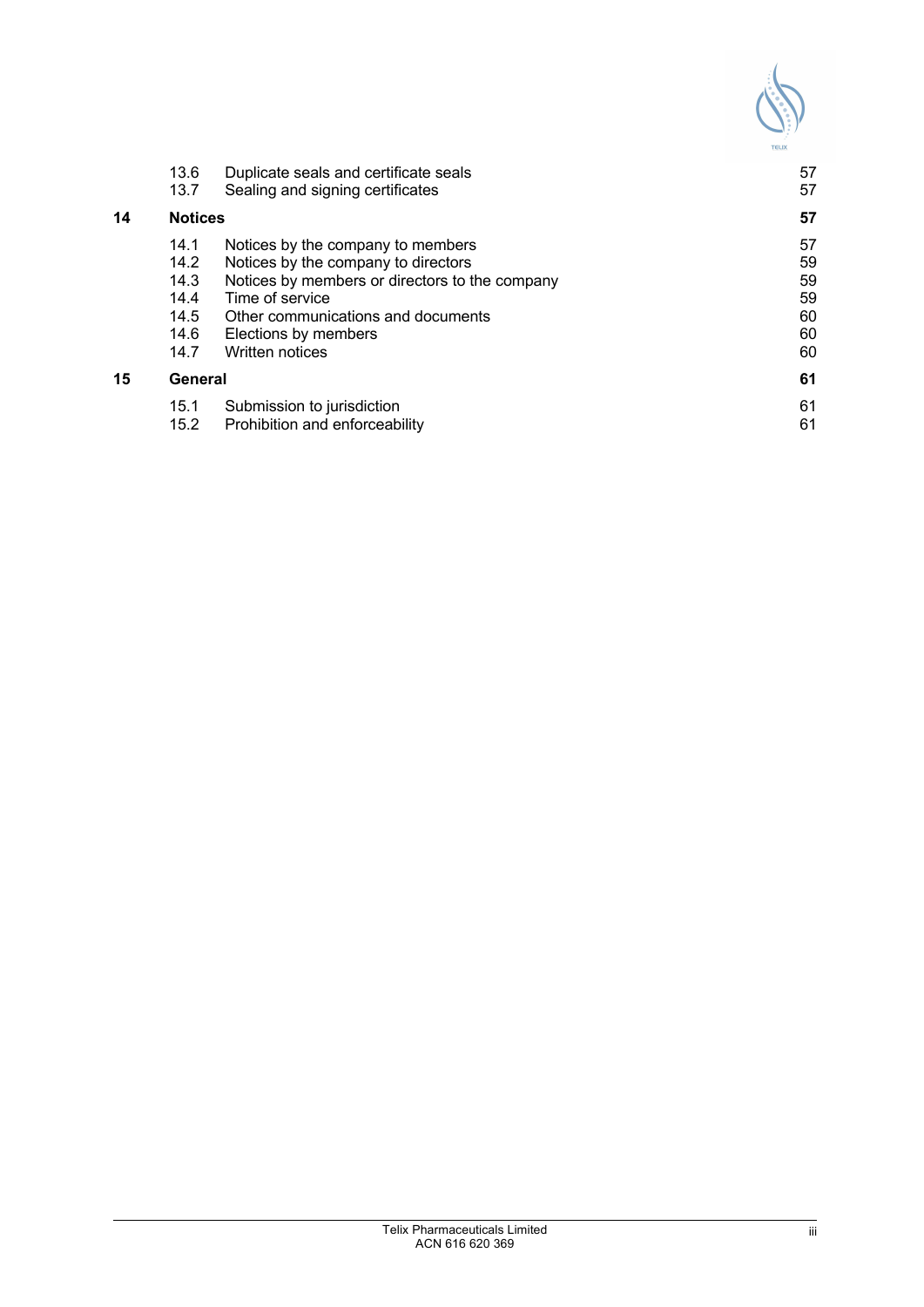

## **Telix Pharmaceuticals Limited** ACN 616 620 369

A public company limited by shares

## **1 Preliminary**

## **1.1 Definitions and interpretation**

(a) The meanings of the terms used in this constitution are set out below.

| <b>Defined Term</b>                             | <b>Meaning</b> |                                                                                                                                                                                            |
|-------------------------------------------------|----------------|--------------------------------------------------------------------------------------------------------------------------------------------------------------------------------------------|
| Act                                             |                | Corporations Act 2001 (Cth).                                                                                                                                                               |
| AGM                                             | to be held.    | an annual general meeting of the company that the Act requires                                                                                                                             |
| ASX                                             |                | means ASX Limited ABN 98 008 624 691 or the Australian<br>Securities Exchange, as operated by ASX Limited (as the<br>context requires).                                                    |
| <b>ASX Settlement</b><br><b>Operating Rules</b> |                | the operating rules of ASX Settlement Pty Limited and, to the<br>extent that they are applicable, the operating rules of the<br>Exchange and the operating rules of ASX Clear Pty Limited. |
| Board                                           |                | the directors for the time being of the company or those of them<br>who are present at a meeting at which there is a quorum.                                                               |
| <b>Business Day</b>                             |                | has the meaning given to that term in the Listing Rules.                                                                                                                                   |
| <b>Dispose</b>                                  |                | in respect of Restricted Securities, dispose of, directly or<br>indirectly through another person, the Restricted Securities by<br>any means, including:                                   |
|                                                 | (a)            | granting, being granted or exercising an option in respect<br>of the Restricted Securities:                                                                                                |
|                                                 | (b)            | declaring a trust over the Restricted Securities;                                                                                                                                          |
|                                                 | (c)            | using the Restricted Securities as collateral;                                                                                                                                             |
|                                                 | (d)            | decreasing an economic interest in the Restricted<br>Securities; or                                                                                                                        |
|                                                 | (e)            | disposing of all or part of the Restricted Securities.                                                                                                                                     |
| Exchange                                        |                | the Australian Securities Exchange or such other body corporate<br>that is declared by the Board to be the company's primary stock<br>exchange for the purposes of this definition.        |
| <b>Holding Lock</b>                             |                | as defined in section 2 of the ASX Settlement Operating Rules.                                                                                                                             |
| <b>Listing Rules</b>                            |                | the listing rules of the Exchange as they apply to the company.                                                                                                                            |
| Proper ASTC Transfer                            |                | has the meaning given to that term in the Corporations<br>Regulations 2001 (Cth).                                                                                                          |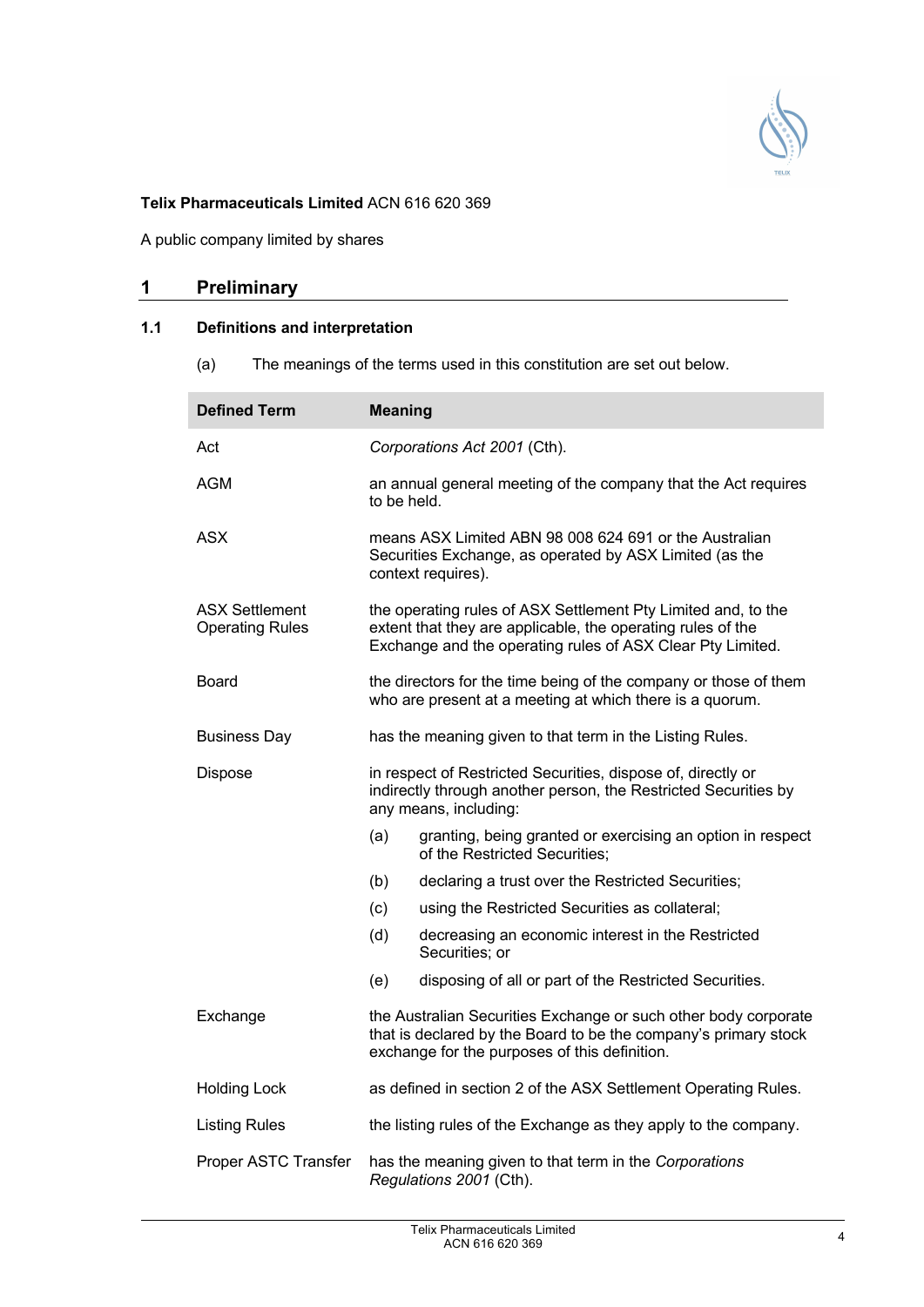

| <b>Defined Term</b>          | <b>Meaning</b>                                                                                                                                                                                                                                             |  |  |
|------------------------------|------------------------------------------------------------------------------------------------------------------------------------------------------------------------------------------------------------------------------------------------------------|--|--|
| <b>Record Time</b>           | 1<br>in the case of a meeting for which the caller of the meeting<br>has decided, under the Act, that shares are to be taken to be<br>held by the persons who held them at a specified time<br>before the meeting, that time; and                          |  |  |
|                              | $\overline{2}$<br>in any other case, 48 hours before the relevant meeting, or,<br>if this time would fall on a trading day, 7.00pm (Melbourne<br>time) on that day.                                                                                        |  |  |
| Representative               | in relation to a member that is a body corporate means a person<br>authorised in accordance with the Act (or a corresponding<br>previous law) by the body corporate to act as its representative<br>at the meeting.                                        |  |  |
| <b>Restricted Securities</b> | all share capital of the company that is classified by the<br>Exchange as 'restricted securities'.                                                                                                                                                         |  |  |
| Seal                         | any common seal, duplicate seal or certificate seal of the<br>company.                                                                                                                                                                                     |  |  |
| Subsidiary                   | has the meaning given in the Act.                                                                                                                                                                                                                          |  |  |
| <b>Transmission Event</b>    | for a member who is an individual – the member's death, the<br>1<br>member's bankruptcy, or a member becoming of unsound<br>mind, or a person who, or whose estate, is liable to be dealt<br>with in any way under the laws relating to mental health; and |  |  |
|                              | 2<br>for a member who is a body corporate – the dissolution of<br>the member or the succession by another body corporate to<br>the assets and liabilities of the member.                                                                                   |  |  |
| URL                          | Uniform Resource Locator, the address that specifies the<br>location of a file on the internet.                                                                                                                                                            |  |  |

- (b) A reference in this constitution to a partly paid share is a reference to a share on which there is an amount unpaid.
- (c) A reference in this constitution to an amount unpaid on a share includes a reference to any amount of the issue price which is unpaid.
- (d) A reference in this constitution to a call or an amount called on a share includes a reference to a sum that, by the terms of issue of a share, becomes payable on issue or at a fixed date.
- (e) A reference in this constitution to a member for the purposes of a meeting of members is a reference to a registered holder of shares as at the relevant Record Time.
- (f) A reference in this constitution to a member present at a general meeting is a reference to a member present in person or by proxy, attorney or Representative or, except in any rule that specifies a quorum or except in any rule prescribed by the Board, a member who has duly lodged a valid direct vote in relation to the general meeting under rule 7.8.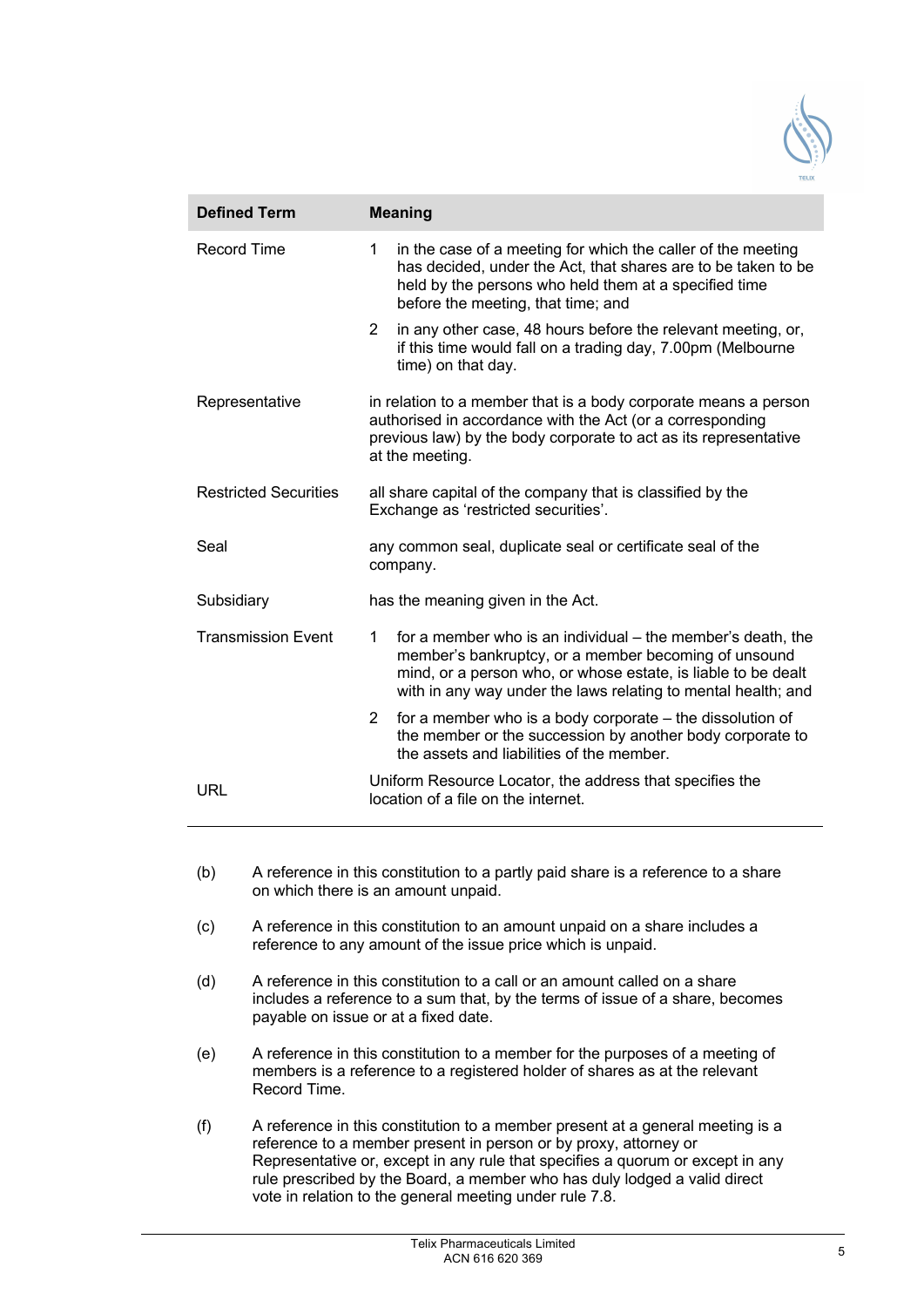

- (g) A chairperson or deputy chairperson appointed under this constitution may be referred to as chairman or chairwoman, or deputy chairman or chairwoman, or as chair, if applicable.
- (h) A reference in this constitution to a person holding or occupying a particular office or position is a reference to any person who occupies or performs the duties of that office or position.
- (i) A reference to a document being 'signed' or to 'signature' includes that document being executed under hand or under seal or by any other method and, in the case of a communication in electronic form, includes the document being authenticated in accordance with the Act or any other method approved by the Board.
- (j) Unless the contrary intention appears, in this constitution:
	- (i) the singular includes the plural and the plural includes the singular;
	- (ii) words that refer to any gender include all genders;
	- (iii) words used to refer to persons generally or to refer to a natural person include a body corporate, body politic, partnership, joint venture, association, board, group or other body (whether or not the body is incorporated);
	- (iv) a reference to a person includes that person's successors and legal personal representatives;
	- (v) a reference to a statute or regulation, or a provision of any of them includes all statutes, regulations or provisions amending, consolidating or replacing them, and a reference to a statute includes all regulations, proclamations, ordinances and by-laws issued under that statute;
	- (vi) a reference to the Listing Rules or the ASX Settlement Operating Rules includes any variation, consolidation or replacement of those rules and is to be taken to be subject to any applicable waiver or exemption; and
	- (vii) where a word or phrase is given a particular meaning, other parts of speech and grammatical forms of that word or phrase have corresponding meanings.
- (k) Specifying anything in this constitution after the words 'including', 'includes' or 'for example' or similar expressions does not limit what else is included unless there is express wording to the contrary.
- (l) In this constitution, headings and bold type are only for convenience and do not affect the meaning of this constitution.

## **1.2 Application of the Act, Listing Rules and ASX Settlement Operating Rules**

- (a) The rules that apply as replaceable rules to companies under the Act do not apply to the company except so far as they are repeated in this constitution.
- (b) Unless the contrary intention appears: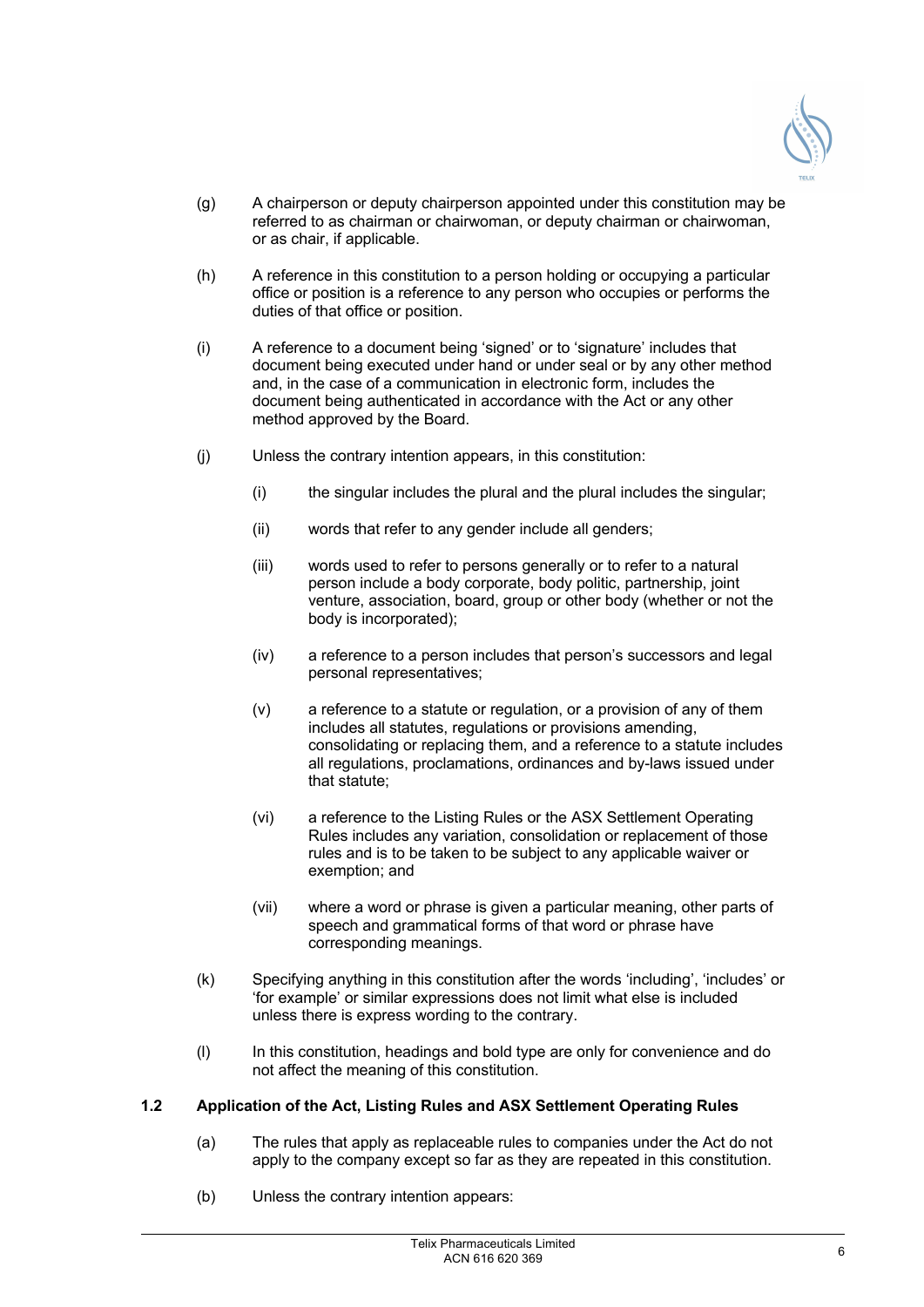

- (i) an expression in a rule that deals with a matter dealt with by a provision of the Act, the Listing Rules or the ASX Settlement Operating Rules has the same meaning as in that provision; and
- (ii) subject to rule  $1.2(b)(1)$ , an expression in a rule that is used in the Act has the same meaning in this constitution as in the Act.
- (c) For so long as the company is admitted to the official list of ASX:
	- (i) notwithstanding anything contained in this constitution, if the Listing Rules prohibit an act being done, the act shall not be done;
	- (ii) nothing contained in this constitution prevents an act being done that the Listing Rules require to be done;
	- (iii) if the Listing Rules require an act to be done or not to be done, authority is given for that act to be done or not to be done (as the case may be);
	- (iv) if the Listing Rules require this constitution to contain a provision and it does not contain such a provision, this constitution is deemed to contain that provision;
	- (v) if the Listing Rules require this constitution not to contain a provision and it contains such a provision, this constitution is deemed not to contain that provision; and
	- (vi) if any provision of this constitution is or becomes inconsistent with the Listing Rules, this constitution is deemed not to contain that provision to the extent of the inconsistency.

## **1.3 Exercising powers**

- (a) The company may, in any way the Act permits:
	- (i) exercise any power;
	- (ii) take any action; or
	- (iii) engage in any conduct or procedure,

which, under the Act a company limited by shares may exercise, take or engage in.

- (b) Where this constitution provides that a person 'may' do a particular act or thing, the act or thing may be done at the person's discretion.
- (c) Where this constitution confers a power to do a particular act or thing, the power is, unless the contrary intention appears, to be taken as including a power exercisable in the same way and subject to the same conditions (if any) to repeal, rescind, revoke, amend or vary that act or thing.
- (d) Where this constitution confers a power to do a particular act or thing, the power may be exercised from time to time and may be exercised subject to conditions.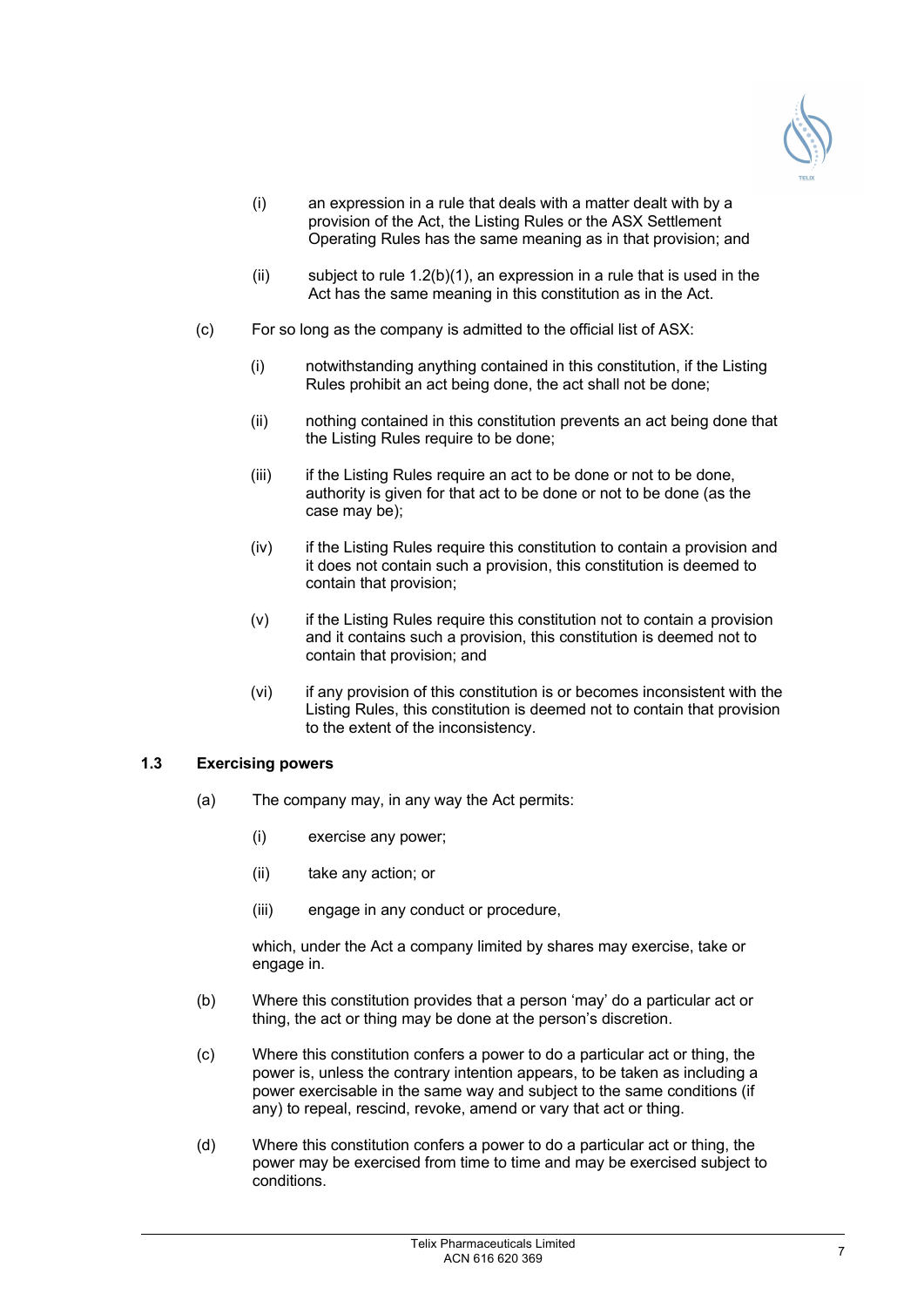

- (e) Where this constitution confers a power to do a particular act or thing concerning particular matters, the power is, unless the contrary intention appears, to be taken to include a power to do that act or thing as to only some of those matters or as to a particular class of those matters, and to make different provision concerning different matters or different classes of matters.
- (f) Where this constitution confers a power to make appointments to an office or position (except the power to appoint a director under rule 8.1(b)), the power is, unless the contrary intention appears, to be taken to include a power:
	- (i) to appoint a person to act in the office or position until a person is formally appointed to the office or position;
	- (ii) to remove or suspend any person appointed (without prejudice to any rights or obligations under any contract between the person and the company); and
	- (iii) to appoint another person temporarily in the place of any person removed or suspended or in the place of any sick or absent holder of the office or position.
- (g) Where this constitution gives power to a person to delegate a function or power:
	- (i) the delegation may be concurrent with, or (except in the case of a delegation by the Board) to the exclusion of, the performance or exercise of that function or power by the person;
	- (ii) the delegation may be either general or limited in any way provided in the terms of delegation;
	- (iii) the delegation need not be to a specified person but may be to any person holding, occupying or performing the duties of a specified office or position;
	- (iv) the delegation may include the power to delegate; and
	- (v) where performing or exercising that function or power depends on that person's opinion, belief or state of mind about a matter, that function or power may be performed or exercised by the delegate on the delegate's opinion, belief or state of mind about that matter.

## **1.4 Currency**

Any amount payable to the holder of a share, whether in relation to dividends, repayment of capital, participation in surplus property of the company or otherwise, may, with the agreement of the holder or under the terms of issue of the share, be paid in the currency of a country other than Australia. The Board may fix a time on or before the payment date as the time at which the applicable exchange rate will be determined for that purpose.

## **1.5 Transitional provisions**

This constitution must be interpreted in such a way that: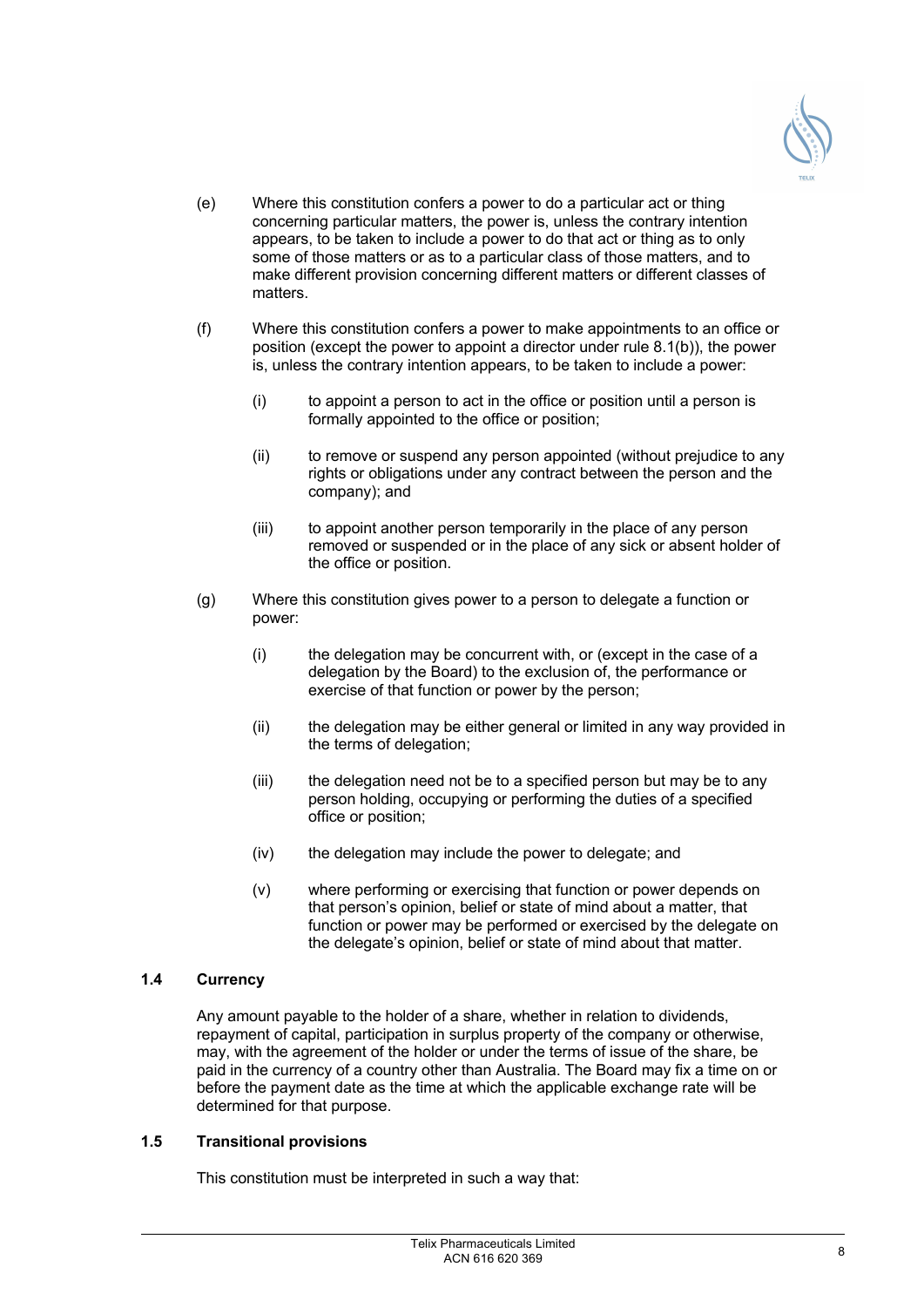

- (a) every director, chief executive officer, executive director and secretary in office in that capacity immediately before this constitution is adopted continues in office subject to, and is taken to have been appointed or elected under, this constitution;
- (b) any register maintained by the company immediately before this constitution is adopted is taken to be a register maintained under this constitution;
- (c) any Seal adopted by the company as a Seal immediately before this constitution is adopted is taken to be a Seal which the company has adopted under a relevant authority given by this constitution;
- (d) for the purposes of rule  $4.1(p)$ :
	- (i) a cheque issued under the predecessor of rule 4.1(k) is taken to have been issued under rule 4.1(k);
	- (ii) any money held at the date of adoption of this constitution for a member under the predecessor of rule 4.1(m) is taken to have been held in an account under rule 4.1(m); and
	- (iii) any money held at the date of adoption of this constitution for a member the company regards as uncontactable is taken to have been held in an account under rule 4.1(n); and
- (e) unless a contrary intention appears in this constitution, all persons, things, agreements and circumstances appointed, approved or created by or under the constitution of the company in force before this constitution is adopted continue to have the same status, operation and effect after this constitution is adopted.

## **2 Share capital**

## **2.1 Shares**

Subject to this constitution, the Board may:

- (a) issue, allot or grant options for, or otherwise dispose of, shares in the company; and
- (b) decide:
	- (i) the persons to whom shares are issued or options are granted;
	- (ii) the terms on which shares are issued or options are granted; and
	- (iii) the rights and restrictions attached to those shares or options.

## **2.2 Preference shares**

(a) The company may issue preference shares including preference shares which are, or at the option of the company or holder are, liable to be redeemed or convertible into ordinary shares.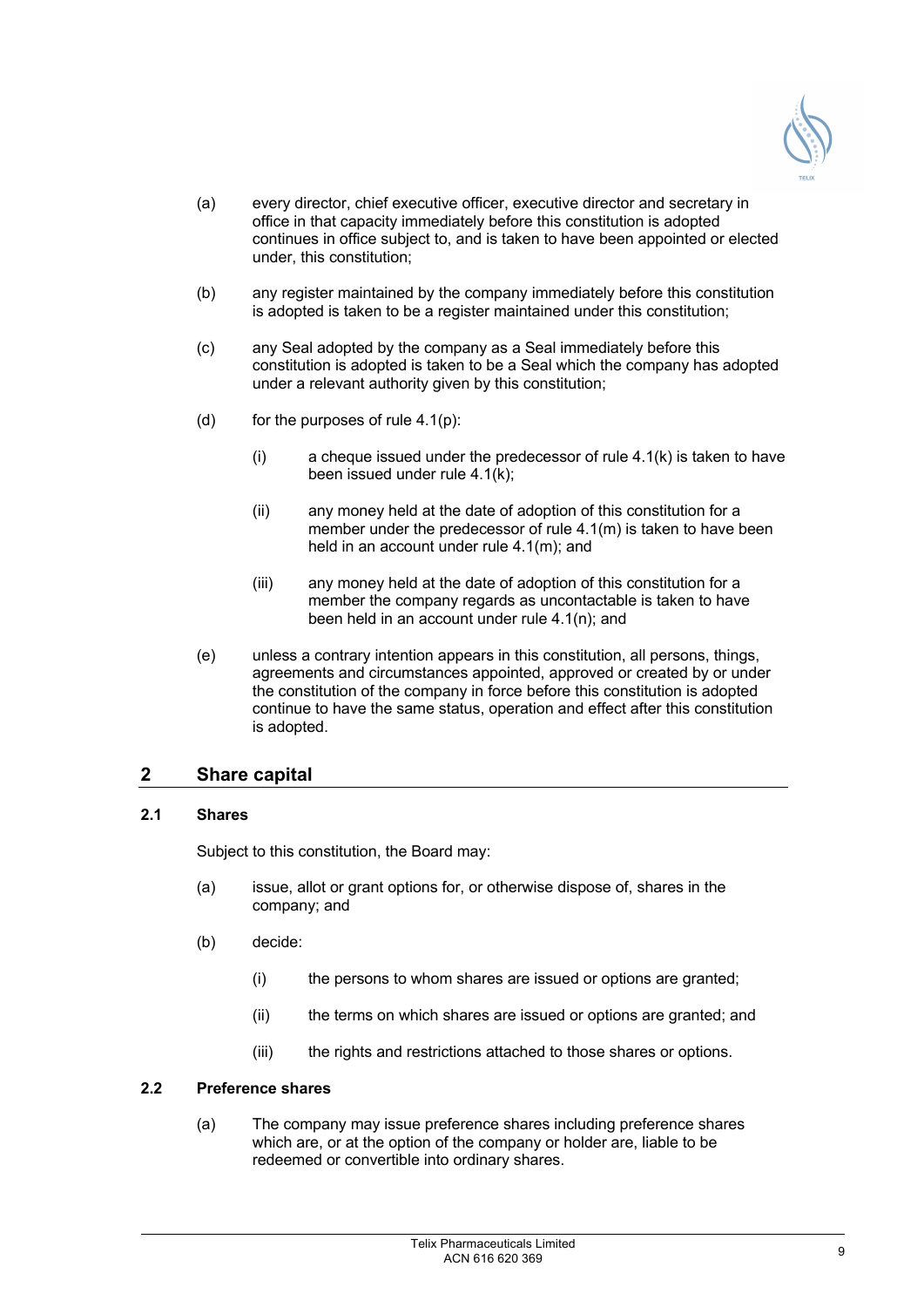

- (b) Each preference share confers on the holder a right to receive a preferential dividend, in priority to the payment of any dividend on the ordinary shares, at the rate and on the basis decided by the Board under the terms of issue.
- (c) In addition to the preferential dividend and rights on winding up, each preference share may participate with the ordinary shares in profits and assets of the company, including on a winding up, if and to the extent the Board decides under the terms of issue.
- (d) The preferential dividend may be cumulative only if and to the extent the Board decides under the terms of issue, and will otherwise be noncumulative.
- (e) Each preference share confers on its holder the right in a winding up and on redemption to payment in priority to the ordinary shares of:
	- (i) the amount of any dividend accrued but unpaid on the share at the date of winding up or the date of redemption; and
	- (ii) any additional amount specified in the terms of issue.
- (f) To the extent the Board may decide under the terms of issue, a preference share may confer a right to a bonus issue or capitalisation of profits in favour of holders of those shares only.
- (g) A preference share does not confer on its holder any right to participate in the profits or assets of the company except as set out above.
- (h) A preference share does not entitle its holder to vote at any general meeting of the company except in the following circumstances:
	- (i) during a period in which a dividend or part of a dividend on the share is in arrears;
	- (ii) on a proposal to reduce the share capital of the company;
	- (iii) on a resolution to approve the terms of a buy back agreement;
	- (iv) on a proposal that affects rights attached to the preference share;
	- (v) on a proposal to wind up the company;
	- (vi) on a proposal for the disposal of the whole of the property, business and undertaking of the company;
	- (vii) during the winding up of the company; or
	- (viii) in any other circumstances in which the Listing Rules require holders of preference shares to be entitled to vote.
- (i) The holder of a preference share who is entitled to vote in respect of that share under rule 2.2(h) is, on a poll, entitled to the greater of one vote per share or such other number of votes specified in, or determined in accordance with, the terms of issue for the share.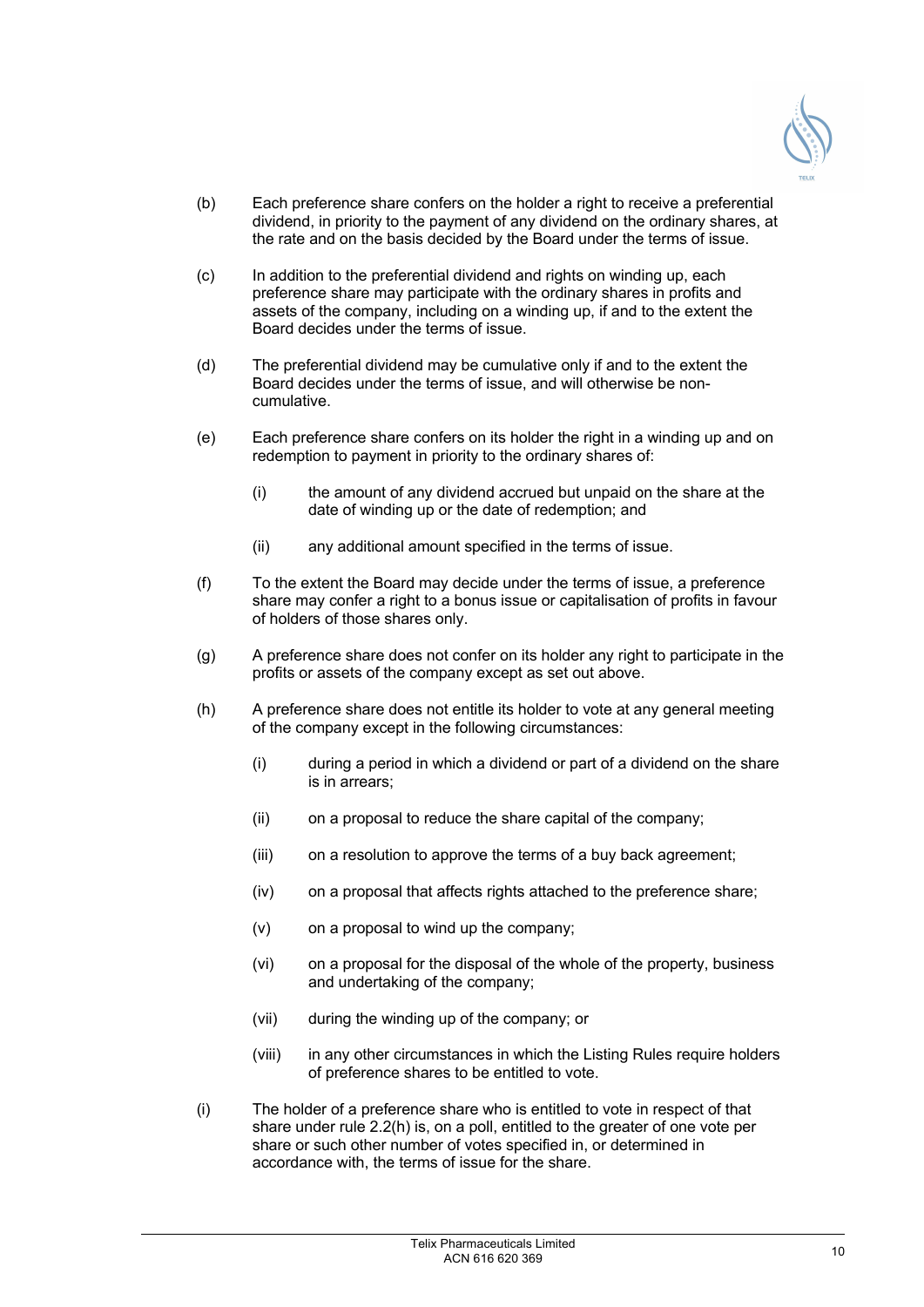

- (j) In the case of a redeemable preference share, the company must, at the time and place for redemption specified in, or determined in accordance with, the terms of issue for the share, redeem the share and, on receiving a redemption request under the terms of issue, pay to or at the direction of the holder the amount payable on redemption of the share.
- (k) A holder of a preference share must not transfer or purport to transfer, and the Board, to the extent permitted by the Listing Rules, must not register a transfer of, the share if the transfer would contravene any restrictions on the right to transfer the share set out in the terms of issue for the share.

## **2.3 Alteration of share capital**

Subject to the Act, the Board may do anything required to give effect to any resolution altering the company's share capital, including, where a member becomes entitled to a fraction of a share on a consolidation, by:

- (a) making cash payments;
- (b) determining that fractions may be disregarded to adjust the rights of all members;
- (c) appointing a trustee to deal with any fractions on behalf of members; and
- (d) rounding (or rounding up) each fractional entitlement to the nearest whole share.

## **2.4 Conversion or reclassification of shares**

Subject to rule 2.5, the company may by resolution convert or reclassify shares from one class to another.

## **2.5 Variation of class rights**

- (a) The rights attached to any class of shares may, unless their terms of issue state otherwise, be varied:
	- (i) with the written consent of the holders of 75% of the shares of the class; or
	- (ii) by a special resolution passed at a separate meeting of the holders of shares of the class.
- (b) The provisions of this constitution relating to general meetings apply, with necessary changes, to separate class meetings as if they were general meetings
- (c) The rights conferred on the holders of any class of shares are to be taken as not having been varied by the creation or issue of further shares ranking equally with them.

## **2.6 Joint holders of shares**

Where 2 or more persons are registered as the holders of a share, they hold it as joint tenants with rights of survivorship, on the following conditions: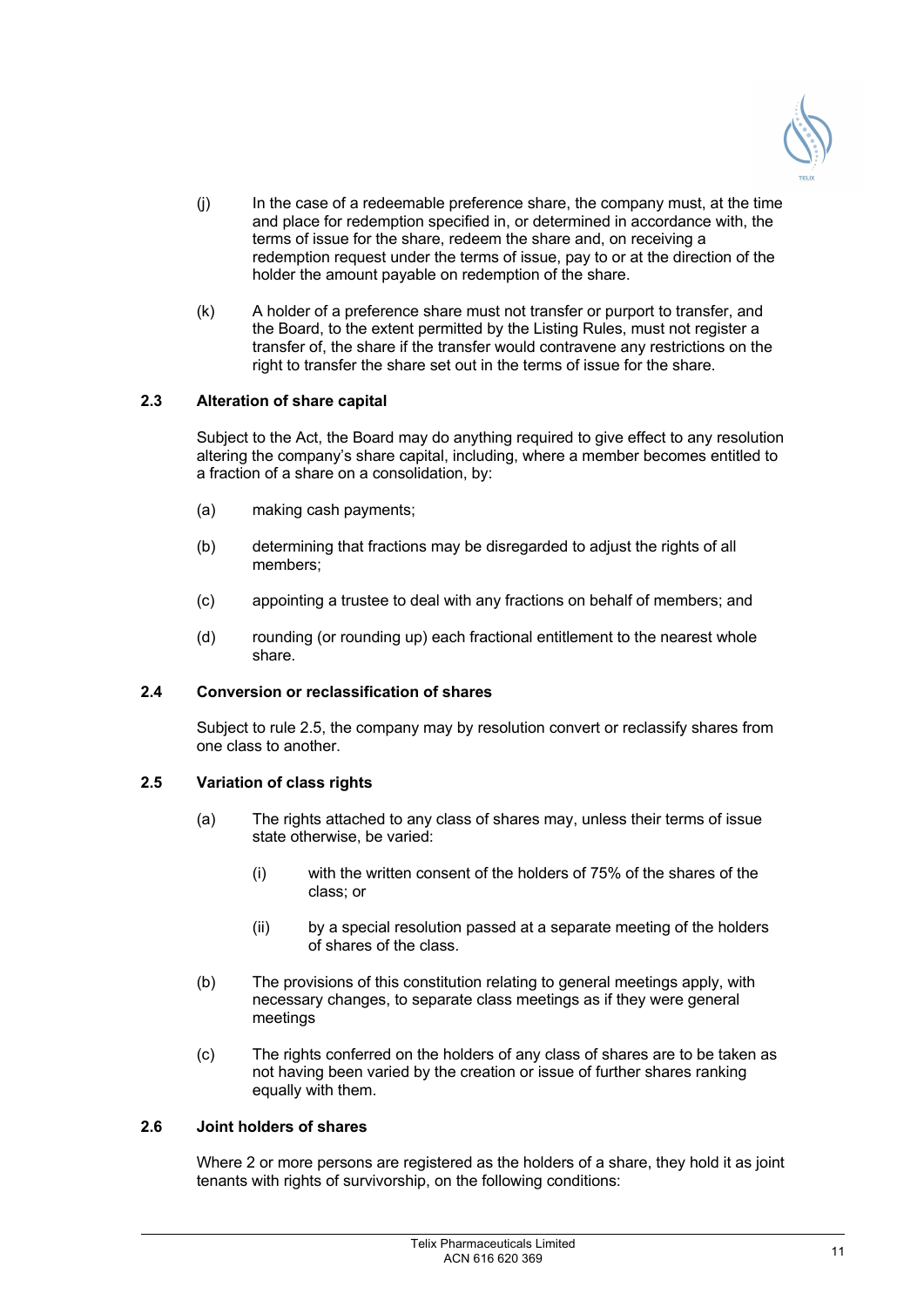

- (a) they are liable individually as well as jointly for all payments, including calls, in respect of the share;
- (b) subject to rule 2.6(a), on the death of any one of them the survivor is the only person the company will recognise as having any title to the share;
- (c) any one of them may give effective receipts for any dividend, bonus, interest or other distribution or payment in respect of the share; and
- (d) except where persons are jointly entitled to a share because of a Transmission Event, or where required by the Listing Rules or the ASX Settlement Operating Rules, the company may, but is not required to, register more than four persons as joint holders of the share.

## **2.7 Equitable and other claims**

The company may treat the registered holder of a share as the absolute owner of that share and need not:

- (a) recognise a person as holding a share on trust, even if the company has notice of a trust; or
- (b) recognise, or be bound by, any equitable, contingent, future or partial claim to or interest in a share by any other person, except an absolute right of ownership in the registered holder, even if the company has notice of that claim or interest.

## **2.8 Restricted Securities**

- (a) If, at any time, the company has on issue any Restricted Securities, then despite any other provision of this constitution:
	- (i) a holder of Restricted Securities must not Dispose of, or agree or offer to Dispose of, the Restricted Securities during the escrow period applicable to those Restricted Securities except as permitted by the Listing Rules or the Exchange;
	- (ii) if the Restricted Securities are in the same class as quoted securities, the holder of those Restricted Securities will be taken to have agreed in writing that the Restricted Securities are to be kept on the company's issuer sponsored subregister and are to have a Holding Lock applied for the duration of the escrow period applicable to those Restricted Securities:
	- (iii) the company will refuse to acknowledge any Disposal (including, without limitation, to register any transfer) of the Restricted Securities during the escrow period applicable to those Restricted Securities except as permitted by the Listing Rules or the Exchange;
	- (iv) a holder of Restricted Securities will not be entitled to participate in any return of capital on those Restricted Securities during the escrow period applicable to those Restricted Securities except as permitted by the Listing Rules or the Exchange; and
	- (v) if a holder of Restricted Securities breaches this rule 2.8 or a restriction agreement, the holder will not be entitled to any dividend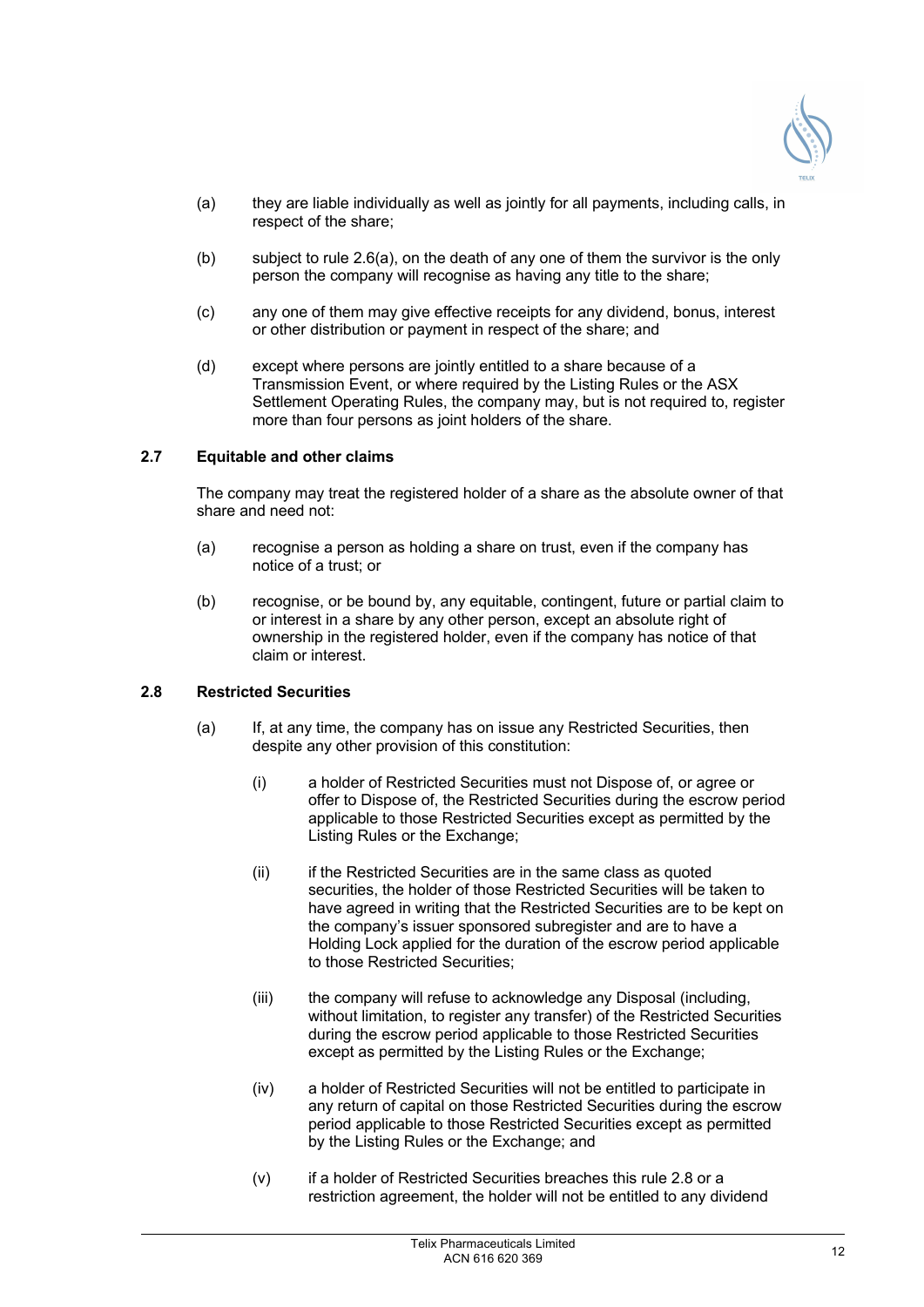

or distribution, or to exercise any voting rights, in respect of those Restricted Securities for so long as the breach continues.

(b) While the Company has on issue any Restricted Securities, this rule 2.8 may not be amended or removed except as expressly permitted by the Listing Rules or the Exchange.

## **3 Calls, forfeiture, indemnities, lien and surrender**

## **3.1 Calls**

- (a) Subject to the terms on which any shares are issued, the Board may:
	- (i) make calls on the members for any amount unpaid on their shares which is not by the terms of issue of those shares made payable at fixed times; and
	- (ii) on the issue of shares, differentiate between members as to the amount of calls to be paid and the time for payment.
- (b) The Board may require a call to be paid by instalments.
- (c) The Board must send members notice of a call at least 14 days (or such longer period required by the Listing Rules) before the amount called is due, specifying the amount of the call, the amount for payment and the manner in which payment must be made.
- (d) Each member must pay the amount called to the company by the time and in the manner specified for payment.
- (e) A call is taken to have been made when the resolution of the Board authorising the call is passed.
- (f) The Board may revoke a call or extend the time for payment.
- (g) A call is valid even if a member for any reason does not receive notice of the call.
- (h) If an amount called on a share is not paid in full by the time specified for payment, the person who owes the amount must pay:
	- (i) interest on the unpaid part of the amount from the date payment is due to the date payment is made, at a rate determined under rule 3.9; and
	- (ii) any costs, expenses or damages the company incurs due to the failure to pay or late payment.
- (i) Any amount unpaid on a share that, by the terms of issue of the share, becomes payable on issue or at a fixed date:
	- (i) is treated for the purposes of this constitution as if that amount were payable under a call duly made and notified; and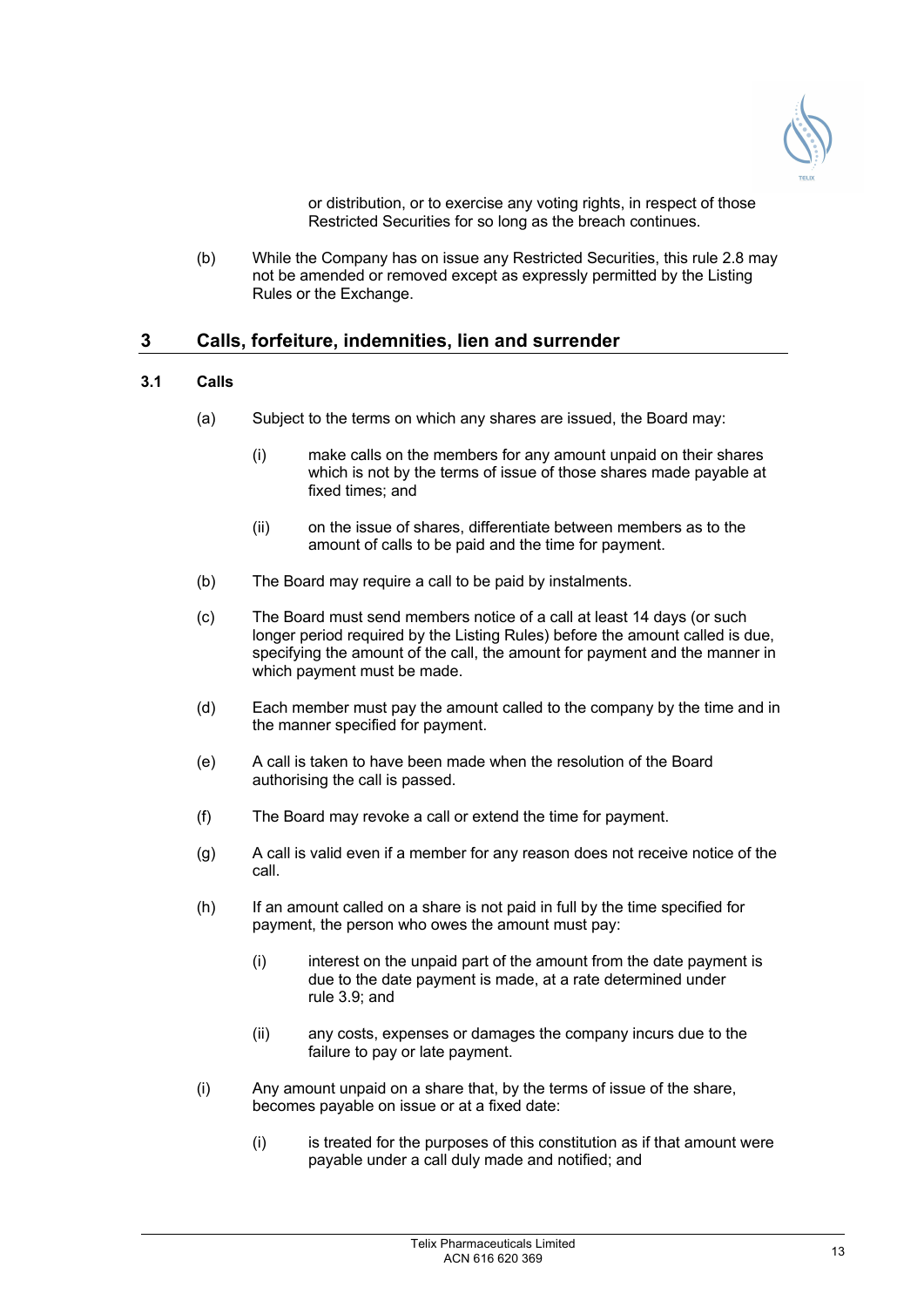

- (ii) must be paid on the date on which it is payable under the terms of issue of the share.
- (j) The Board may, to the extent the law permits, waive or compromise all or part of any payment due to the company under the terms of issue of a share or under this rule 3.1.

## **3.2 Proceedings to recover calls**

- (a) In a proceeding to recover a call, or an amount payable due to the failure to pay or late payment of a call, proof that:
	- (i) the name of the defendant is entered in the register as the holder or one of the holders of the share on which the call is claimed;
	- (ii) the resolution making the call is recorded in the minute book; and
	- (iii) notice of the call was given to the defendant complying with this constitution,

is conclusive evidence of the obligation to pay the call and it is not necessary to prove the appointment of the Board who made the call or any other matter.

(b) In rule 3.2(a), **defendant** includes a person against whom the company alleges a set-off or counterclaim, and a **proceeding** to recover a call or an amount is to be interpreted accordingly.

## **3.3 Payments in advance of calls**

- (a) The Board may accept from a member the whole or a part of the amount unpaid on a share even though no part of that amount has been called.
- (b) The Board may authorise payment by the company of interest on an amount accepted under rule 3.3(a), until the amount becomes payable, at a rate agreed between the Board and the member paying the amount.
- (c) The Board may repay to a member any amount accepted under rule 3.3(a).

## **3.4 Forfeiting partly paid shares**

- (a) If a member fails to pay the whole of a call or an instalment of a call by the time specified for payment, the Board may serve a notice on that member:
	- (i) requiring payment of the unpaid part of the call or instalment, together with any interest that has accrued and all costs, expenses or damages that the company has incurred due to the failure to pay;
	- (ii) naming a further time (at least 14 days after the date of the notice) by which, and the manner in which, the amount payable under rule 3.4(a)(i) must be paid; and
	- (iii) stating that if the whole of the amount payable under rule  $3.4(a)(i)$  is not paid by the time and in the manner specified, the shares on which the call was made will be liable to be forfeited.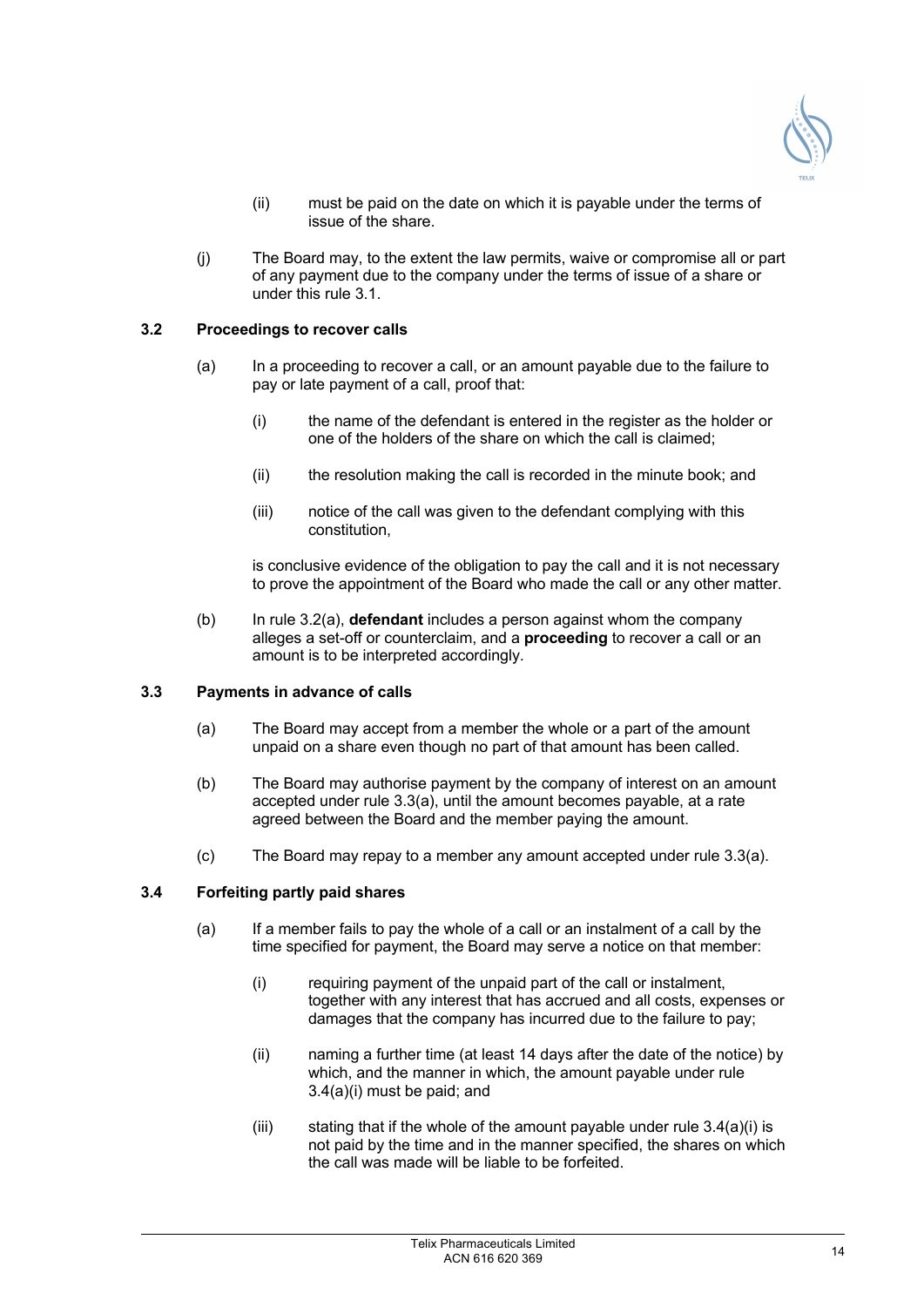

- (b) If a member does not comply with a notice served under rule  $3.4(a)$ , the Board may by resolution forfeit any share concerning which the notice was given at any time after the day named in the notice and before the payment required by the notice is made.
- (c) A forfeiture under rule 3.4(b) includes all dividends, interest and other amounts payable by the company on the forfeited share and not actually paid before the forfeiture.
- (d) Where a share has been forfeited:
	- (i) notice of the resolution must be given to the member in whose name the share stood immediately before the forfeiture; and
	- (ii) an entry of the forfeiture, with the date, must be made in the register of members.
- (e) Failure to give the notice or to make the entry required under rule 3.4(d) does not invalidate the forfeiture.
- (f) A forfeited share becomes the property of the company and the Board may sell, reissue or otherwise dispose of the share as it thinks fit and, in the case of reissue or other disposal, with or without crediting as paid up any amount paid on the share by any former holder.
- (g) A person whose shares have been forfeited ceases to be a member as to the forfeited shares, but must, unless the Board decides otherwise, pay to the company:
	- (i) all calls, instalments, interest, costs, expenses and damages owing on the shares at the time of the forfeiture; and
	- (ii) interest on the unpaid part of the amount payable under rule  $3.4(g)(i)$ , from the date of the forfeiture to the date of payment, at a rate determined under rule 3.9.
- (h) The forfeiture of a share extinguishes all interest in, and all claims and demands against the company relating to, the forfeited share and, subject to rule 3.8(i), all other rights attached to the share.
- (i) (i) The Board may:
	- (i) exempt a share from all or part of this rule 3.4;
	- (ii) waive or compromise all or part of any payment due to the company under this rule 3.4; and
	- (iii) before a forfeited share has been sold, reissued or otherwise disposed of, cancel the forfeiture on the conditions it decides.

## **3.5 Members' indemnity**

- (a) If the company becomes liable for any reason under a law to make a payment:
	- (i) in respect of shares held solely or jointly by a member;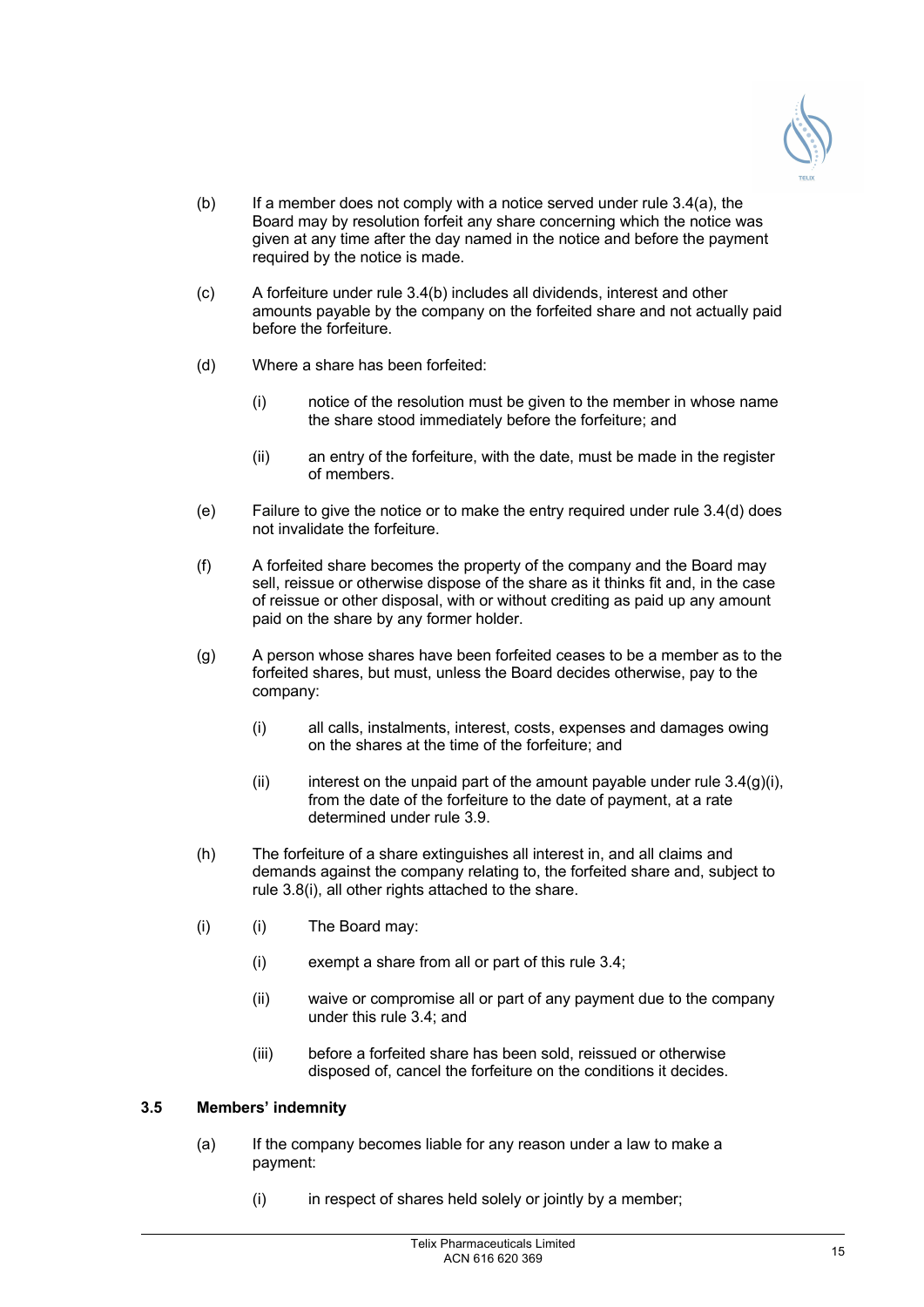

- (ii) in respect of a transfer or transmission of shares by a member;
- (iii) in respect of dividends, bonuses or other amounts due or payable or which may become due and payable to a member; or
- (iv) in any other way for, on account of or relating to a member,

rules 3.5(b) and 3.5(c) apply, in addition to any right or remedy the company may otherwise have.

- (b) The member or, if the member is dead, the member's legal personal representative must:
	- (i) fully indemnify the company against that liability;
	- (ii) on demand reimburse the company for any payment made; and
	- (iii) pay interest on the unpaid part of the amount payable to the company under rule 3.5(b)(ii), from the date of demand until the date the company is reimbursed in full for that payment, at a rate determined under rule 3.9.
- (c) The Board may:
	- (i) exempt a share from all or part of this rule 3.5; and
	- (ii) waive or compromise all or part of any payment due to the company under this rule 3.5.

## **3.6 Lien on shares**

- (a) The company has a first lien on:
	- (i) each partly paid share for all unpaid calls and instalments due on that share; and
	- (ii) each share for any amounts the company is required by law to pay and has paid in respect of that share.

In each case the lien extends to reasonable interest and expenses incurred because the amount is not paid.

- (b) The company's lien on a share extends to all dividends payable on the share and to the proceeds of sale of the share.
- (c) The Board may sell a share on which the company has a lien as it thinks fit where:
	- (i) an amount for which a lien exists under this rule 3.6 is presently payable; and
	- (ii) the company has given the registered holder a written notice, at least 14 days before the date of the sale, stating and demanding payment of that amount.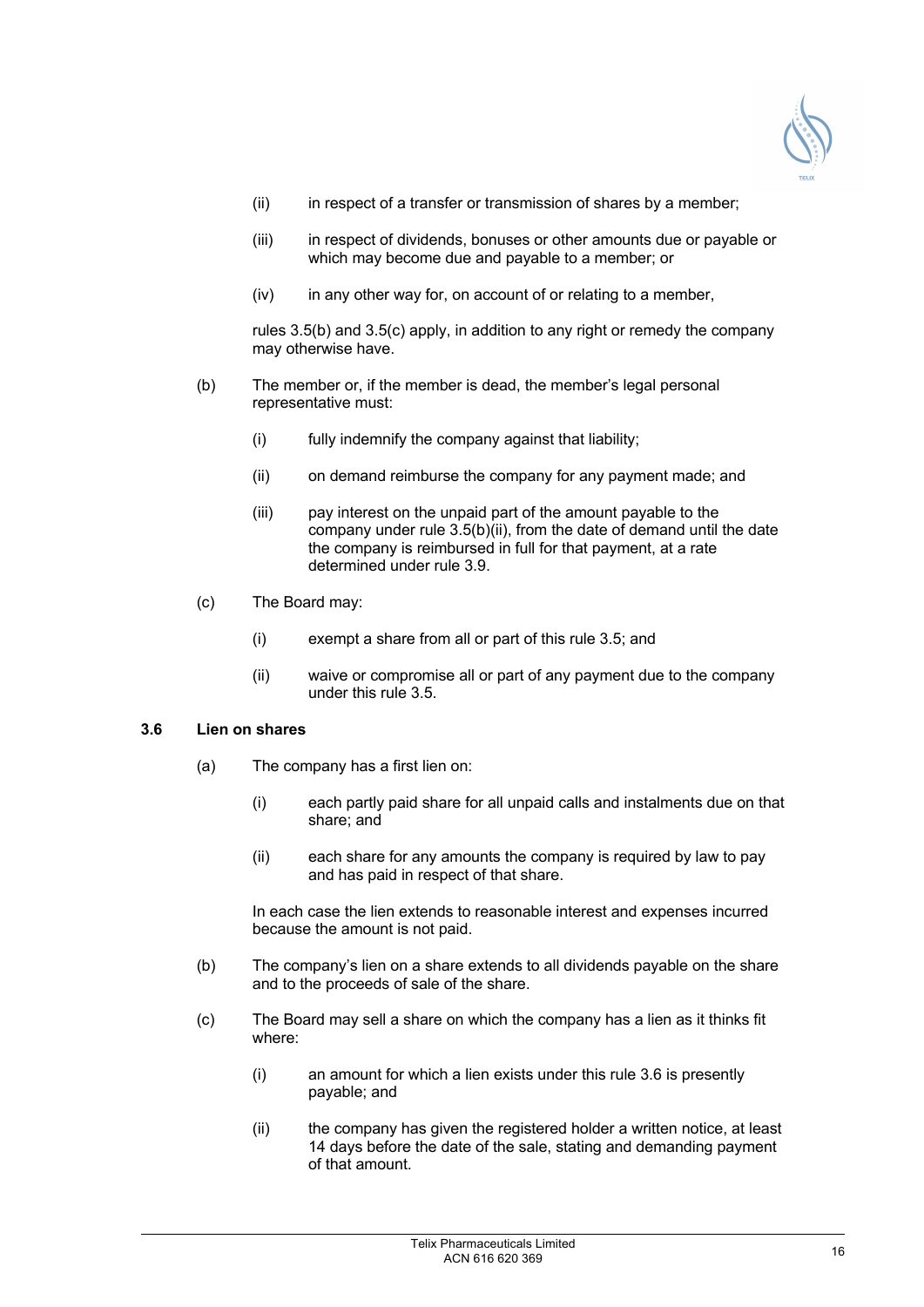

- (d) The Board may do anything necessary or desirable under the ASX Settlement Operating Rules to protect any lien, charge or other right to which the company is entitled under this constitution or a law.
- (e) When the company registers a transfer of shares on which the company has a lien without giving the transferee notice of its claim, the company's lien is released so far as it relates to amounts owing by the transferor or any predecessor in title.
- (f) The Board may:
	- (i) exempt a share from all or part of this rule 3.6; and
	- (ii) waive or compromise all or part of any payment due to the company under this rule 3.6.

## **3.7 Surrender of shares**

- (a) The Board may accept a surrender of a share by way of compromise of a claim.
- (b) Any share so surrendered may be sold, reissued or otherwise disposed in the same manner as a forfeited share.

#### **3.8 Sale, reissue or other disposal of shares by the company**

- (a) A reference in this rule 3.8 to a sale of a share by the company is a reference to any sale, reissue or other disposal of a share under rule 3.4(f) or, rule 3.6(c) or rule 5.4.
- (b) When the company sells a share, the Board may:
	- (i) receive the purchase money or consideration given for the share;
	- (ii) effect a transfer of the share or execute or appoint a person to execute, on behalf of the former holder, a transfer of the share; and
	- (iii) register as the holder of the share the person to whom the share is sold.
- (c) A person to whom the company sells shares need not take any steps to investigate the regularity or validity of the sale, or to see how the purchase money or consideration on the sale is applied. That person's title to the shares is not affected by any irregularity by the company in relation to the sale. A sale of the share by the company is valid even if a Transmission Event occurs to the member before the sale.
- (d) The only remedy of a person who suffers a loss because of a sale of a share by the company is a claim for damages against the company.
- (e) The proceeds of a sale of shares by the company must be applied in paying:
	- (i) first, the expenses of the sale;
	- (ii) secondly, all amounts payable (whether presently or not) by the former holder to the company,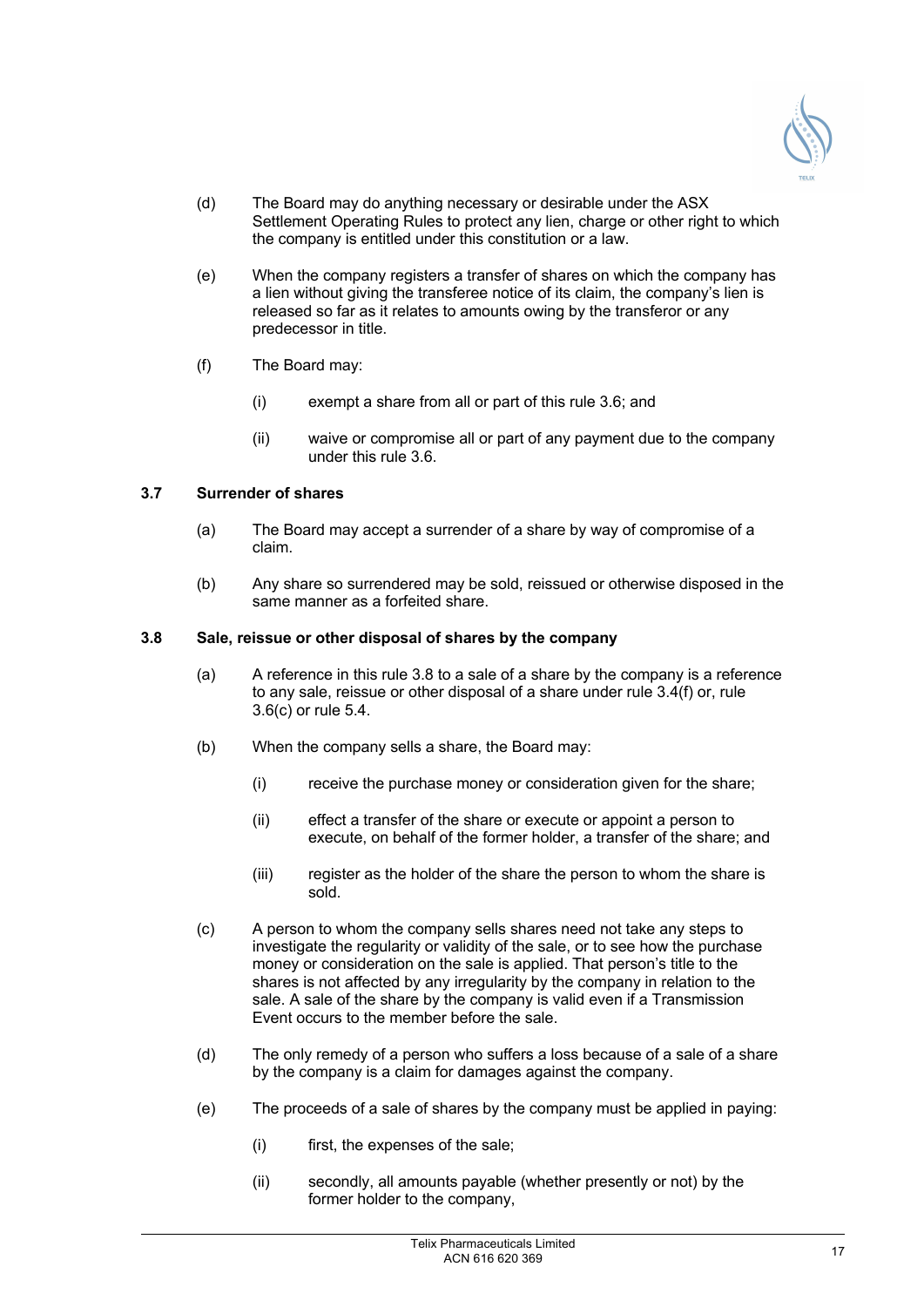

and any balance must be paid to the former holder on the former holder delivering to the company proof of title to the shares acceptable to the Board.

- $(f)$  The proceeds of sale arising from a notice under rule 5.4(b):
	- (i) must not be applied in payment of the expenses of the sale;
	- (ii) must be paid to the former holder on the former holder delivering to the company proof of title to the shares acceptable to the Board, failing which the proceeds will be dealt with in such a way as determined by the Board at its sole discretion (subject to applicable law); and
	- (iii) must be paid to each former holder in proportion to the pro rata proceeds of sale attributable to each former holder, by:
		- (A) such electronic or other means approved by the Board directly to an account (of a type approved by the Board) nominated in writing by the former holder; or
		- (B) cheque sent to the address of the former holder shown in the register of members or, in the case of joint former holders, to the address shown in the register of members of any of the joint former holders, or to such other address as the former holder or any of the joint former holders in writing direct,
	- (iv) or any other method of payment which the company may adopt.
- (g) Until the proceeds of a sale of a share sold by the company are claimed or otherwise disposed of according to law, the Board may invest or use the proceeds in any other way for the benefit of the company.
- (h) The company is not required to pay interest on money payable to a former holder under this rule 3.8.
- (i) On completion of a sale, reissue or other disposal of a share under rule 3.4(f), the rights which attach to the share which were extinguished under rule 3.4(h) revive.
- (j) A written statement by a director or secretary of the company that a share in the company has been:
	- $(i)$  duly forfeited under rule  $3.4(b)$ ;
	- (ii) duly sold, reissued or otherwise disposed of under rule 3.4(f); or
	- (iii) duly sold under rule 3.6(c) or rule 5.4,

on a date stated in the statement is conclusive evidence of the facts stated as against all persons claiming to be entitled to the share, and of the right of the company to forfeit, sell, reissue or otherwise dispose of the share.

## **3.9 Interest payable by member**

(a) For the purposes of rules  $3.1(h)(i)$ ,  $3.4(g)(ii)$  and  $3.5(b)(iii)$ , the rate of interest payable to the company is: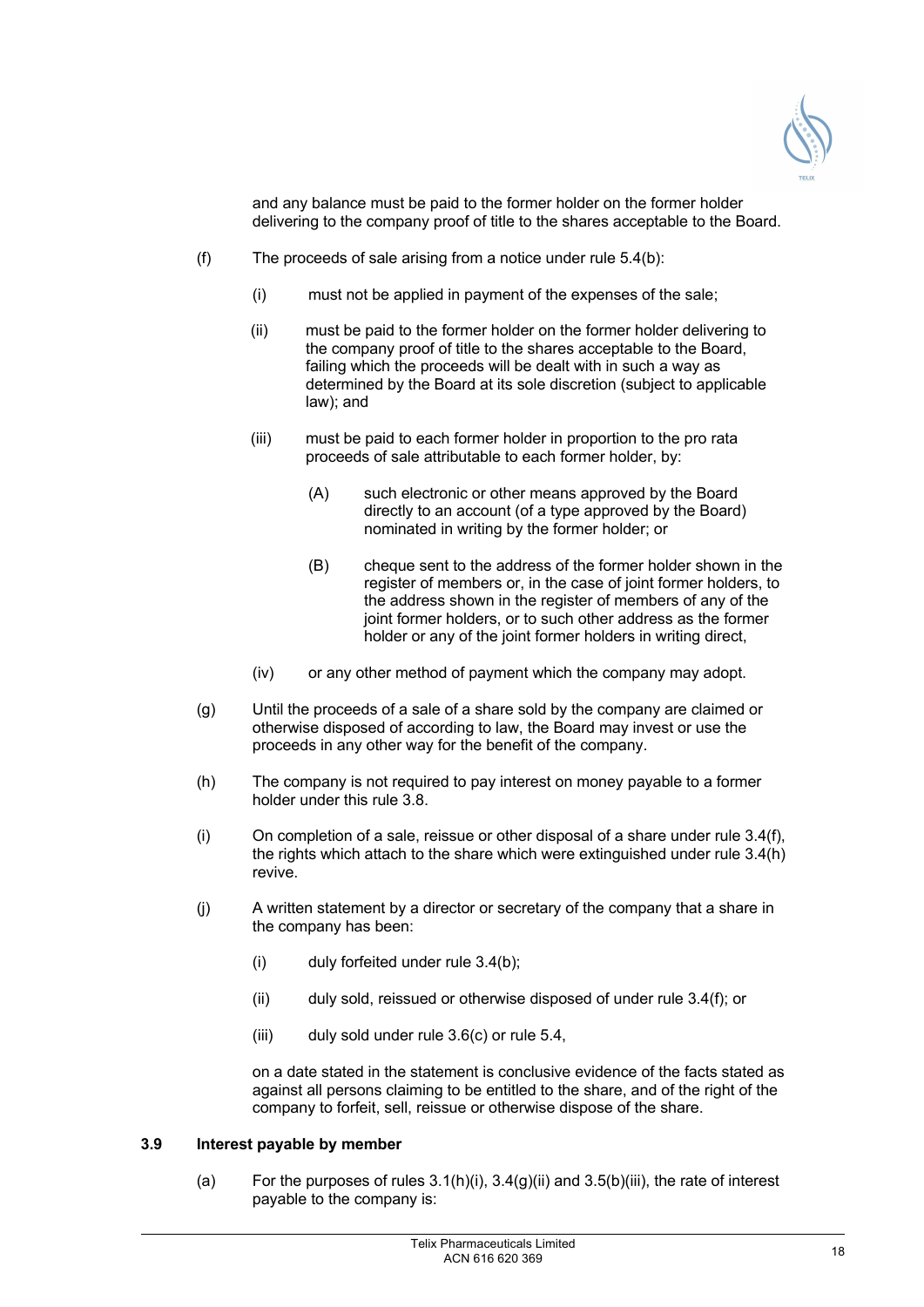

- (i) if the Board has fixed a rate, that rate; or
- $(ii)$  in any other case, a rate per annum 2% higher than the rate prescribed in respect of unpaid judgments in the Supreme Court of the state or territory in which the company is registered.
- (b) Interest accrues daily and may be capitalised monthly or at such other intervals the Board decides.

## **4 Distributions**

## **4.1 Dividends**

- (a) The Board may pay any interim and final dividends that, in its judgment, the financial position of the company justifies.
- (b) The Board may rescind a decision to pay a dividend if it decides, before the payment date, that the company's financial position no longer justifies the payment.
- (c) The Board may pay any dividend required to be paid under the terms of issue of a share.
- (d) Paying a dividend does not require confirmation at a general meeting.
- (e) Subject to any rights or restrictions attached to any shares or class of shares:
	- (i) all dividends must be paid equally on all shares, except that a partly paid share confers an entitlement only to the proportion of the dividend which the amount paid (not credited) on the share is of the total amounts paid and payable (excluding amounts credited);
	- (ii) for the purposes of rule  $4.1(e)(i)$ , unless the Board decides otherwise, an amount paid on a share in advance of a call is to be taken as not having been paid until it becomes payable; and
	- (iii) interest is not payable by the company on any dividend.
- (f) Subject to the ASX Settlement Operating Rules, the Board may fix a record date for a dividend, with or without suspending the registration of transfers from that date under rule 5.3.
- (g) Subject to the ASX Settlement Operating Rules, a dividend in respect of a share must be paid to the person who is registered, or entitled under rule 5.1(c) to be registered, as the holder of the share:
	- (i) where the Board has fixed a record date in respect of the dividend, on that date; or
	- (ii) where the Board has not fixed a record date in respect of that dividend, on the date fixed for payment of the dividend,

and a transfer of a share that is not registered, or left with the company for registration under rule 5.1(b), on or before that date is not effective, as against the company, to pass any right to the dividend.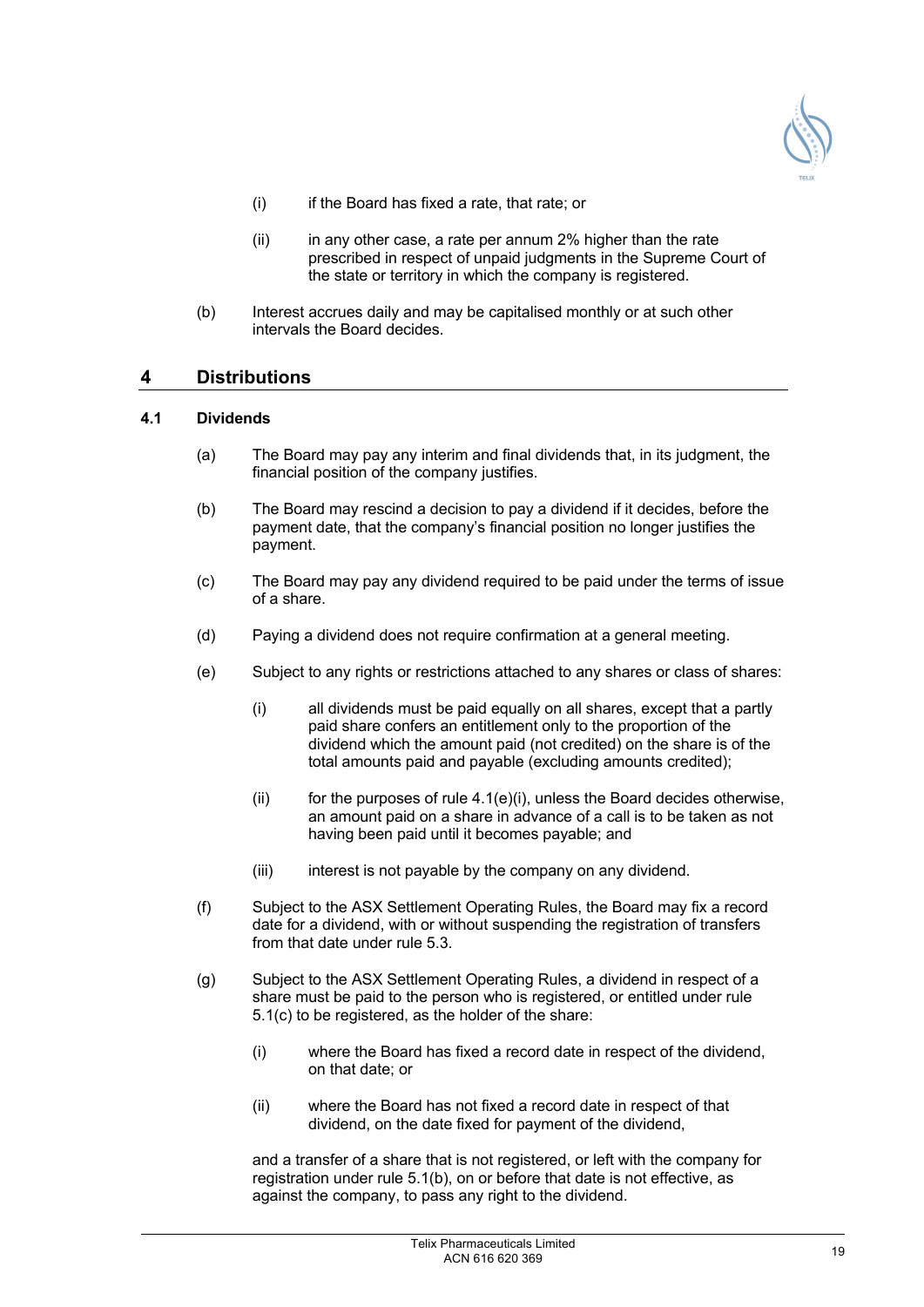

- (h) When resolving to pay a dividend, the Board may direct payment of the dividend from any available source permitted by law, including:
	- (i) wholly or partly by the distribution of specific assets, including paidup shares or other securities of the company or of another body corporate, either generally or to specific members; and
	- (ii) unless prevented by the Listing Rules, to particular members wholly or partly out of any particular fund or reserve or out of profits derived from any particular source, and to the other members wholly or partly out of any other particular fund or reserve or out of profits derived from any other particular source.
- (i) Subject to the ASX Settlement Operating Rules, where a person is entitled to a share because of a Transmission Event, the Board may, but need not, retain any dividends payable on that share until that person becomes registered as the holder of that share or transfers it.
- (j) The Board may retain from any dividend payable to a member any amount presently payable by the member to the company and apply the amount retained to the amount owing.
- (k) The Board may decide the method of payment of any dividend or other amount in respect of a share. Different methods of payment may apply to different members or groups of members (such as overseas members). Without limiting any other method of payment which the company may adopt, payment in respect of a share may be made:
	- (i) by such electronic or other means approved by the Board directly to an account (of a type approved by the Board) nominated in writing by the member or the joint holders; or
	- (ii) by cheque sent to the address of the member shown in the register of members or, in the case of joint holders, to the address shown in the register of members of any of the joint holders, or to such other address as the member or any of the joint holders in writing direct.
- (l) A cheque sent under rule 4.1(k):
	- (i) may be made payable to bearer or to the order of the member to whom it is sent or any other person the member directs; and
	- (ii) is sent at the member's risk.
- (m) If the Board decides that payments will be made by electronic transfer into an account (of a type approved by the Board) nominated by a member, but no such account is nominated by the member or an electronic transfer into a nominated account is rejected or refunded, the company may credit the amount payable to an account of the company to be held until the member nominates a valid account.
- (n) Where a member does not have a registered address or the company believes that a member is not known at the member's registered address, the company may credit an amount payable in respect of the member's shares to an account of the company to be held until the member claims the amount payable or nominates a valid account.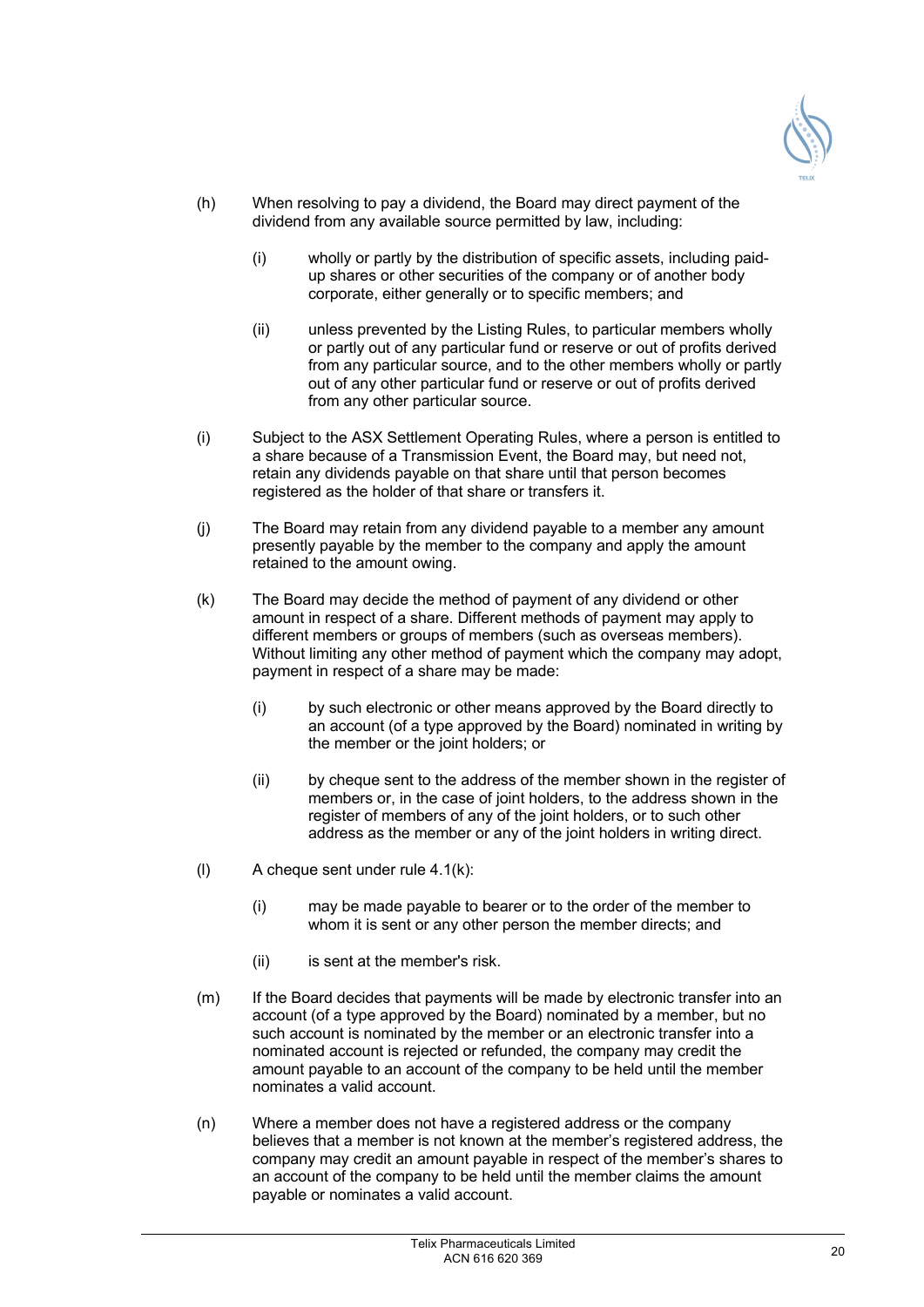

- (o) An amount credited to an account under rules  $4.1(m)$  or  $4.1(n)$  is to be treated as having been paid to the member at the time it is credited to that account. The company will not be a trustee of the money and no interest will accrue on the money. The money may be used for the benefit of the company until claimed, reinvested under rule  $4.1(p)$  or disposed of in accordance with the laws relating to unclaimed monies.
- $(p)$  If a cheque for an amount payable under rule 4.1(k) is not presented for payment for at least 11 calendar months after issue or an amount is held in an account under rules 4.1(m) or 4.1(n) for at least 11 calendar months, the Board may reinvest the amount, after deducting reasonable expenses, into shares in the company on behalf of, and in the name of, the member concerned and may stop payment on the cheque. The shares may be acquired on market or by way of new issue at a price the Board accepts is market price at the time. Any residual sum which arises from the reinvestment may be carried forward or donated to charity on behalf of the member, as the Board decides. The company's liability to provide the relevant amount is discharged by an application under this rule 4.1(p). The Board may do anything necessary or desirable (including executing any document) on behalf of the member to effect the application of an amount under this rule 4.1(p). The Board may determine other rules to regulate the operation of this rule 4.1(p) and may delegate its power under this rule to any person.

## **4.2 Capitalising profits**

- (a) Subject to:
	- (i) the Listing Rules;
	- (ii) any rights or restrictions attached to any shares or class of shares; and
	- (iii) any special resolution of the company;

the Board may capitalise and distribute to members, in the same proportions as the members are entitled to receive dividends, any amount:

- (iv) forming part of the undivided profits of the company;
- (v) representing profits arising from an ascertained accretion to capital or a revaluation of the assets of the company;
- (vi) arising from the realisation of any assets of the company; or
- (vii) otherwise available for distribution as a dividend.
- (b) The Board may resolve that all or any part of the capitalised amount is to be applied:
	- (i) in paying up in full, at an issue price decided by the Board, any unissued shares in or other securities of the company;
	- (ii) in paying up any amounts unpaid on shares or other securities held by the members;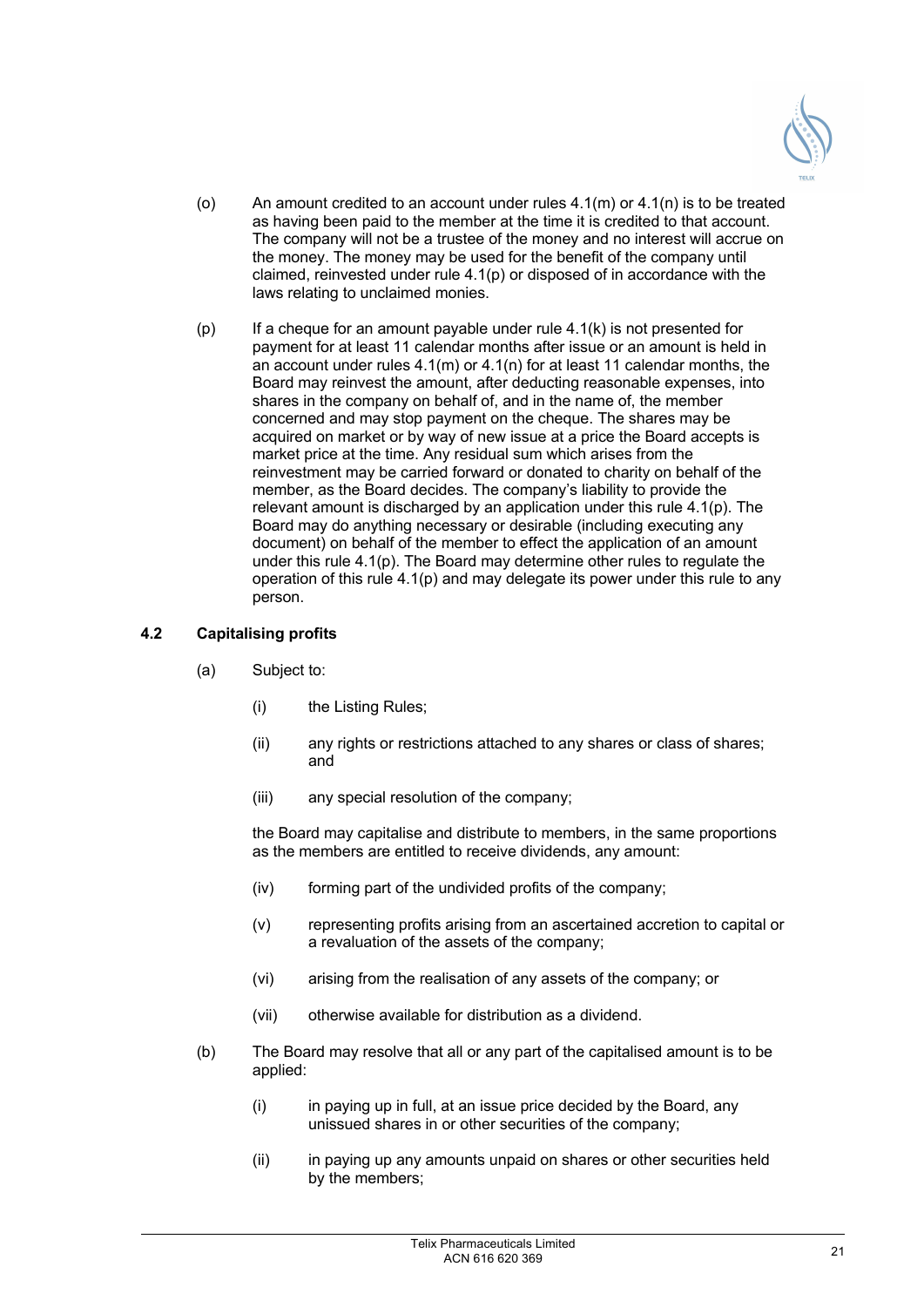

- (iii) partly as specified in rule 4.2(b)(i) and partly as specified in rule 4.2(b)(ii);
- (iv) any other method permitted by law.

The members entitled to share in the distribution must accept that application in full satisfaction of their interest in the capitalised amount.

- (c) Rules  $4.1(e)$ ,  $4.1(f)$  and  $4.1(g)$  apply, so far as they can and with any necessary changes, to capitalising an amount under this rule 4.2 as if references in those rules to:
	- (i) a dividend were references to capitalising an amount; and
	- (ii) a record date were references to the date the Board resolves to capitalise the amount under this rule 4.2.
- (d) Where the terms of options (existing at the date the resolution referred to in rule 4.2(b) is passed) entitle the holder to an issue of bonus shares under this rule 4.2, the Board may in determining the number of unissued shares to be so issued, allow in an appropriate manner for the future issue of bonus shares to options holders.

## **4.3 Ancillary powers**

To give effect to any resolution to reduce the capital of the company, to satisfy a dividend as set out in rule 4.1(h)(1) or to capitalise any amount under rule 4.2, the:

- (a) Board may settle as it thinks expedient any difficulty that arises in making the distribution or capitalisation and, in particular:
	- (i) make cash payments in cases where members are entitled to fractions of shares or other securities;
	- (ii) decide that amounts or fractions of less than a particular value decided by the Board may be disregarded to adjust the rights of all parties;
	- (iii) fix the value for distribution of any specific assets;
	- (iv) pay cash or issue shares or other securities to any member to adjust the rights of all parties;
	- (v) vest any of those specific assets, cash, shares or other securities in a trustee on trust for the persons entitled to the distribution or capitalised amount; and
	- (vi) authorise any person to make, on behalf of all the members entitled to any specific assets, cash, shares or other securities as a result of the distribution or capitalisation, an agreement with the company or another person which provides, as appropriate, for the distribution or issue to them of shares or other securities credited as fully paid up or for payment by the company on their behalf of the amounts or any part of the amounts remaining unpaid on their existing shares or other securities by applying their respective proportions of the amount resolved to be distributed or capitalised.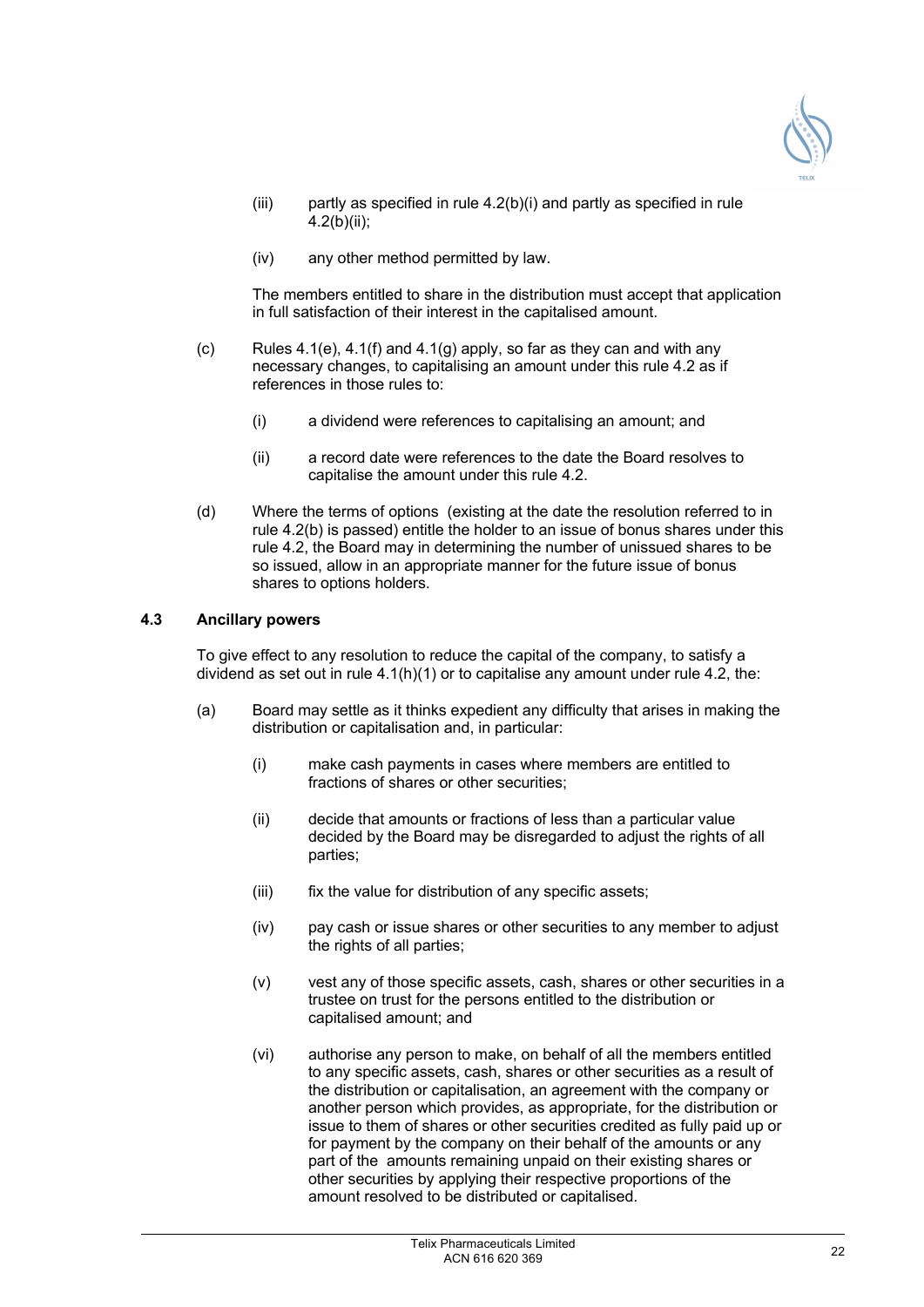

- (b) Any agreement made under an authority referred to in rule  $4.3(a)(vi)$  is effective and binds all members concerned.
- (c) If a distribution, transfer or issue of specific assets, shares or securities to a particular member or members is, in the Board's discretion, considered impracticable or would give rise to parcels of securities that do not constitute a marketable parcel, the Board may make a cash payment to those members or allocate the assets, shares or securities to a trustee to be sold on behalf of, and for the benefit of, those members, instead of making the distribution, transfer or issue to those members. Any proceeds receivable by members under this rule 4.3(c) will be net of expenses incurred by the company and trustee in selling the relevant assets, shares or securities.
- (d) If the company distributes to members (either generally or to specific members) securities in the company or in another body corporate or trust (whether as a dividend or otherwise and whether or not for value), each of those members appoints the company as his or her agent to do anything needed to give effect to that distribution, including agreeing to become a member of that other body corporate.

## **4.4 Reserves**

- (a) The Board may set aside out of the company's profits any reserves or provisions it decides.
- (b) The Board may appropriate to the company's profits any amount previously set aside as a reserve or provision.
- (c) Setting aside an amount as a reserve or provision does not require the Board to keep the amount separate from the company's other assets or prevent the amount being used in the company's business or being invested as the Board decides.

## **4.5 Carrying forward profits**

The Board may carry forward any part of the profits remaining that they consider should not be distributed as dividends or capitalised, without transferring those profits to a reserve or provision.

## **5 Transfer and transmission of shares**

## **5.1 Transferring shares**

- (a) Subject to this constitution and to any restrictions attached to a member's shares, a member may transfer any of the member's shares by:
	- (i) a Proper ASTC Transfer; or
	- (ii) a written transfer in any usual form or in any other form approved by the Board.
- (b) A transfer referred to in rule 5.1(a)(ii) must be:
	- (i) signed by or on behalf of the transferor and, if required by the company, the transferee;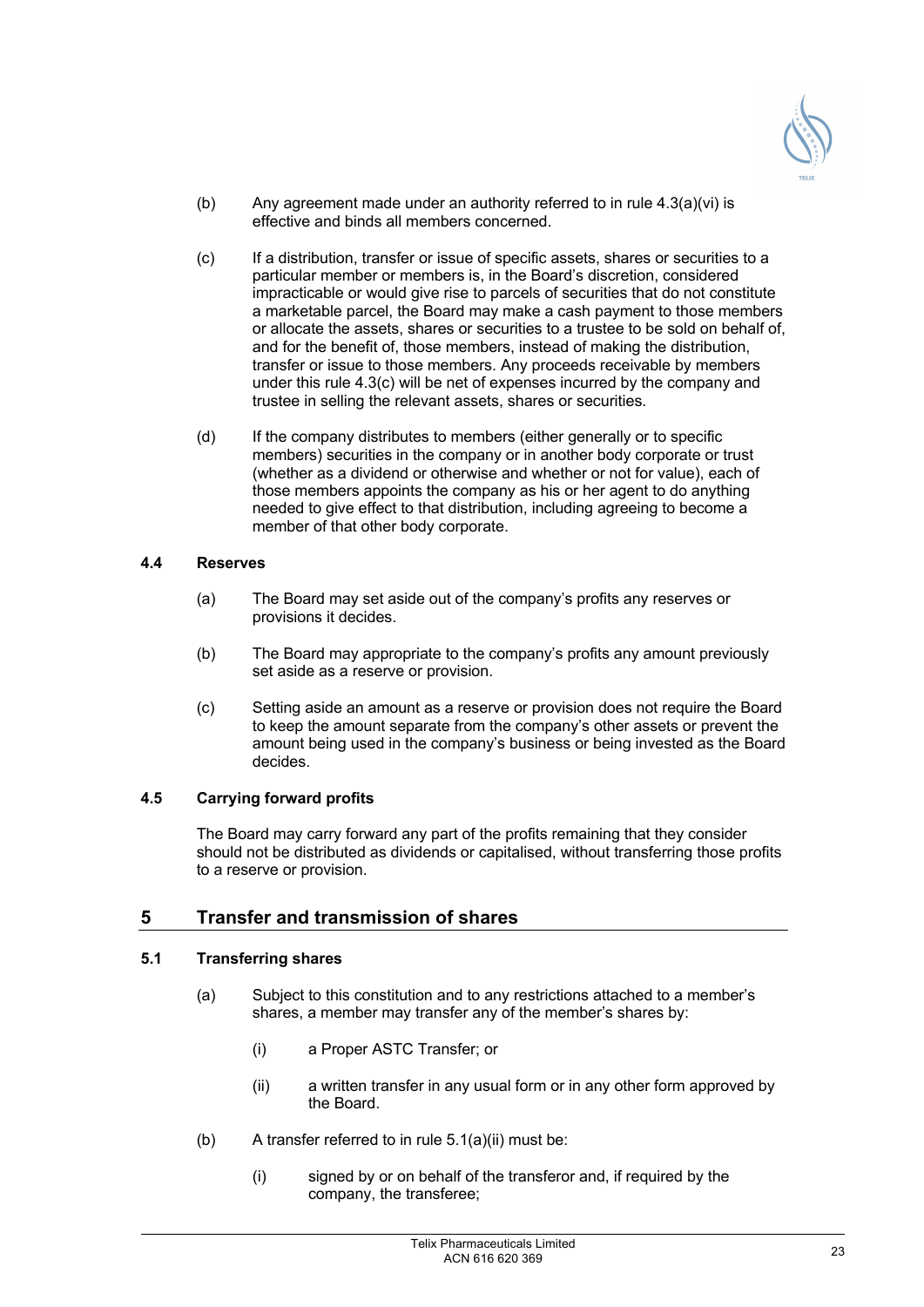

- (ii) if required by law, duly stamped; and
- (iii) left for registration at the company's registered office, or at any other place the Board decides, with such evidence the Board requires to prove the transferor's title or right to the shares and the transferee's right to be registered as the owner of the shares.
- (c) Subject to rules 5.2(a) and 5.3, where the company receives a transfer complying with this rule 5.1, the company must register the transferee named in the transfer as the holder of the shares to which it relates.
- (d) A transferor of shares remains the holder of the shares until a Proper ASTC Transfer has been effected or the transferee's name is entered in the register of members as the holder of the shares.
- (e) The company must not charge a fee for registering a transfer of shares unless:
	- (i) the company is not listed on the Exchange; or
	- (ii) if the company is listed on the Exchange, the fee is permitted by the Listing Rules.
- (f) The company (or the company's securities registry) may put in place, and require compliance with, reasonable processes and procedures in connection with determining the authenticity of an instrument of transfer, notwithstanding that this may prevent, delay or interfere with the registration of the relevant instrument of transfer.
- (g) The company may retain a registered transfer for any period the Board decides.
- (h) The Board may do anything that is necessary or desirable for the company to participate in any computerised, electronic or other system for facilitating the transfer of shares or operation of the company's registers that may be owned, operated or sponsored by the Exchange or a related body corporate of the Exchange.
- (i) The Board may, to the extent the law permits, waive any of the requirements of this rule 5.1 and prescribe alternative requirements instead, to give effect to rule 5.1(h) or for another purpose.

## **5.2 Power to decline to register transfers**

- (a) The Board may decline to register, or prevent registration of, a transfer of shares or apply a holding lock to prevent a transfer in accordance with the Act or the Listing Rules where:
	- (i) the transfer is not in registrable form;
	- (ii) the company has a lien on any of the shares transferred;
	- (iii) registration of the transfer may breach a law of Australia;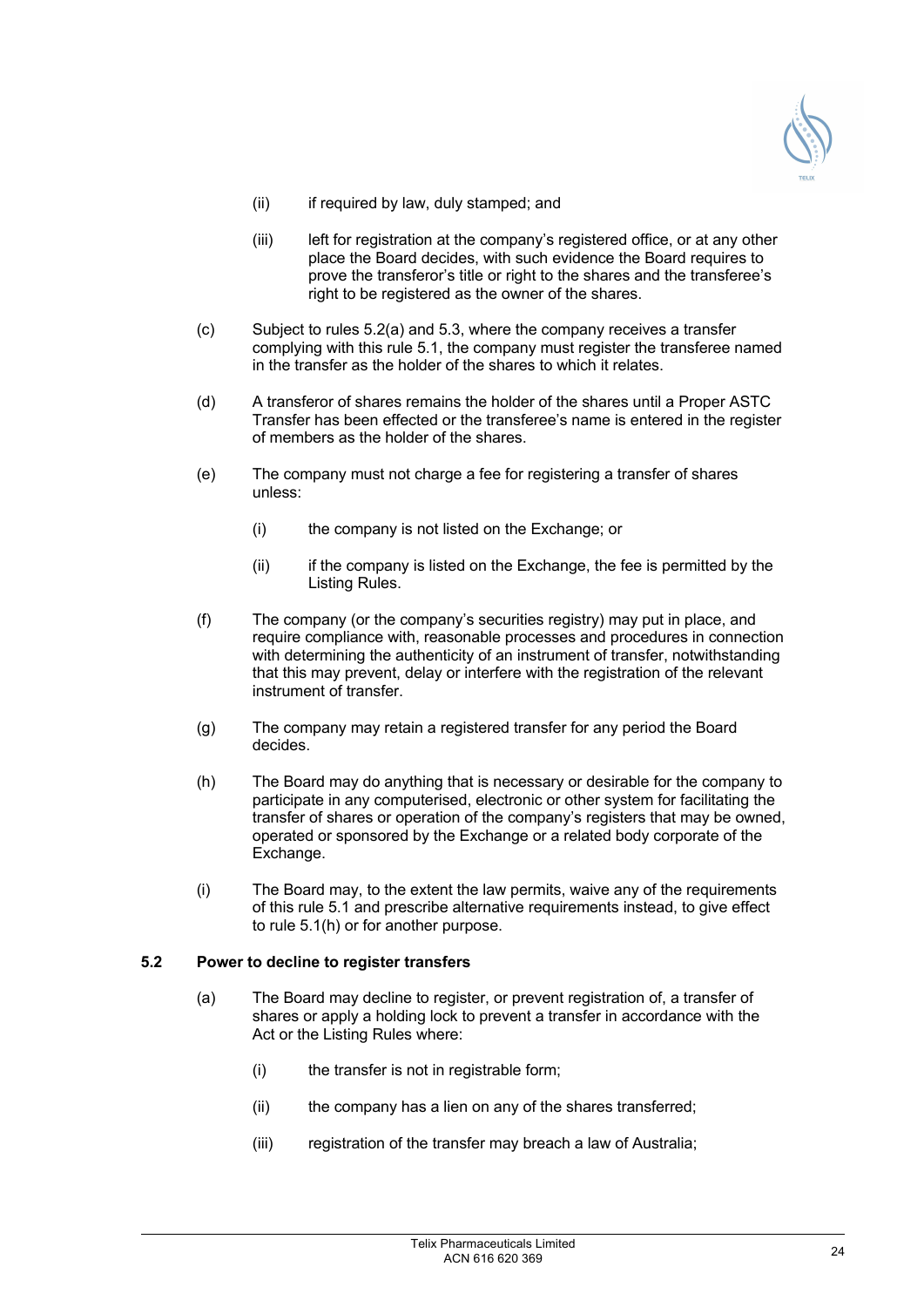

- (iv) the transfer is paper-based and registration of the transfer will result in a holding which, at the time the transfer is lodged, is less than a marketable parcel;
- (v) the transfer is not permitted under the terms of an employee share plan; or
- (vi) the company is otherwise permitted or required to do so under the Listing Rules or, except for a Proper ASTC Transfer, under the terms of issue of the shares.
- (b) If the Board declines to register a transfer, the company must give notice of the refusal as required by the Act and the Listing Rules. Failure to give that notice will not invalidate the decision of the Board to decline to register the transfer.
- (c) The Board may delegate its authority under this rule 5.2 to any person.

#### **5.3 Power to suspend registration of transfers**

The Board may suspend the registration of transfers at any time, and for any periods, permitted by the ASX Settlement Operating Rules that it decides.

#### **5.4 Selling non marketable parcels**

- (a) The Board may sell shares that constitute less than a marketable parcel by following the procedures in this rule 5.4.
- (b) The Board may send a notice to a member who holds less than a marketable parcel of shares in a class of shares of the company, on a date decided by the Board, which:
	- (i) explains the effect of the notice under this rule 5.4; and
	- (ii) advises the holder that he or she may choose to be exempt from the provisions of this rule. A form of election for that purpose must be sent with the notice; and
	- (iii) specifies the manner by which the proceeds of sale will be distributed, including the treatment of any unclaimed moneys, which shall be at the sole discretion of the company.
- (c) If, before 5.00pm Melbourne time on a date specified in the notice which is no earlier than 6 weeks after the notice is sent:
	- (i) the company has not received a notice from the member exempting them from this rule 5.4; and
	- (ii) the member has not increased his or her shareholding to a marketable parcel,

the member is taken to have irrevocably appointed the company as his or her agent to do anything in rule 5.4(e).

(d) In addition to initiating a sale by sending a notice under rule 5.4(b), the Board may also initiate a sale if a member holds less than a marketable parcel at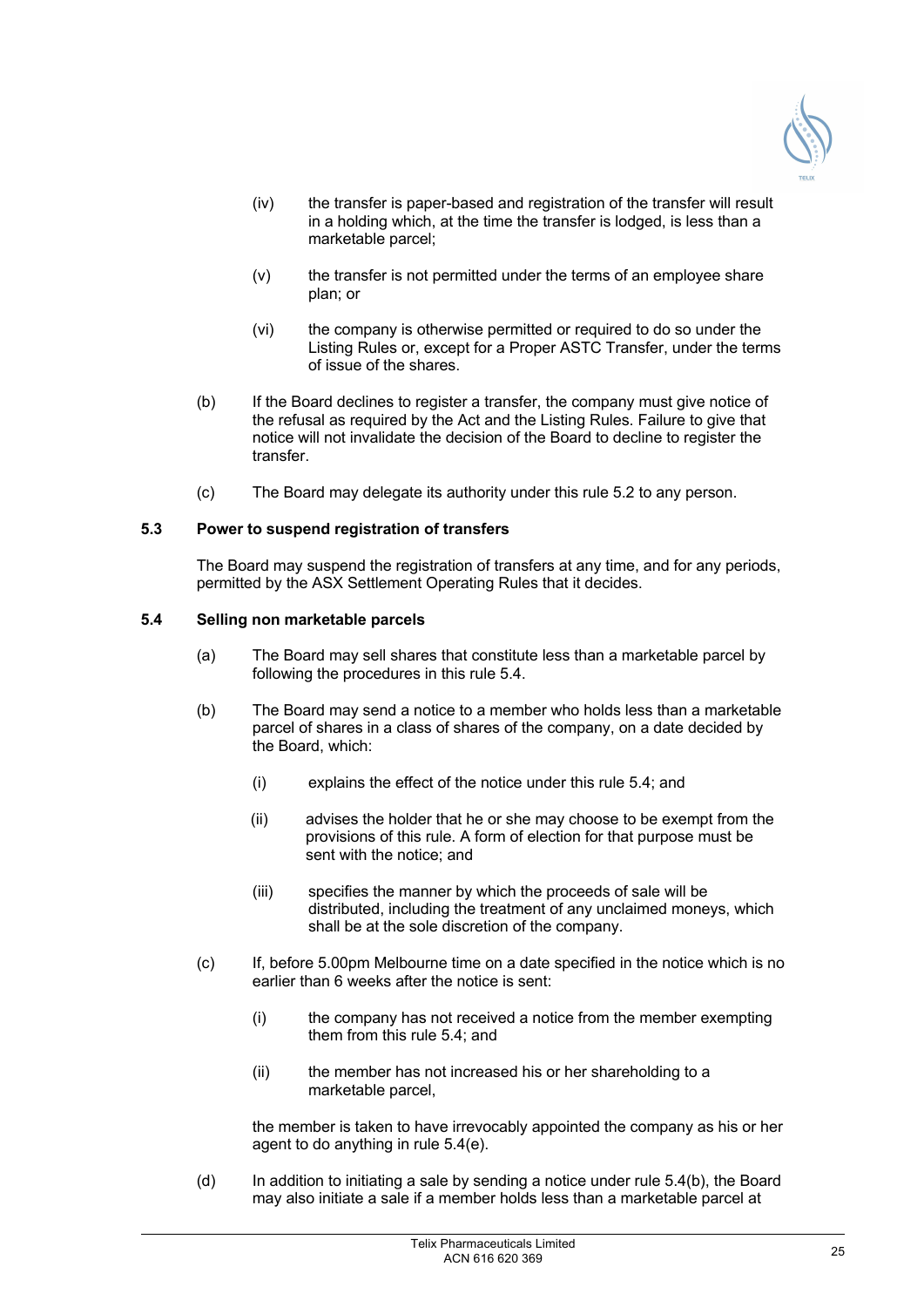

the time that the transfer document was initiated or, in the case of a paperbased transfer document, was lodged with the company. In that case:

- (i) the member is taken to have irrevocably appointed the company as his or her agent to do anything in rule 5.4(e); and
- (ii) if the holding was created after the adoption of this rule, the Board may remove or change the member's rights to vote or receive dividends in respect of those shares. Any dividends withheld must be sent to the former holder after the sale when the former holder delivers to the company such proof of title as the Board accepts.
- (e) The company may:
	- (i) sell the shares constituting less than a marketable parcel as soon as practicable;
	- (ii) deal with the proceeds of sale under rule 3.8; and
	- (iii) receive any disclosure document, including a financial services guide, as agent for the member.
- (f) The costs and expenses of any sale of shares arising from a notice under rule 5.4(b) (including brokerage and stamp duty) are payable by the purchaser or by the company.
- $(q)$  A notice under rule 5.4(b) may be given to a member only once in a 12 month period and may not be given during the offer period of a takeover bid for the company.
- (h) If a takeover bid is announced after a notice is given but before an agreement is entered into for the sale of shares, this rule ceases to operate for those shares. However, despite rule 5.4(g), a new notice under rule 5.4(b) may be given after the offer period of the takeover bid closes.
- (i) The Board may, before a sale is effected under this rule 5.4, revoke a notice given or suspend or terminate the operation of this rule either generally or in specific cases.
- (j) If a member is registered in respect of more than one parcel of shares, the Board may treat the member as a separate member in respect of each of those parcels so that this rule 5.4 will operate as if each parcel was held by different persons.

## **5.5 Transmission of shares**

- (a) Subject to rule 5.5(c), where a member dies, the only persons the company will recognise as having any title to the member's shares or any benefits accruing on those shares are:
	- (i) where the deceased was a sole holder, the legal personal representative of the deceased; and
	- (ii) where the deceased was a joint holder, the survivor or survivors.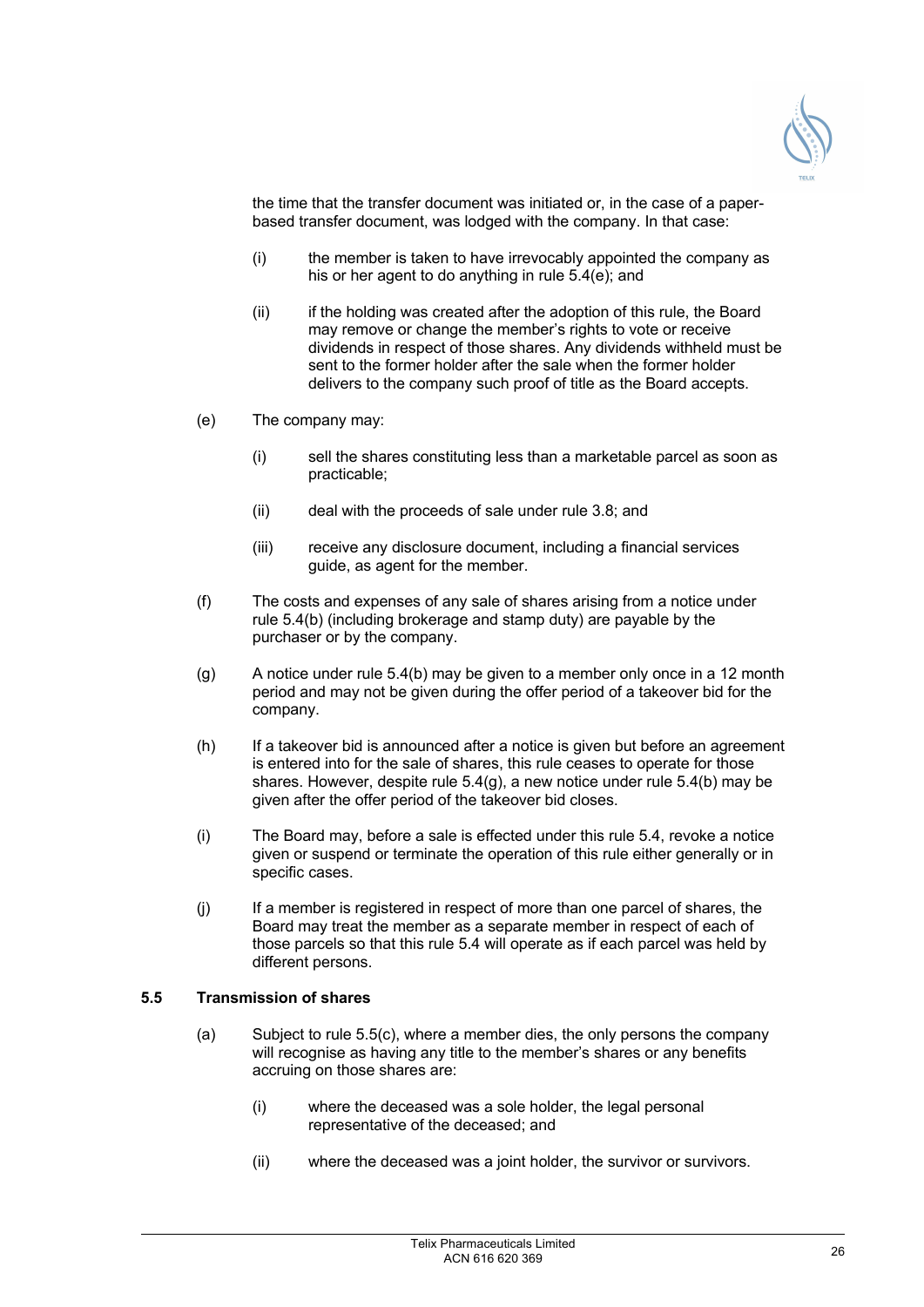

- (b) Rule 5.5(a) does not release the estate of a deceased member from any liability on a share, whether that share was held by the deceased solely or jointly with other persons.
- (c) The Board may register a transfer of shares signed by a member before a Transmission Event even though the company has notice of the Transmission Event.
- (d) A person who becomes entitled to a share because of a Transmission Event may, on producing such evidence as the Board requires to prove that person's entitlement to the share, choose:
	- (i) to be registered as the holder of the share by signing and giving the company a written notice stating that choice; or
	- (ii) to nominate some other person to be registered as the transferee of the share by executing or effecting in some other way a transfer of the share to that other person.
- (e) The provisions of this constitution concerning the right to transfer shares and the registration of transfers of shares apply, so far as they can and with any necessary changes, to a notice or transfer under rule 5.5(d) as if the relevant Transmission Event had not occurred and the notice or transfer were executed or effected by the registered holder of the share.
- (f) Where 2 or more persons are jointly entitled to a share because of a Transmission Event they will, on being registered as the holders of the share, be taken to hold the share as joint tenants and rule 2.6 will apply to them.

## **6 Plebiscite to approve proportional takeover bids**

## **6.1 Definitions**

The meanings of the terms used in this rule 6 are set out below.

| <b>Defined Term</b>                        | <b>Meaning</b>                                                                                                                                                                                                                                                                    |
|--------------------------------------------|-----------------------------------------------------------------------------------------------------------------------------------------------------------------------------------------------------------------------------------------------------------------------------------|
| <b>Approving Resolution</b>                | in relation to a Proportional Takeover Bid, a resolution to<br>approve the Proportional Takeover Bid passed in accordance<br>with rule 6.3.                                                                                                                                       |
| Approving Resolution<br>Deadline           | in relation to a Proportional Takeover Bid, the day that is 14 days<br>before the last day of the bid period and during which the offers<br>under the Proportional Takeover Bid remain open or a later day<br>allowed by the Australian Securities and Investments<br>Commission. |
| <b>Proportional Takeover</b><br><b>Bid</b> | a takeover bid that is made or purports to be made under section<br>618(1)(b) of the Act in respect of securities included in a class of<br>securities in the company.                                                                                                            |
| Relevant Class                             | in relation to a Proportional Takeover Bid, means the class of<br>securities in the company in respect of which offers are made                                                                                                                                                   |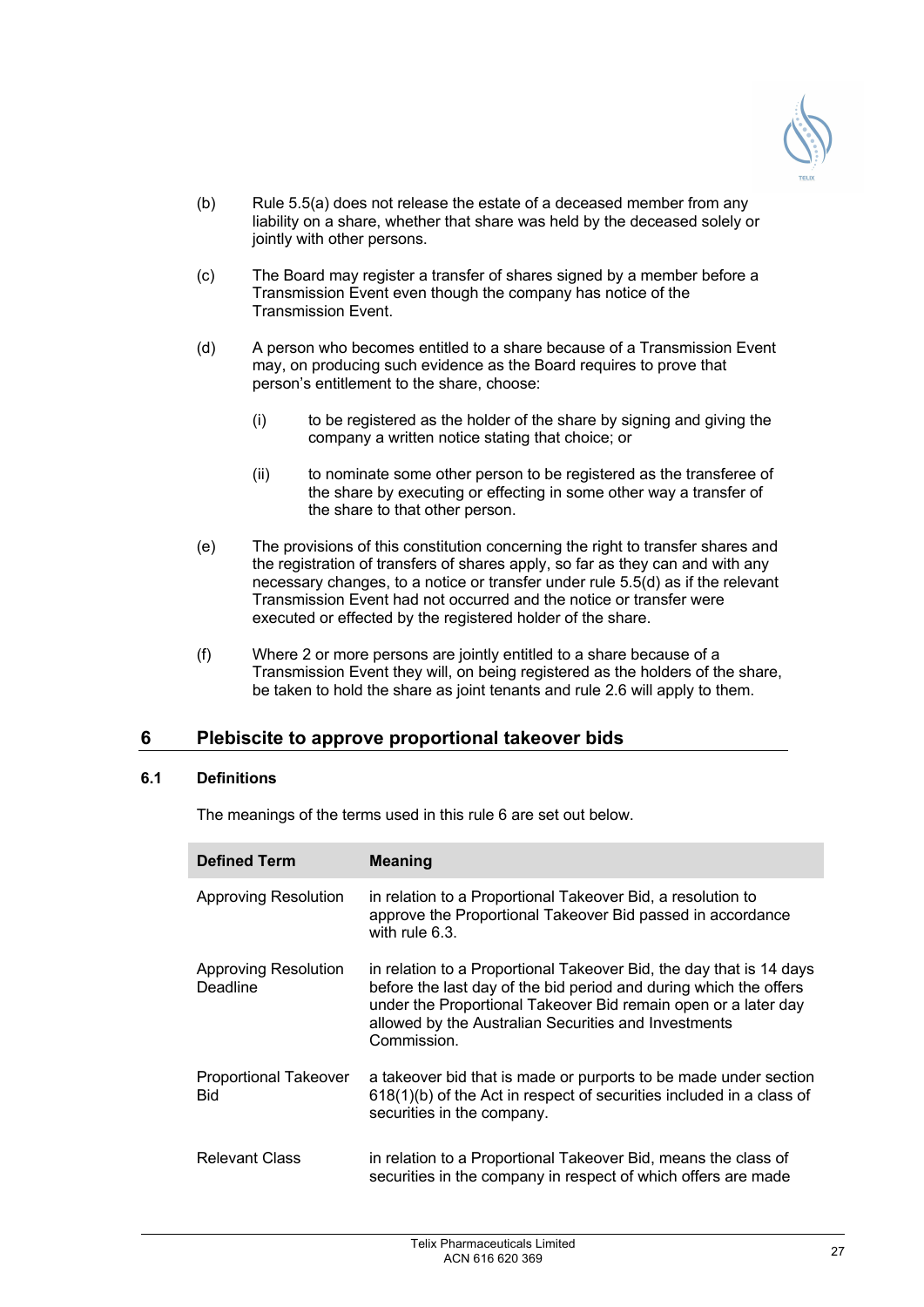

**Defined Term Meaning** 

under the Proportional Takeover Bid.

## **6.2 Transfer not to be registered**

Despite rules 5.1(c) and 5.2, a transfer giving effect to a contract resulting from the acceptance of an offer made under a Proportional Takeover Bid must not be registered unless an Approving Resolution has been passed or is taken to have been passed in accordance with rule 6.3.

#### **6.3 Approving Resolution**

- (a) Where offers have been made under a Proportional Takeover Bid, the Board must:
	- (i) convene a meeting of the persons entitled to vote on the Approving Resolution for the purpose of considering and, if thought fit, passing a resolution to approve the Proportional Takeover Bid; and
	- (ii) ensure that the resolution is voted on in accordance with this rule 6.3,

before the Approving Resolution Deadline.

- (b) The provisions of this constitution relating to general meetings apply (with any necessary changes) to a meeting that is convened under rule 6.3(a), as if that meeting were a general meeting of the company.
- (c) The bidder under a Proportional Takeover Bid and any associates of the bidder are not entitled to vote on the Approving Resolution and if they do vote, their votes must not be counted.
- (d) Subject to rule 6.3(c), a person who held securities of the relevant class as at the end of the day on which the first offer under the Proportional Takeover Bid was made is entitled to vote on the Approving Resolution.
- (e) An Approving Resolution that has been voted on is taken to have been passed if the proportion that the number of votes in favour of the resolution bears to the total number of votes on the resolution is greater than 50%, and otherwise is taken to have been rejected.
- (f) If an Approving Resolution has not been voted on in accordance with this rule 6.3 as at the end of the day before the Approving Resolution Deadline, an Approving Resolution will be taken to have been passed in accordance with this rule 6.3 on the Approving Resolution Deadline.

## **6.4 Sunset**

Rules 6.1, 6.2 and 6.3, cease to have effect at the end of 3 years beginning:

(a) where those rules have not been renewed in accordance with the Act, on the date that those rules were adopted by the company; or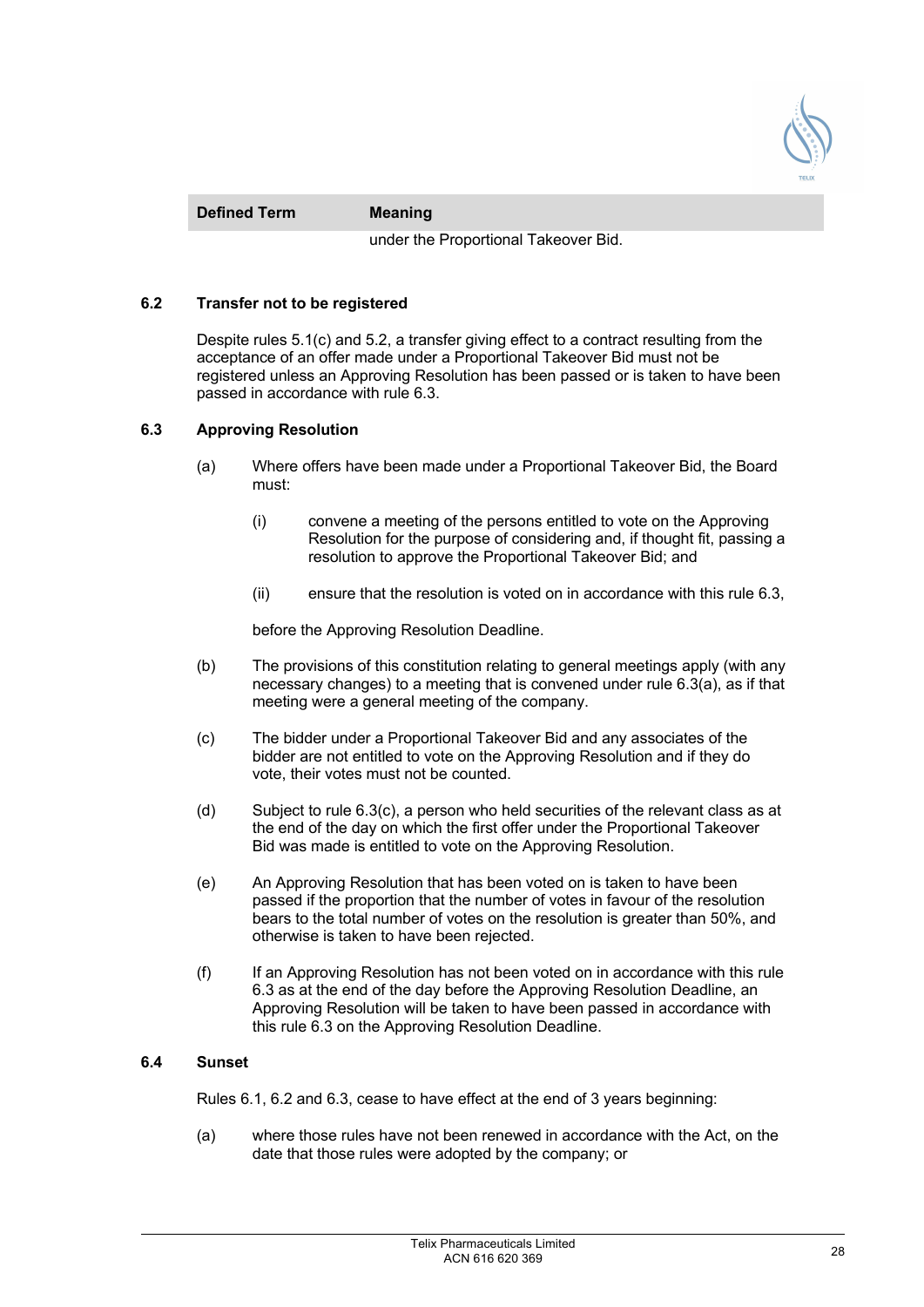

(b) where those rules have been renewed in accordance with the Act, on the date those rules were last renewed.

## **7 General meetings**

## **7.1 Calling general meetings**

- (a) A general meeting may only be called:
	- (i) by a Board resolution; or
	- (ii) as otherwise provided in the Act.
- (b) The Board may, by notice to the Exchange, change the venue for, postpone or cancel a general meeting, but:
	- (i) a meeting that is called in accordance with a members' requisition under the Act; and
	- (ii) any other meeting that is not called by a Board resolution,

may not be postponed or cancelled without the prior written consent of the persons who called or requisitioned the meeting.

## **7.2 Holding of general meetings**

The company may hold a meeting of its members:

- (a) at one or more physical venues;
- (b) at one or more physical venues and using virtual meeting technology, in accordance with rule 7.5; or
- (c) using virtual meeting technology, in accordance with rule 7.6.

## **7.3 Notice of general meetings**

- (a) Notice of a general meeting must be given in accordance with the procedure in one of rules  $14.1(a)(i)$  to  $14.1(a)(v)$  to each person who at the time of giving the notice:
	- (i) is a member, director or auditor of the company; or
	- (ii) is entitled to a share because of a Transmission Event and has satisfied the Board of this.
- (b) The content of a notice of a general meeting called by the Board is to be decided by the Board, but it must state the general nature of the business to be transacted at the meeting and any other matters required by the Act.
- (c) Unless the Act provides otherwise:
	- (i) no business may be transacted at a general meeting unless the general nature of the business is stated in the notice calling the meeting; and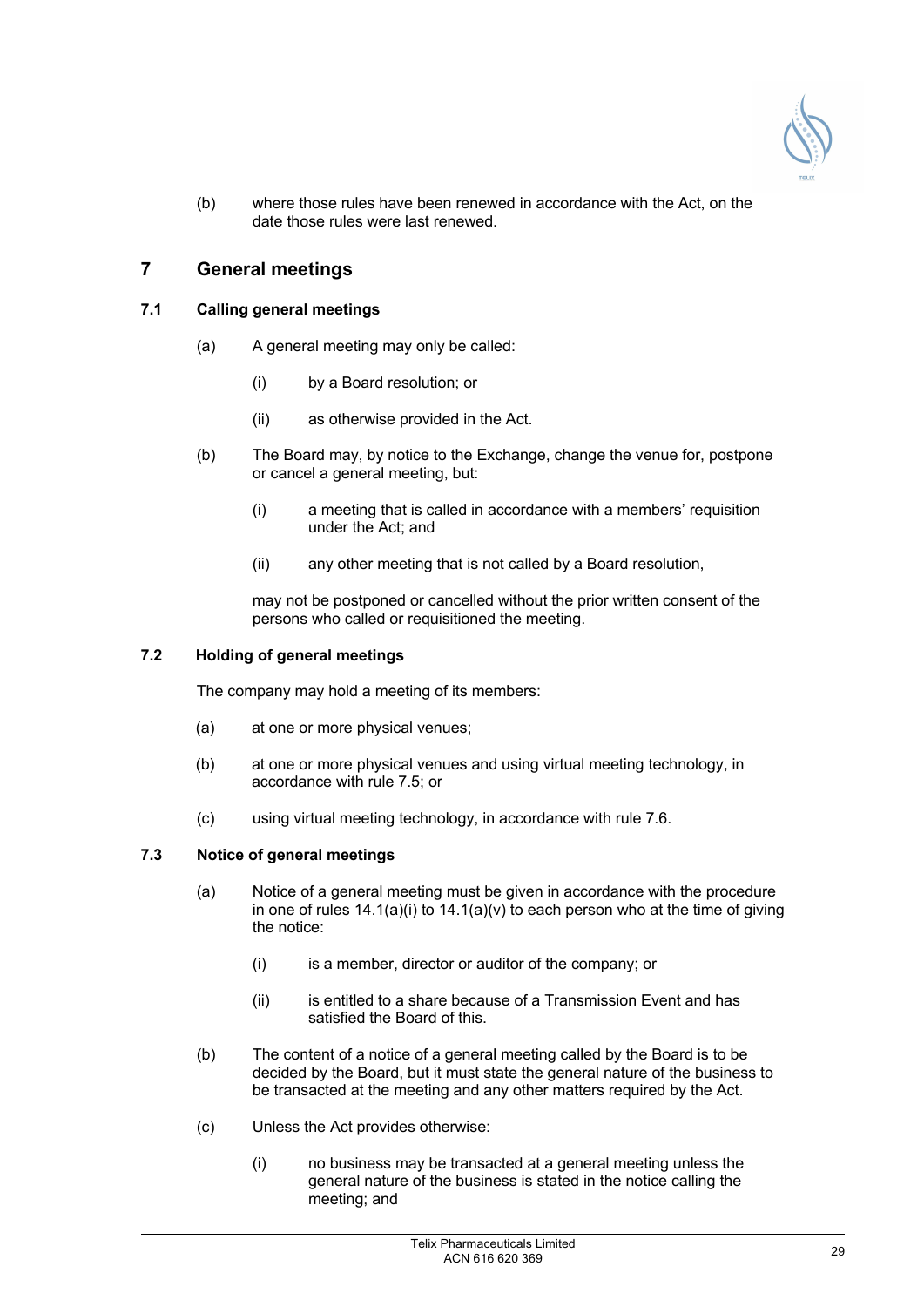

- (ii) except with the approval of the Board or the chairperson, no person may move any amendment to a proposed resolution or to a document that relates to such a resolution.
- (d) A person may waive notice of any general meeting by written notice to the company.
- (e) Failure to give a member or any other person notice of a general meeting or a proxy form, does not invalidate anything done or resolution passed at the general meeting if:
	- (i) the failure occurred by accident or inadvertent error; or
	- (ii) before or after the meeting, the person notifies the company of the person's agreement to that thing or resolution.
- (f) A person's attendance at a general meeting waives any objection that person may have to:
	- (i) a failure to give notice, or the giving of a defective notice, of the meeting unless the person at the beginning of the meeting objects to the holding of the meeting; and
	- (ii) the consideration of a particular matter at the meeting which is not within the business referred to in the notice of the meeting, unless the person objects to considering the matter when it is presented.

## **7.4 Admission to general meetings**

- (a) The chairperson of a general meeting may take any action he or she considers appropriate for the safety of persons attending the meeting and the orderly conduct of the meeting and may refuse admission to, or require to leave and remain out of, the meeting any person:
	- (i) in possession of a pictorial-recording or sound-recording device;
	- (ii) in possession of a placard or banner;
	- (iii) in possession of an article considered by the chairperson to be dangerous, offensive or liable to cause disruption;
	- (iv) who refuses to produce or permit examination of any article, or the contents of any article, in the person's possession;
	- (v) who refuses to comply with a request to turn off a mobile telephone, personal communication device or similar device;
	- (vi) who behaves or threatens to behave or who the chairperson has reasonable grounds to believe may behave in a dangerous, offensive or disruptive way; or
	- (vii) who is not entitled to receive notice of the meeting.

The chairperson may delegate the powers conferred by this rule to any person he or she thinks fit.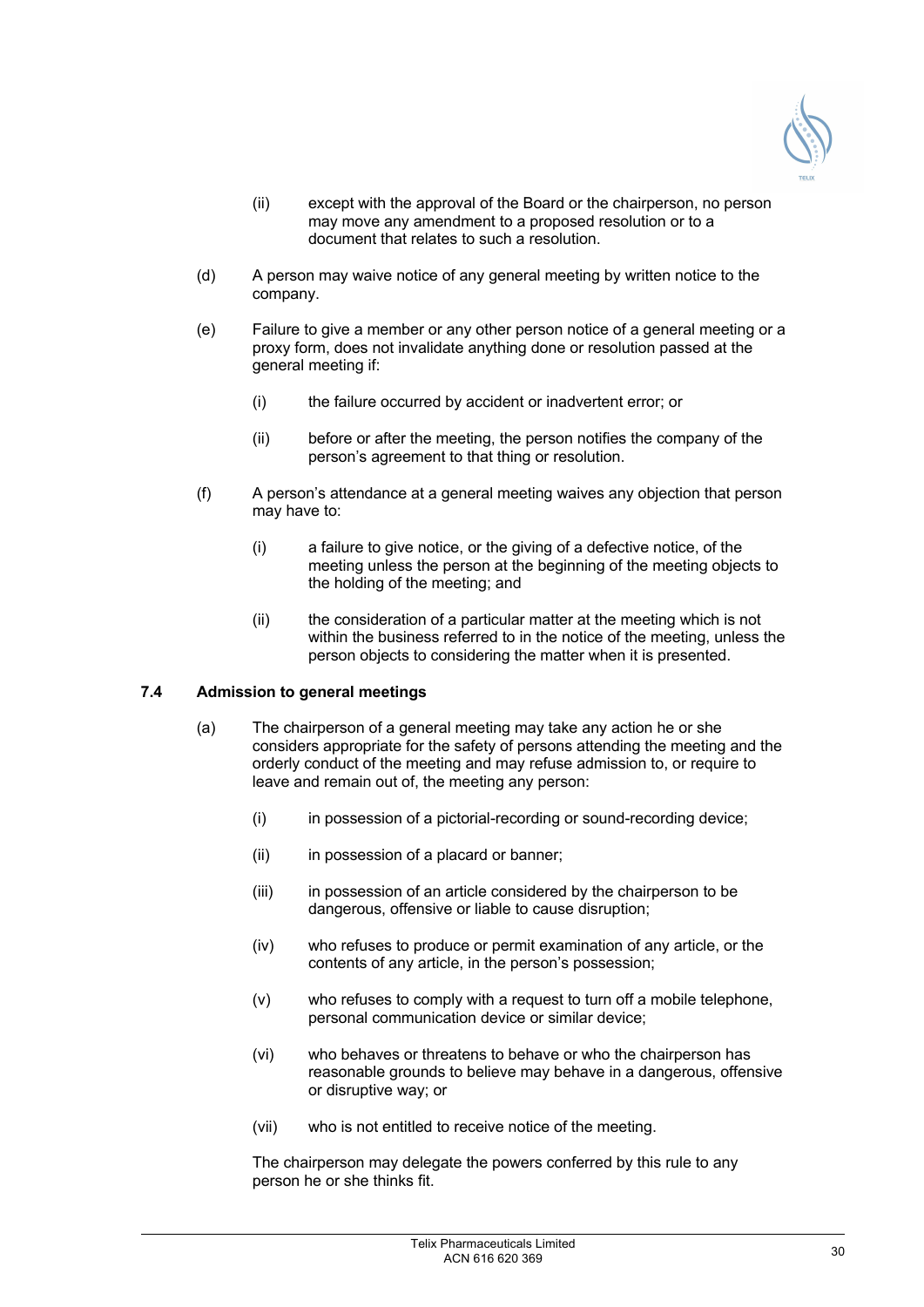

- (b) A person, whether a member or not, requested by the Board or the chairperson to attend a general meeting is entitled to be present and, at the request of the chairperson, to speak at the meeting.
- (c) If the chairperson of a general meeting considers that there is not enough room for the members who wish to attend the meeting, he or she may arrange for any person whom he or she considers cannot be seated in the main meeting room to observe or attend the general meeting in a separate room. Even if the members present in the separate room are not able to participate in the conduct of the meeting, the meeting will nevertheless be treated as validly held in the main room.

## **7.5 Hybrid meetings**

- (a) The Board may determine, where it is reasonable to do so, that:
	- (i) one or more separate meeting places be linked to the main place of a general meeting by an instantaneous audio-visual communication device; or
	- (ii) participants may elect to either physically attend the meeting at the main place of a general meeting or attend the meeting via an instantaneous audio-visual communication device,

in either case which, by itself or in conjunction with other arrangements:

- (iii) gives the members entitled to attend the meeting, as a whole, a reasonable opportunity to participate in proceedings in the main place, including a reasonable opportunity to exercise a right to speak and ask questions (either orally or in writing, at the member's election);
- (iv) enables the chairperson to be aware of proceedings of the meeting;
- (v) enables the members entitled to attend the meeting to vote on a show of hands or on a poll; and
- (vi) enables all documents required or permitted to be tabled at the meeting to be made accessible to the members entitled to attend the meeting (either before or during the meeting),

in which case a member present at a separate meeting place, and a member present via an audio-visual communication device, is taken to be present at the general meeting and entitled to exercise all rights as if he or she was present at the main place.

- (b) A meeting that is held in accordance with rule 7.5(a) must be held at a time that is reasonable at the main place of the general meeting.
- (c) If, before or during the general meeting, any technical difficulty occurs where one or more of the matters set out in rule 7.5(a) is not satisfied, the chairperson may:
	- (i) adjourn the meeting until the difficulty is remedied; or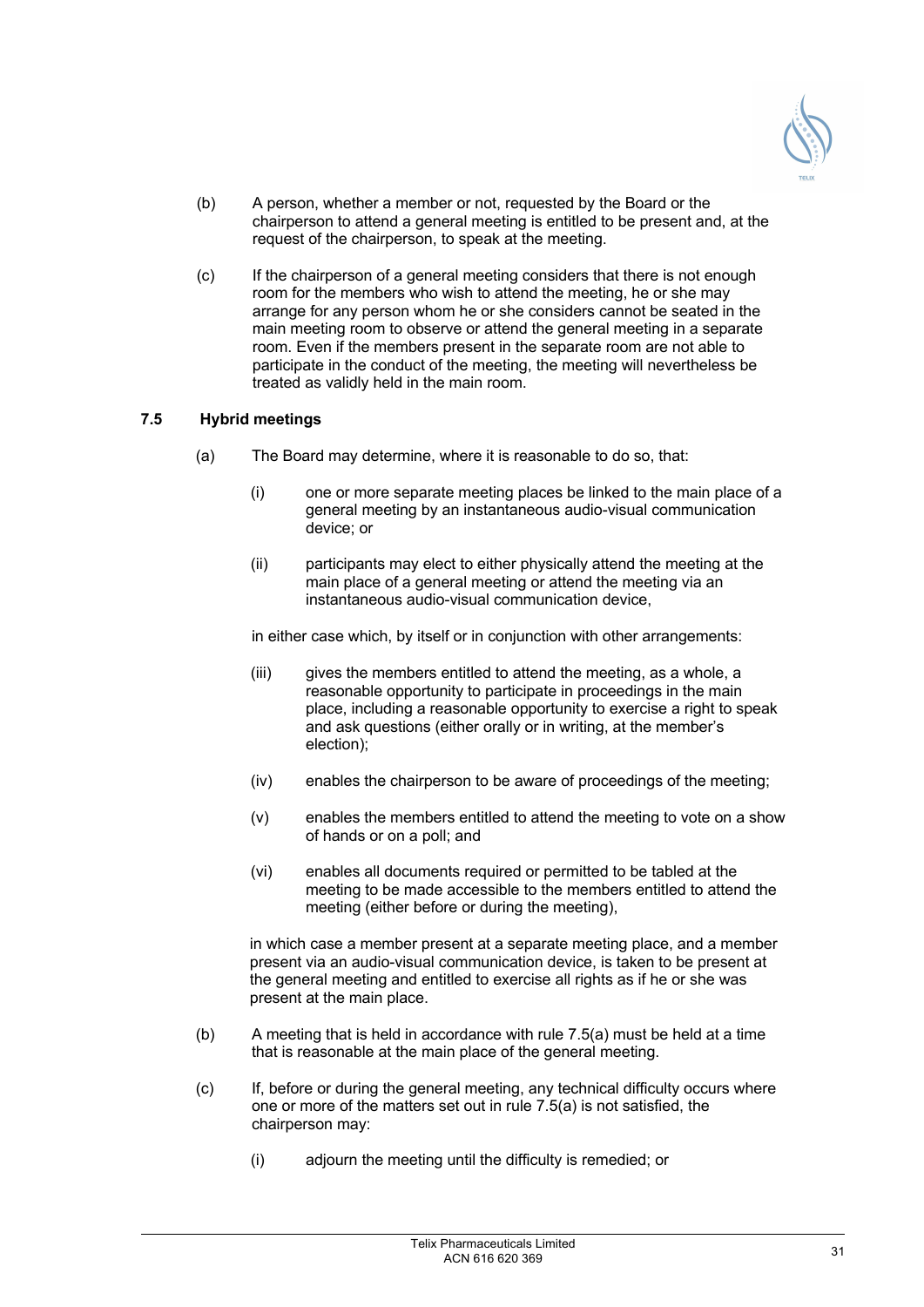

- (ii) continue to hold the meeting in the main place (and any other place which is linked under rule 7.5(a)) and transact business, and no member may object to the meeting being held or continuing.
- (d) Nothing in this rule 7.5 or in rule 7.9 is to be taken to limit the powers conferred on the chairperson by law.

## **7.6 Virtual meetings**

- (a) The Board may determine, where it is reasonable to do so having regard to health and safety concerns or any government imposed restrictions or lockdowns, that there be no physical place of a general meeting and that the general meeting may be conducted virtually such that each participant in the meeting is linked by an instantaneous audio-visual communication device which. by itself or in conjunction with other arrangements:
	- (i) gives the members entitled to attend the meeting, as a whole, a reasonable opportunity to participate in proceedings, including a reasonable opportunity to exercise a right to speak and ask questions (either orally or in writing, at the member's election);
	- (ii) enables the chairperson to be aware of proceedings of the meeting;
	- (iii) enables the members attending the meeting to vote on a show of hands or on a poll; and
	- (iv) enables all documents required or permitted to be tabled at the meeting to be made accessible to the members attending the meeting (either before or during the meeting),

in which case a member present via the audio-visual communication device is taken to be present at the general meeting and entitled to exercise all rights as if he or she was present at the general meeting.

- (b) A meeting that is held in accordance with rule 7.6(a) must be held at a time that is reasonable at the registered office of the company.
- (c) If, before or during the general meeting, any technical difficulty occurs where one or more of the matters set out in rule 7.6(a) is not satisfied, the chairperson may:
	- (i) adjourn the meeting until the difficulty is remedied; or
	- (ii) continue to hold the meeting in each place which is linked under rule 7.6(a) and transact business, and no member may object to the meeting being held or continuing.
- (d) Nothing in this rule 7.6 or in rule 7.9 is to be taken to limit the powers conferred on the chairperson by law.

## **7.7 Quorum at general meetings**

(a) No business may be transacted at a general meeting, except the election of a chairperson and the adjournment of the meeting, unless a quorum of members is present when the meeting proceeds to business.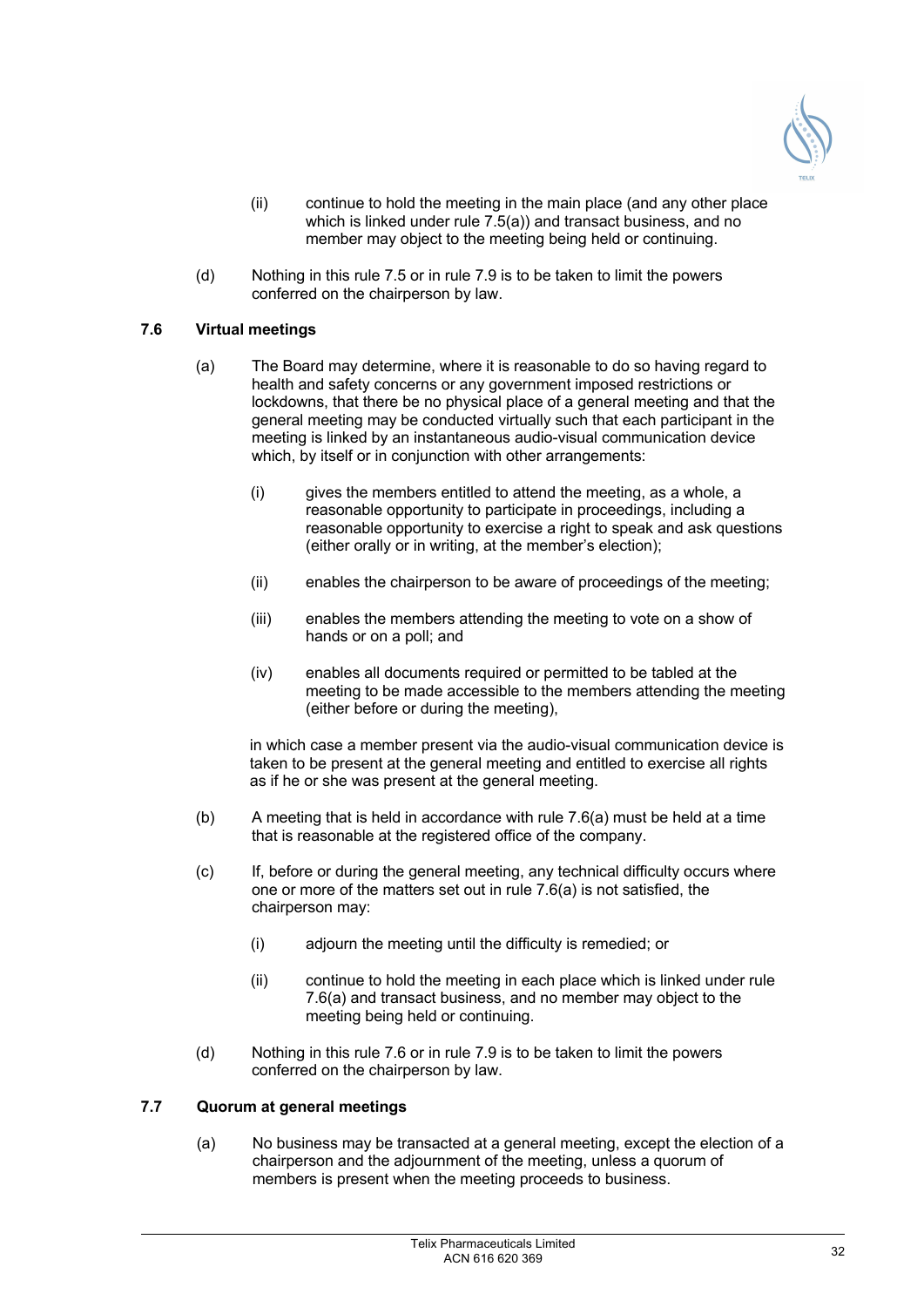

- (b) A quorum is two or more members present at the meeting and entitled to vote on a resolution at the meeting.
- (c) If a quorum is not present within 30 minutes after the time appointed for the general meeting:
	- (i) where the meeting was called at the request of members, the meeting must be dissolved; or
	- (ii) in any other case, the meeting stands adjourned to the day, time and place the directors present decide or, if they do not make a decision, to the same day in the next week at the same time and place and if a quorum is not present at the adjourned meeting within 30 minutes after the time appointed for the meeting, the meeting must be dissolved.

#### **7.8 Chairperson of general meetings**

- (a) The chairperson of the Board or, in the absence of the chairperson, the deputy chairperson of the Board is entitled, if present within 15 minutes after the time appointed for a general meeting and willing to act, to preside as chairperson at the meeting.
- (b) The directors present may choose one of their number to preside as chairperson if, at a general meeting:
	- (i) there is no chairperson or deputy chairperson of the Board;
	- (ii) neither the chairperson nor the deputy chairperson of the Board is present within 15 minutes after the time appointed for the meeting; or
	- (iii) neither the chairperson nor the deputy chairperson of the Board is willing to act as chairperson of the meeting.
- $(c)$  If the directors do not choose a chairperson under rule 7.8(b), the members present must elect as chairperson of the meeting:
	- (i) another director who is present and willing to act; or
	- (ii) if no other director is present and willing to act, a member who is present and willing to act.
- (d) A chairperson of a general meeting may, for any item of business or discrete part of the meeting, vacate the chair in favour of another person nominated by him or her (**Acting Chairperson**). Where an instrument of proxy appoints the chairperson as proxy for part of the proceedings for which an Acting Chairperson has been nominated, the instrument of proxy is taken to be in favour of the Acting Chairperson for the relevant part of the proceedings.
- (e) Wherever the term 'chairperson' is used in this rule 7, it is to be read as a reference to the chairperson of the general meeting, unless the context indicates otherwise.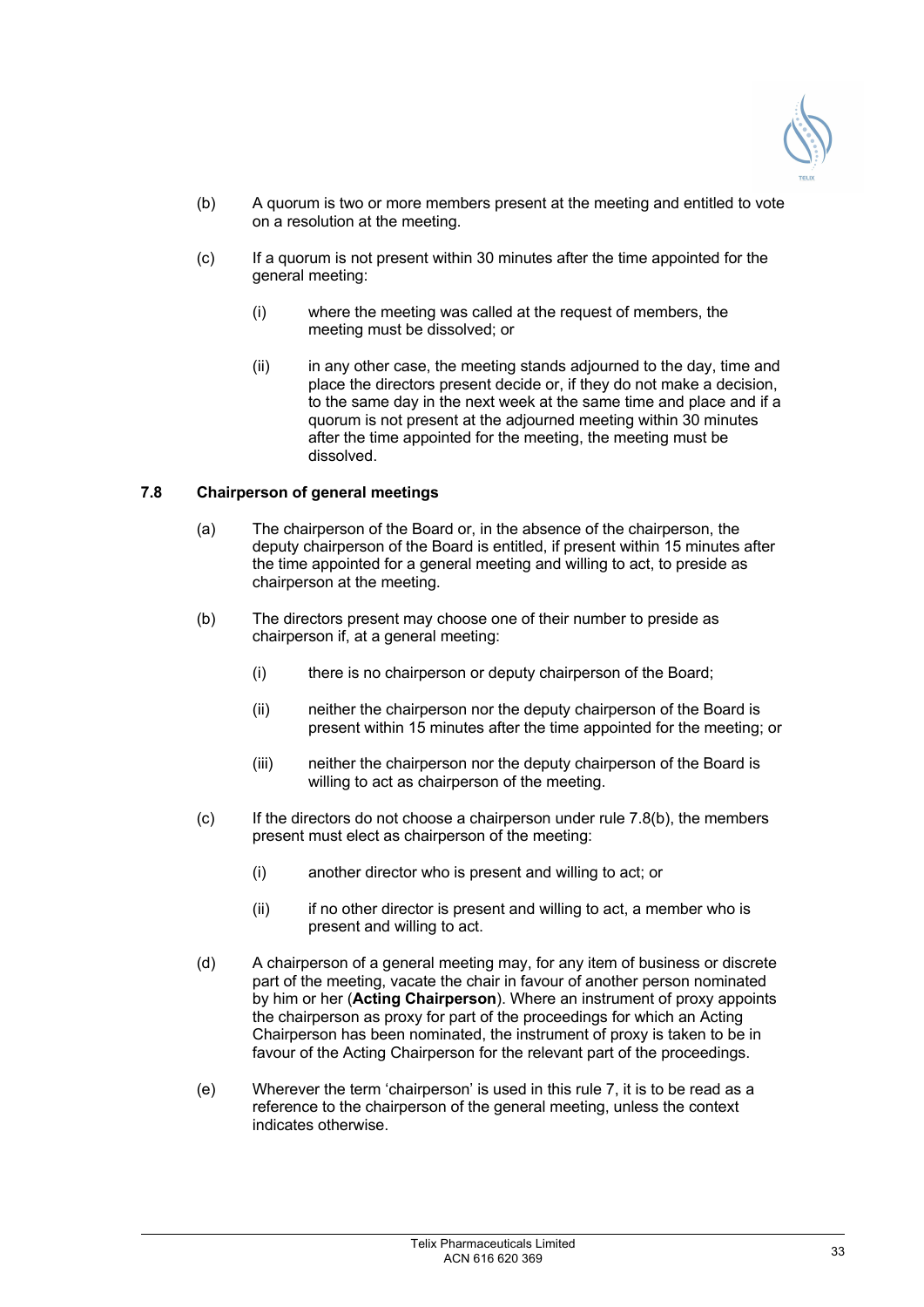

## **7.9 Conduct at general meetings**

- (a) Subject to the provisions of the Act, the chairperson is responsible for the general conduct of the meeting and for the procedures to be adopted at the meeting.
- (b) The chairperson may, at any time the chairperson considers it necessary or desirable for the efficient and orderly conduct of the meeting:
	- (i) impose a limit on the time that a person may speak on each motion or other item of business and terminate debate or discussion on any business, question, motion or resolution being considered by the meeting and require the business, question, motion or resolution to be put to a vote of the members present;
	- (ii) adopt any procedures for casting or recording votes at the meeting whether on a show of hands or on a poll, including the appointment of scrutineers; and
	- (iii) decide not to put to the meeting any resolution proposed in the notice convening the meeting (other than a resolution proposed by members in accordance with section 249N of the Act or required by the Act to be put to the meeting).
- (c) A decision by a chairperson under rules 7.9(a) or 7.9(b) is final.
- (d) Whether or not a quorum is present, the chairperson may postpone the meeting before it has started if, at the time and place appointed for the meeting, he or she considers that:
	- (i) there is not enough room for the number of members who wish to attend the meeting; or
	- (ii) a postponement is necessary in light of the behaviour of persons present or for any other reason so that the business of the meeting can be properly carried out.
- (e) A postponement under rule 7.9(d) will be to another time, which may be on the same day as the meeting, and may be to another place (and the new time and place will be taken to be the time and place for the meeting as if specified in the notice that called the meeting originally).
- (f) The chairperson may at any time during the course of the meeting:
	- (i) adjourn the meeting or any business, motion, question or resolution being considered or remaining to be considered by the meeting either to a later time at the same meeting or to an adjourned meeting; and
	- (ii) for the purpose of allowing any poll to be taken or determined, suspend the proceedings of the meeting for such period or periods as he or she decides without effecting an adjournment. No business may be transacted and no discussion may take place during any suspension of proceedings unless the chairperson otherwise allows.
- (g) The chairperson's rights under rules 7.9(d) and 7.9(f) are exclusive and, unless the chairperson requires otherwise, no vote may be taken or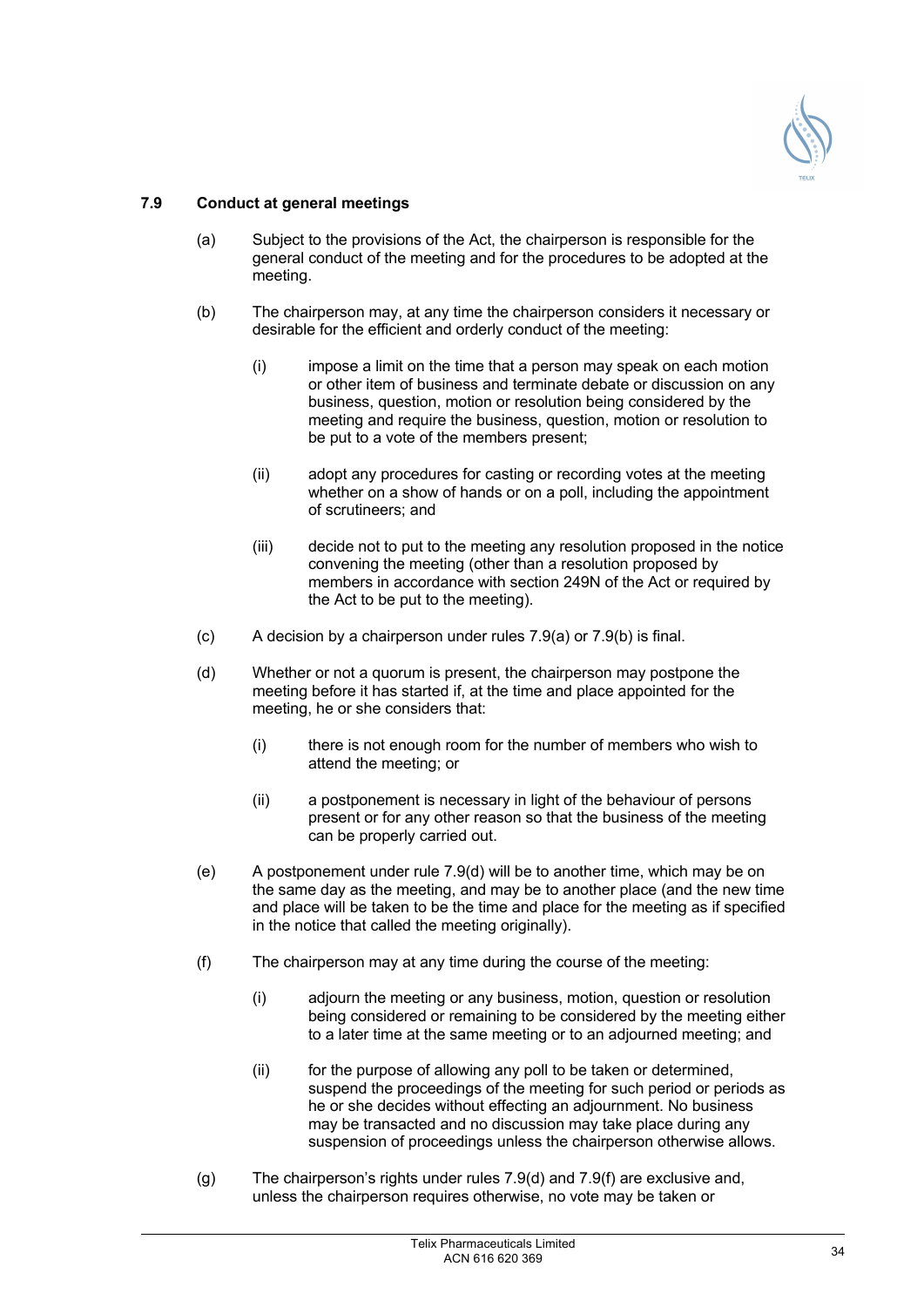

demanded by the members present concerning any postponement, adjournment or suspension of proceedings.

- (h) Only unfinished business may be transacted at a meeting resumed after an adjournment.
- (i) Where a meeting is postponed or adjourned under this rule 7.9, notice of the postponed or adjourned meeting must be given to the Exchange, but, except as provided by rule 7.9(k), need not be given to any other person.
- (j) Where a meeting is postponed or adjourned, the Board may, by notice to the Exchange, postpone, cancel or change the place of the postponed or adjourned meeting.
- (k) Where a meeting is postponed or adjourned for 30 days or more, notice of the postponed or adjourned meeting must be given as in the case of the original meeting.

## **7.10 Decisions at general meetings**

- (a) Except where a resolution requires a special majority, questions arising at a general meeting must be decided by a majority of votes cast by the members present at the meeting. A decision made in this way is for all purposes, a decision of the members.
- (b) If the votes are equal on a proposed resolution, the chairperson of the meeting has a casting vote, in addition to any deliberative vote.
- (c) Subject to rules 7.10(d) and 7.10(e) each question submitted to a general meeting may be decided by:
	- $(i)$  a poll; or
	- (ii) a show of hands,

of the members present and entitled to vote.

- (d) The chairperson may determine that any question to be submitted to a general meeting will be determined by a poll without first submitting the question to a show of hands.
- (e) While the company is listed on an Exchange, a question must be decided by a poll if:
	- (i) the notice of meeting set out an intention to propose the resolution and stated the resolution;
	- (ii) the company has given notice of the resolution to members in accordance with section 249O of the Act;
	- (iii) a poll is demanded by members in accordance with the Act (and not otherwise); or
	- (iv) a poll is demanded by the chairperson.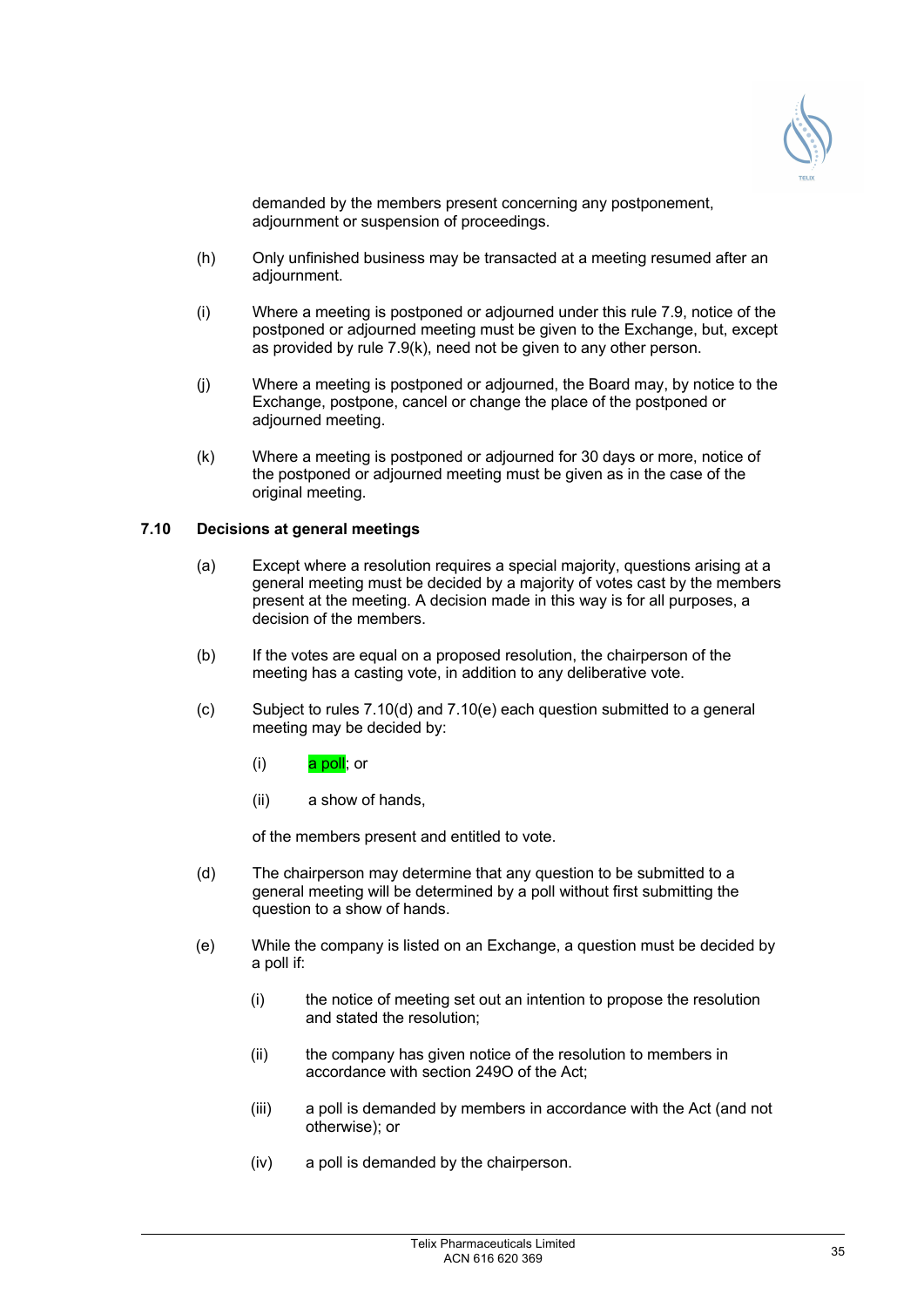

- (f) A demand for a poll does not prevent a general meeting continuing to transact any business except the question on which the poll is demanded.
- (g) Unless a poll is required or duly demanded, a declaration by the chairperson that a resolution has on a show of hands been carried or carried unanimously, or carried by a particular majority, or lost, and an entry to that effect in the book containing the minutes of the proceedings of the company is conclusive evidence of the fact without proof of the number or proportion of the votes recorded for or against the resolution.
- (h) If a poll is required or duly demanded at a general meeting, it must be taken in the way and either at once or after an interval or adjournment as the chairperson directs. The result of the poll as declared by the chairperson is the resolution of the meeting at which the poll was demanded.
- (i) Subject to rule 7.10(e):
	- (i) a poll cannot be demanded at a general meeting on the election of a chairperson; and
	- (ii) the demand for a poll may be withdrawn with the chairperson's consent.

## **7.11 Direct voting**

- (a) Despite anything to the contrary in this constitution, the Board may decide that, at any general meeting or class meeting, a member who is entitled to attend and vote on a resolution at that meeting is entitled to a direct vote in respect of that resolution. A 'direct vote' includes a vote delivered to the company by post or other electronic means approved by the directors.
- (b) The Board may prescribe regulations, rules and procedures in relation to direct voting, including specifying the form, method and timing of giving a direct vote at a meeting in order for the vote to be valid.

## **7.12 Voting rights**

- (a) Subject to this constitution and the Act and to any rights or restrictions attached to any shares or class of shares, at a general meeting:
	- (i) on a show of hands, every member present has one vote; and
	- (ii) on a poll, every member present has one vote for each share held as at the Record Time by the member entitling the member to vote, except for partly paid shares, each of which confers on a poll only the fraction of one vote which the amount paid (not credited) on the share bears to the total amounts paid and payable (excluding amounts credited) on the share. An amount paid in advance of a call is disregarded for this purpose.
- (b) If a person present at a general meeting represents personally or by proxy, attorney or Representative more than one member, the person is, subject to the Act, not entitled to vote on a show of hands if each represented member has specified different ways to vote on the resolution.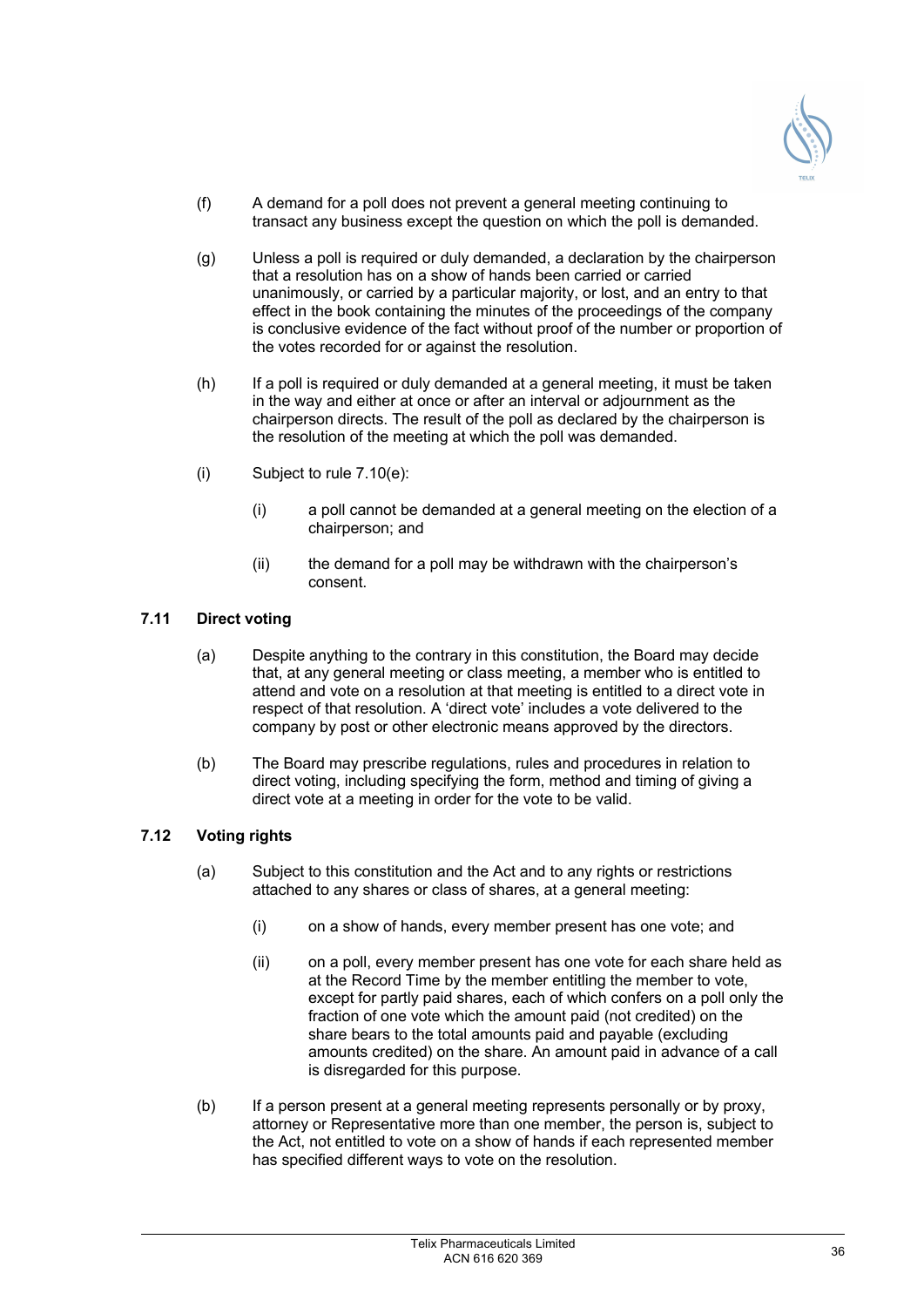

- (c) A joint holder may vote at a meeting either personally or by proxy, attorney or Representative as if that person was the sole holder. If more than one joint holder tenders a vote in respect of the relevant shares, the vote of the holder named first in the register who tenders a vote, whether in person or by proxy, attorney or Representative, must be accepted to the exclusion of the votes of the other joint holders.
- (d) The parent or guardian of an infant member may vote at any general meeting on such evidence being produced of the relationship or of the appointment of the guardian as the Board may require and any vote so tendered by a parent or guardian of an infant member must be accepted to the exclusion of the vote of the infant member.
- (e) A person entitled to a share because of a Transmission Event may vote at a general meeting in respect of that share in the same way as if that person were the registered holder of the share if, at least 48 hours before the meeting (or such shorter time as the Board determines), the Board:
	- (i) admitted that person's right to vote at that meeting in respect of the share; or
	- (ii) was satisfied of that person's right to be registered as the holder of, or to transfer, the share.

Any vote duly tendered by that person must be accepted and the vote of the registered holder of those shares must not be counted.

- (f) Where a member holds a share on which a call or other amount payable to the company has not been duly paid:
	- (i) that member is only entitled to be present at a general meeting and vote if that member holds, as at the Record Time, other shares on which no money is then due and payable; and
	- (ii) on a poll, that member is not entitled to vote in respect of that share but may vote in respect of any shares that member holds, as at the Record Time, on which no money is then due and payable.
- (g) A member is not entitled to vote on a resolution if, under the Act or the Listing Rules:
	- (i) the member must not vote or must abstain from voting on the resolution; or
	- (ii) a vote on the resolution by the member must be disregarded for any purposes.

If the member or a person acting as proxy, attorney or Representative of the member does tender a vote on that resolution, their vote must not be counted.

- (h) An objection to the validity of a vote tendered at a general meeting must be:
	- (i) raised before or immediately after the result of the vote is declared; and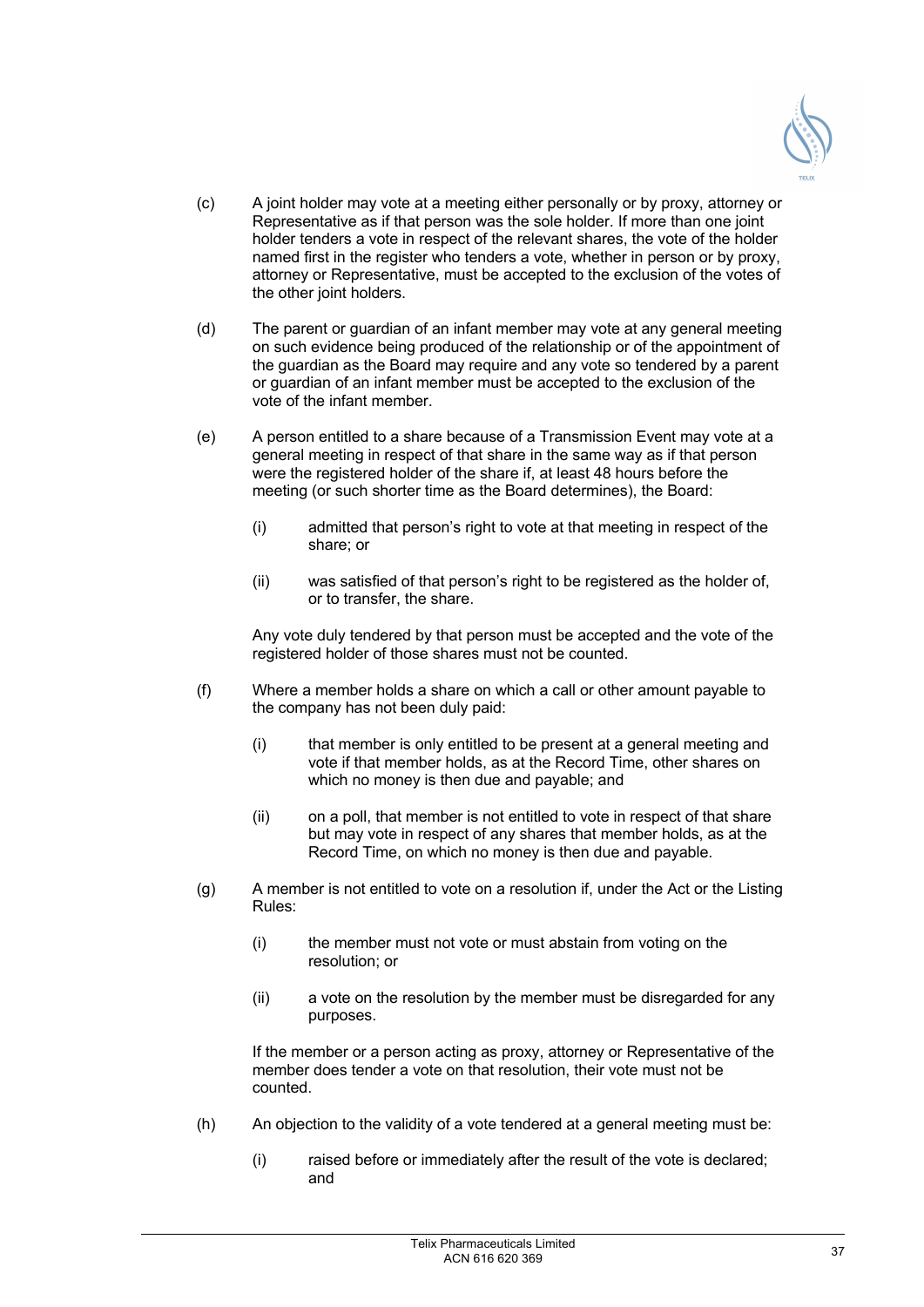

- (ii) referred to the chairperson, whose decision is final.
- $(i)$  A vote tendered, but not disallowed by the chairperson under rule 7.12(h), is valid for all purposes, even if it would not otherwise have been valid.
- (j) The chairperson may decide any difficulty or dispute which arises as to the number of votes that may be cast by or on behalf of any member and the decision of the chairperson is final.

## **7.13 Representation at general meetings**

- (a) Subject to this constitution, each member entitled to vote at a general meeting may vote:
	- $(i)$  in person or, where a member is a body corporate, by its Representative;
	- (ii) by not more than 2 proxies; or
	- (iii) by not more than 2 attorneys.
- (b) A proxy, attorney or Representative may, but need not, be a member of the company.
- (c) An instrument appointing a proxy is valid if it is in accordance with the Act or in any form approved by the Board.
- (d) For the purposes of this rule 7.13 a proxy appointment received at an electronic address specified in the notice of general meeting for the receipt of proxy appointment or otherwise received by the company in accordance with the Act is taken to have been signed or executed if the appointment:
	- (i) includes or is accompanied by a personal identification code allocated by the company to the member making the appointment;
	- (ii) has been authorised by the member in another manner approved by the Board and specified in or with the notice of meeting; or
	- (iii) is otherwise authenticated in accordance with the Act.
- (e) A vote given in accordance with an instrument appointing a proxy or attorney is valid despite the transfer of the share in respect of which the instrument was given if the transfer is not registered by the time at which the instrument appointing the proxy or attorney is required to be received under rule 7.13(i).
- (f) Unless otherwise provided in the appointment of a proxy, attorney or Representative, an appointment will be taken to confer authority:
	- (i) even though the appointment may refer to specific resolutions and may direct the proxy, attorney or Representative how to vote on those resolutions, to do any of the acts specified in rule 7.13(g); and
	- (ii) even though the appointment may refer to a specific meeting to be held at a specified time or venue, where the meeting is rescheduled, adjourned or postponed to another time or changed to another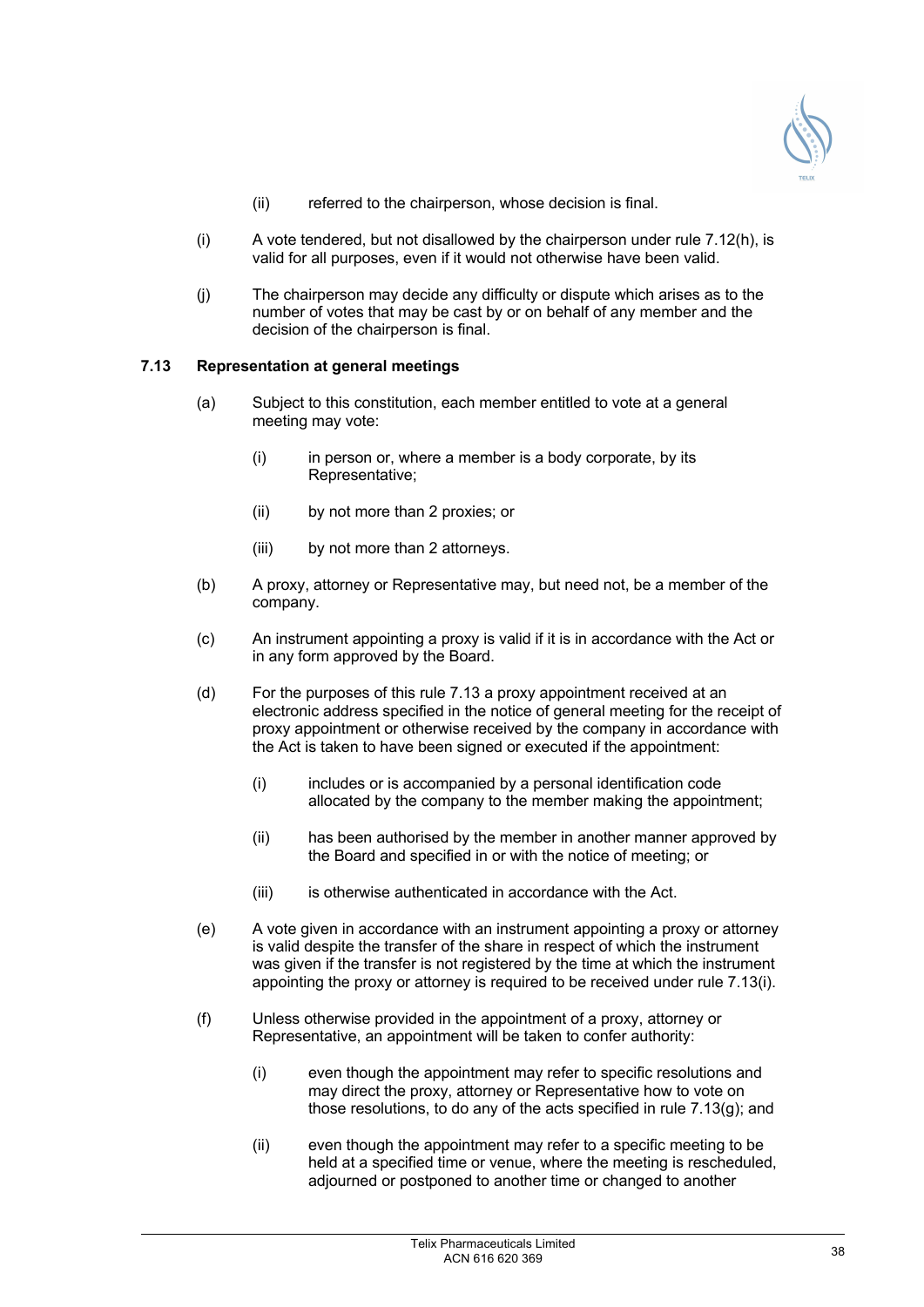

venue, to attend and vote at the rescheduled, adjourned or postponed meeting or at the new venue.

- (g) The acts referred to in rule 7.13(f)(i) are:
	- (i) to vote on any amendment moved to the proposed resolutions and on any motion that the proposed resolutions not be put or any similar motion;
	- (ii) to vote on any motion before the general meeting, whether or not the motion is referred to in the appointment; and
	- (iii) to act generally at the meeting (including to speak, demand a poll, join in demanding a poll and to move motions).
- (h) A proxy form issued by the company must allow for the insertion of the name of the person to be primarily appointed as proxy and may provide that, in circumstances and on conditions specified in the form that are not inconsistent with this constitution, the chairperson of the relevant meeting (or another person specified in the form) is appointed as proxy.
- (i) A proxy or attorney may not vote at a general meeting or adjourned or postponed meeting or on a poll unless the instrument appointing the proxy or attorney, and the authority under which the instrument is signed or a certified copy of the authority, are received by the company:
	- (i) at least 48 hours, or such lesser time as specified by the Board in the notice of meeting, (or in the case of an adjournment or postponement of a meeting, any lesser time that the Board or the chairperson of the meeting decides) before the time for holding the meeting or adjourned or postponed meeting or taking the poll, as applicable; or
	- (ii) where rule 7.13(j)(ii) applies, such shorter period before the time for holding the meeting or adjourned or postponed meeting or taking the poll, as applicable, as the company determines in its discretion.

A document is received by the company under this rule 7.10(i) when it is received in accordance with the Act, and to the extent permitted by the Act, if the document is produced or the transmission of the document is otherwise verified to the company in the way specified in the notice of meeting.

- (j) Where the company receives an instrument appointing a proxy or attorney in accordance with this rule 7.13 and within the time period specified in rule 7.13(i)(i), the company is entitled to:
	- (i) clarify with the appointing member any instruction in relation to that instrument by written or verbal communication and make any amendments to the instrument required to reflect any clarification; and
	- (ii) where the company considers that the instrument has not been duly executed, return the instrument to the appointing member and request that the member duly execute the instrument and return it to the company within the period determined by the company under rules 7.13(i)(ii) and notified to the member.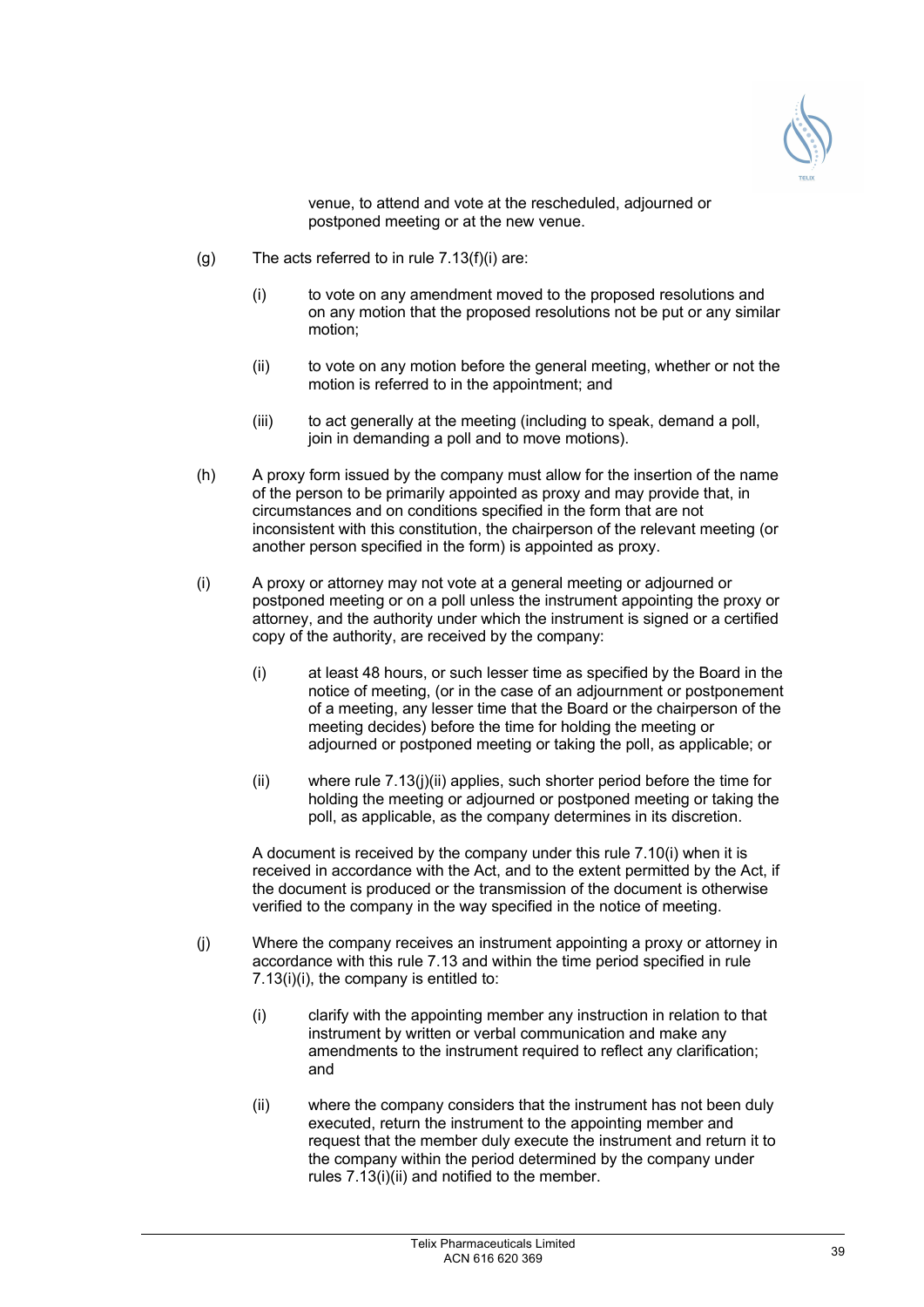

- (k) The member is taken to have appointed the company as its attorney for the purpose of any amendments made to an instrument appointing a proxy in accordance with rule 7.13(i)(i). An instrument appointing a proxy or attorney which is received by the company in accordance with rule 7.13(i) is taken to have been validly received by the company.
- (l) The appointment of a proxy or attorney is not revoked by the appointor attending and taking part in the general meeting, but if the appointor votes on a resolution, the proxy or attorney is not entitled to vote, and must not vote, as the appointor's proxy or attorney on the resolution.
- (m) Where a member appoints 2 proxies or attorneys to vote at the same general meeting:
	- (i) if the appointment does not specify the proportion or number of the member's votes each proxy or attorney may exercise, each proxy or attorney may exercise half the member's votes;
	- (ii) on a show of hands, neither proxy or attorney may vote if more than one proxy or attorney attends; and
	- (iii) on a poll, each proxy or attorney may only exercise votes in respect of those shares or voting rights the proxy or attorney represents.
- (n) Unless written notice of the matter has been received at the company's registered office (or at another place specified for lodging an appointment of a proxy, attorney or Representative for the meeting) within the time period specified under rule 7.13(j), a vote cast by a proxy, attorney or Representative is valid even if, before the vote is cast:
	- (i) a Transmission Event occurs to the member; or
	- (ii) the member revokes the appointment of the proxy, attorney or Representative or revokes the authority under which a third party appointed the proxy, attorney or Representative.
- (o) The chairperson may require a person acting as a proxy, attorney or Representative to establish to the chairperson's satisfaction that the person is the person duly appointed to act. If the person fails to satisfy the requirement, the chairperson may:
	- (i) exclude the person from attending or voting at the meeting; or
	- (ii) permit the person to exercise the powers of a proxy, attorney or Representative on the condition that, if required by the company, he or she produce evidence of the appointment within the time set by the chairperson.
- (p) The chairperson may delegate his or her powers under rule 7.13(o) to any person.

## **7.14 Right to request observer and report on conduct of poll**

(a) Members of the company with at least 5% of the votes that may be cast at a meeting of members may request in writing, no later than 5 Business Days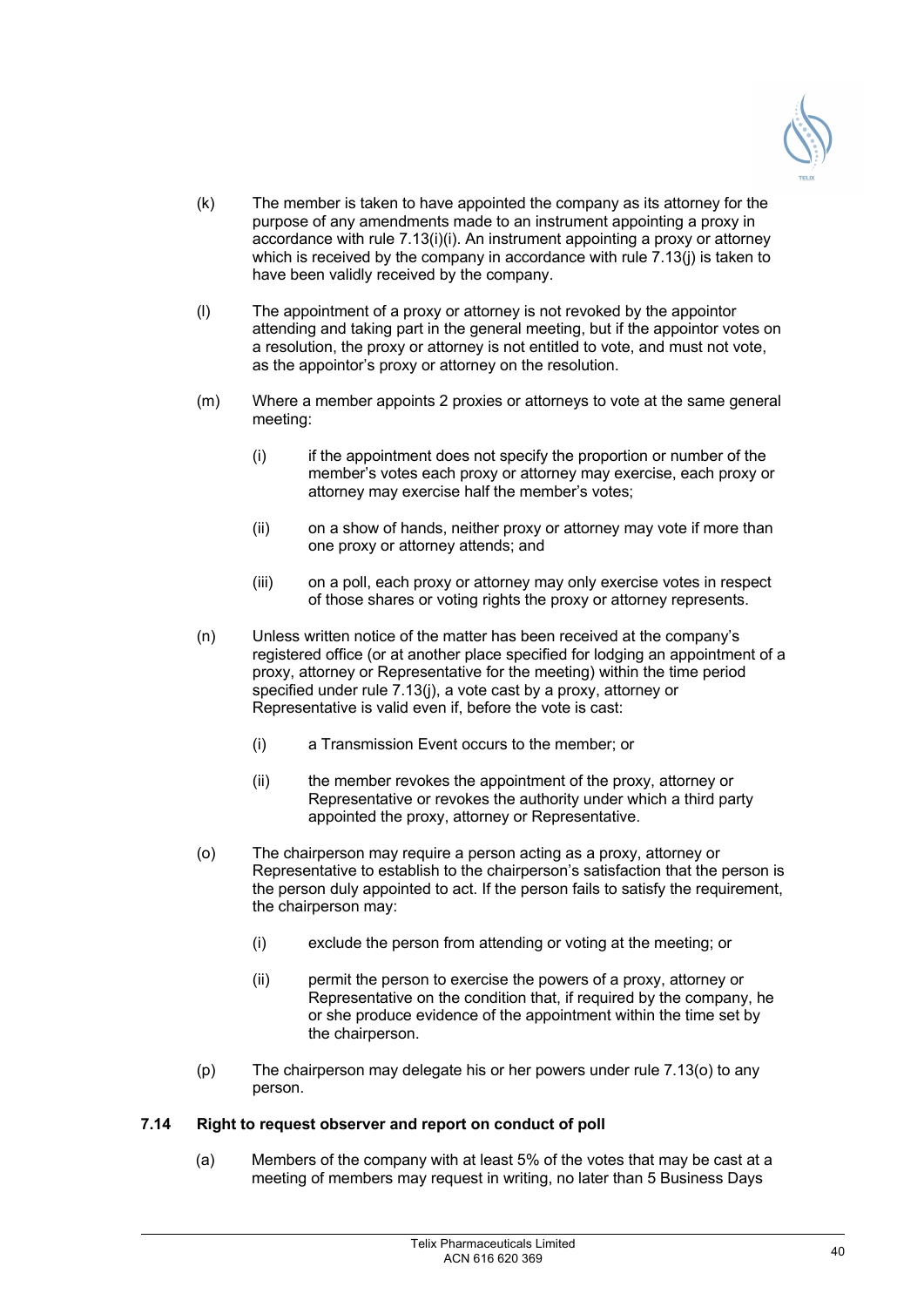

before the day the meeting is held, that the company appoint (at the company's cost) an independent person to:

- (i) observe the conduct of an identified poll at the meeting; and
- (ii) prepare a report on the conduct of the identified poll.
- (b) The company must take reasonable steps to:
	- (i) comply with a request from members made in accordance with rule  $7.14(a)$ , including to ensure that an independent person is appointed and takes the actions requested by the members; and
	- (ii) ensure that a copy of the report prepared in accordance with rule 7.14(a) is made readily available to members within a reasonable time after the request is received.

#### **7.15 Right to request scrutiny and report on outcome of poll**

- (a) Members of the company with at least 5% of the votes that may be cast at a meeting of members may request in writing, no later than 5 Business Days after the day the meeting is held, that the company appoint (at the company's cost) an independent person to:
	- (i) scrutinise the outcome of an identified poll at the meeting; and
	- (ii) prepare a report on the outcome of the identified poll.
- (b) The company must take reasonable steps to:
	- (i) comply with a request from members made in accordance with rule 7.15(a), including to ensure that an independent person is appointed and takes the actions requested by the members; and
	- (ii) ensure that a copy of the report prepared in accordance with rule 7.15(a) is made readily available to members within a reasonable time after the request is received.

#### **7.16 Access to information and record-keeping**

- (a) The company must take reasonable steps to provide all information that is reasonably requested by an independent person appointed in accordance with rules 7.14 or 7.15 for the purposes of (as applicable):
	- (i) observing and preparing a report on the conduct of a poll; or
	- (ii) scrutinising and preparing a report on the outcome of a poll.
- (b) The company must retain a copy of any report prepared by an independent person in accordance with rules 7.14 or 7.15.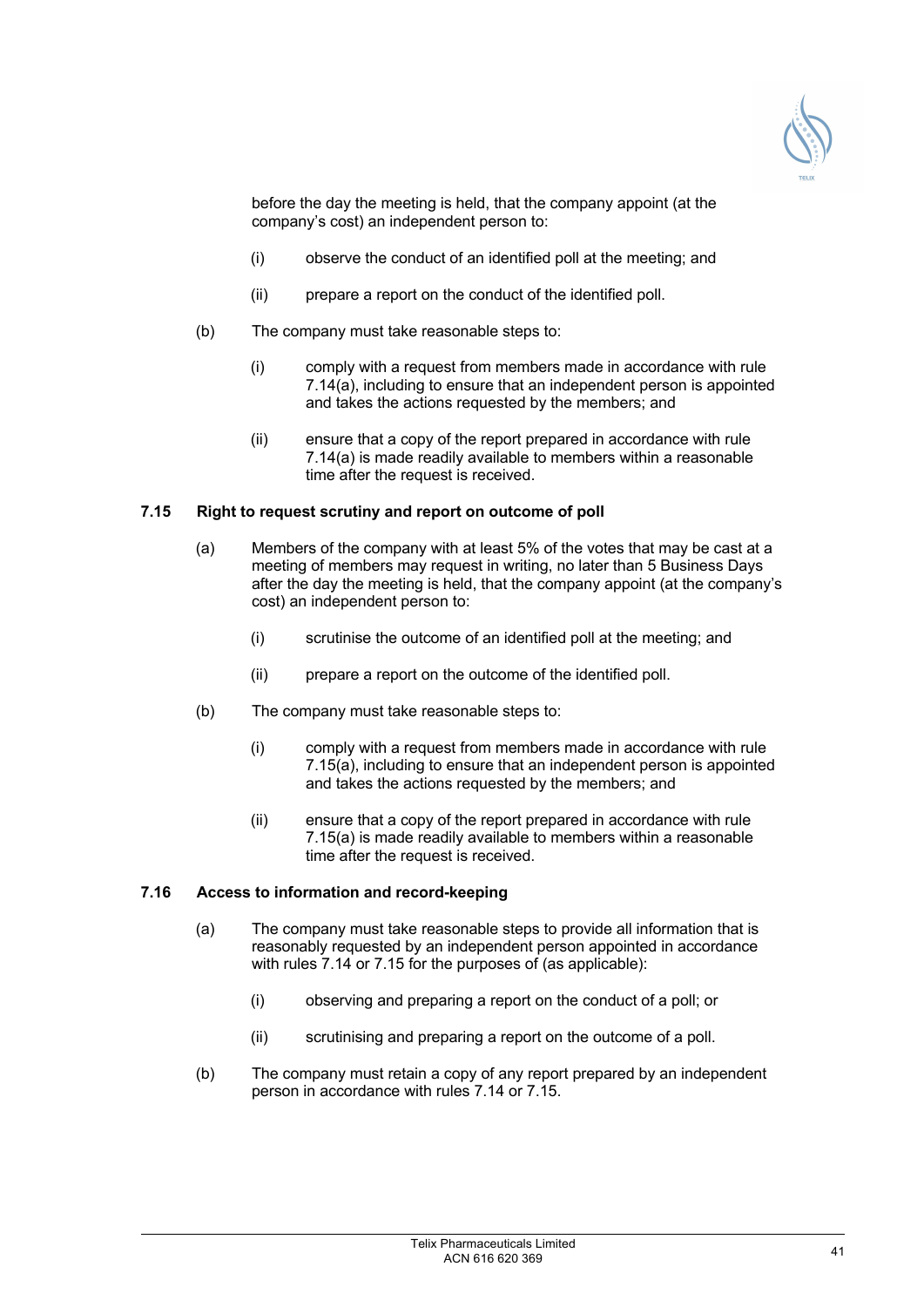

## **8 Directors**

## **8.1 Appointment and retirement of directors**

- (a) The number of directors (not including alternate directors) shall:
	- (i) not be less than 3; and
	- (ii) not be more than 9,

unless the company resolves otherwise at a general meeting.

- (b) The Board may appoint any eligible person to be a director, either as an addition to the existing directors or to fill a casual vacancy, but so that the total number of directors does not exceed the maximum number fixed under this constitution.
- (c) A director appointed by the Board under rule 8.1(b), who is not a chief executive officer, holds office until the conclusion of the next AGM following his or her appointment.
- (d) No director who is not the chief executive officer may hold office without reelection beyond the third AGM following the meeting at which the director was last elected or re-elected.
- (e) If there is more than one chief executive officer, only one of them, nominated by the Board, is entitled not to be subject to vacation of office under rule 8.1(c) or retirement under rule 8.1(d) or 8.1(f).
- (f) To the extent that the Listing Rules require an election of directors to be held and no director would otherwise be required (by rules 8.1(c) or 8.1(d)) to submit for election or re-election the director to retire is any director who wishes to retire (whether or not he or she intends to stand for re-election), otherwise it is the director who has been longest in office since their last election or appointment (excluding the chief executive officer). As between directors who were last elected or appointed on the same day, the director to retire must be decided by lot (unless they can agree among themselves).
- (g) A director is not required to retire and is not relieved from retiring because of a change in the number or identity of the directors after the date of the notice calling the AGM but before the meeting closes.
- (h) The members may by resolution at a general meeting appoint an eligible person to be a director, either as an addition to the existing directors or to fill a casual vacancy, but so that the total number of directors does not exceed the maximum number fixed under this constitution.
- (i) The retirement of a director from office under this constitution and the reelection of a director or the election of another person to that office (as the case may be) takes effect at the conclusion of the meeting at which the retirement and re-election or election occur.
- (j) A person is eligible for election to the office of a director at a general meeting only if: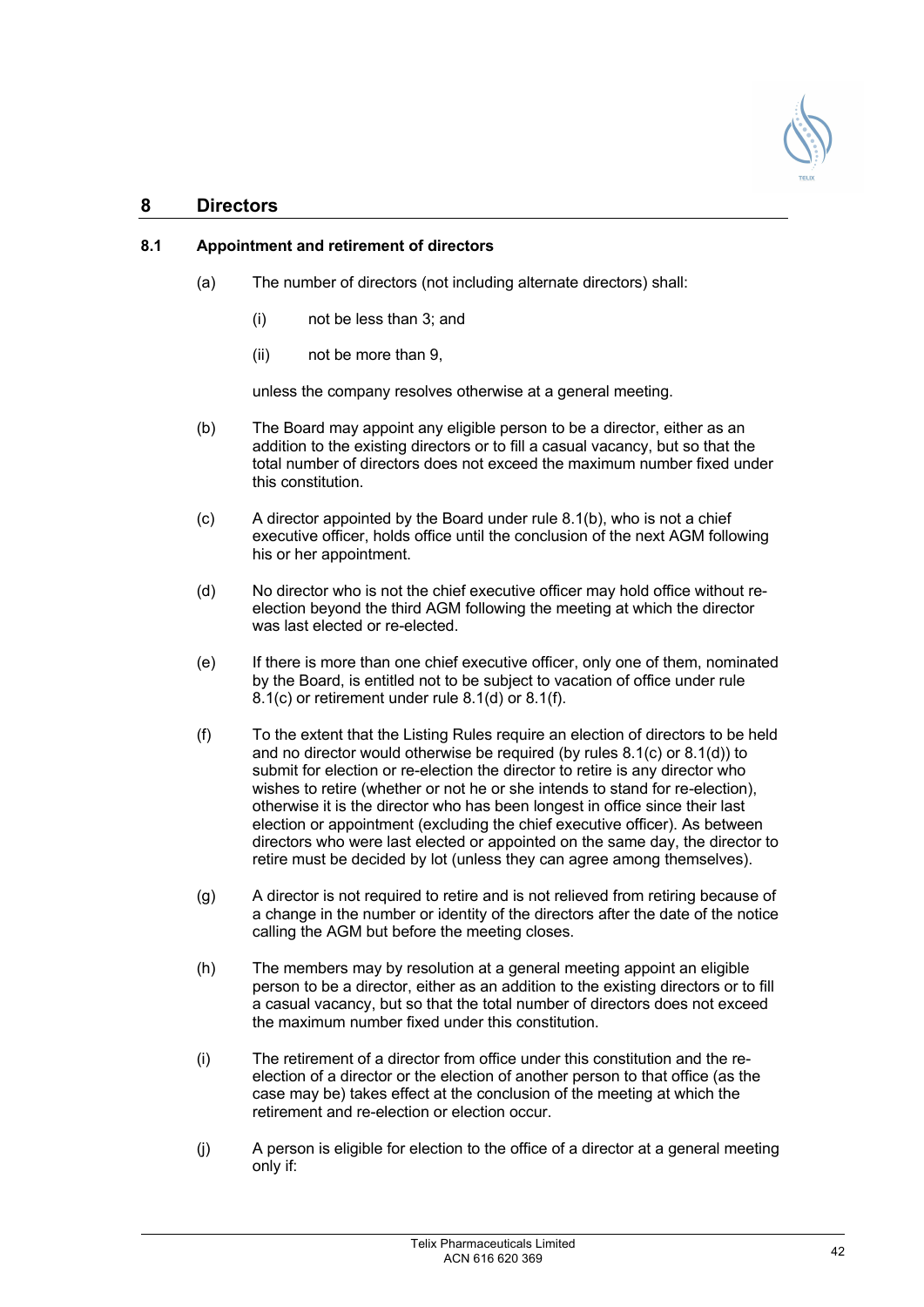

- (i) the person is in office as a director immediately before that meeting; or
- (ii) the person has been nominated by the Board for election at that meeting; or
- (iii) in any other case, not less than the number of members specified in the Act as being required to give notice of a resolution at a general meeting of the company have:
	- (A) at least 45 Business Days; or
	- (B) in the case of a general meeting that the directors have been duly requested by members under the Act to call, at least 30 Business Days,

but, in each case, no more than 90 Business Days, before the meeting given the company:

- (C) a notice signed by the relevant members stating their intention to nominate the person for election; and
- (D) a notice signed by the person nominated stating his or her consent to the nomination.
- (k) A partner, employer or employee of an auditor of the company may not be appointed or elected as a director.

## **8.2 Vacating office**

In addition to the circumstances prescribed by the Act and this constitution, the office of a director becomes vacant if the director:

- (a) becomes of unsound mind or a person who is, or whose estate is, liable to be dealt with in any way under the law relating to mental health;
- (b) becomes bankrupt or insolvent or makes any arrangement or composition with his or her creditors generally;
- (c) is convicted on indictment of an offence and the Board does not within one month after that conviction resolve to confirm the director's appointment or election (as the case may be) to the office of director;
- (d) fails to attend meetings of the Board for more than 3 consecutive months without leave of absence from the Board and a majority of the other directors have not, within 14 days of having been given a notice by the secretary giving details of the absence, resolved that leave of absence be granted; or
- (e) resigns by written notice to the company.

## **8.3 Remuneration**

(a) The Board may decide the remuneration from the company to which each director is entitled for his or her services as a director but the total aggregate amount provided, to all non-executive directors of the company for their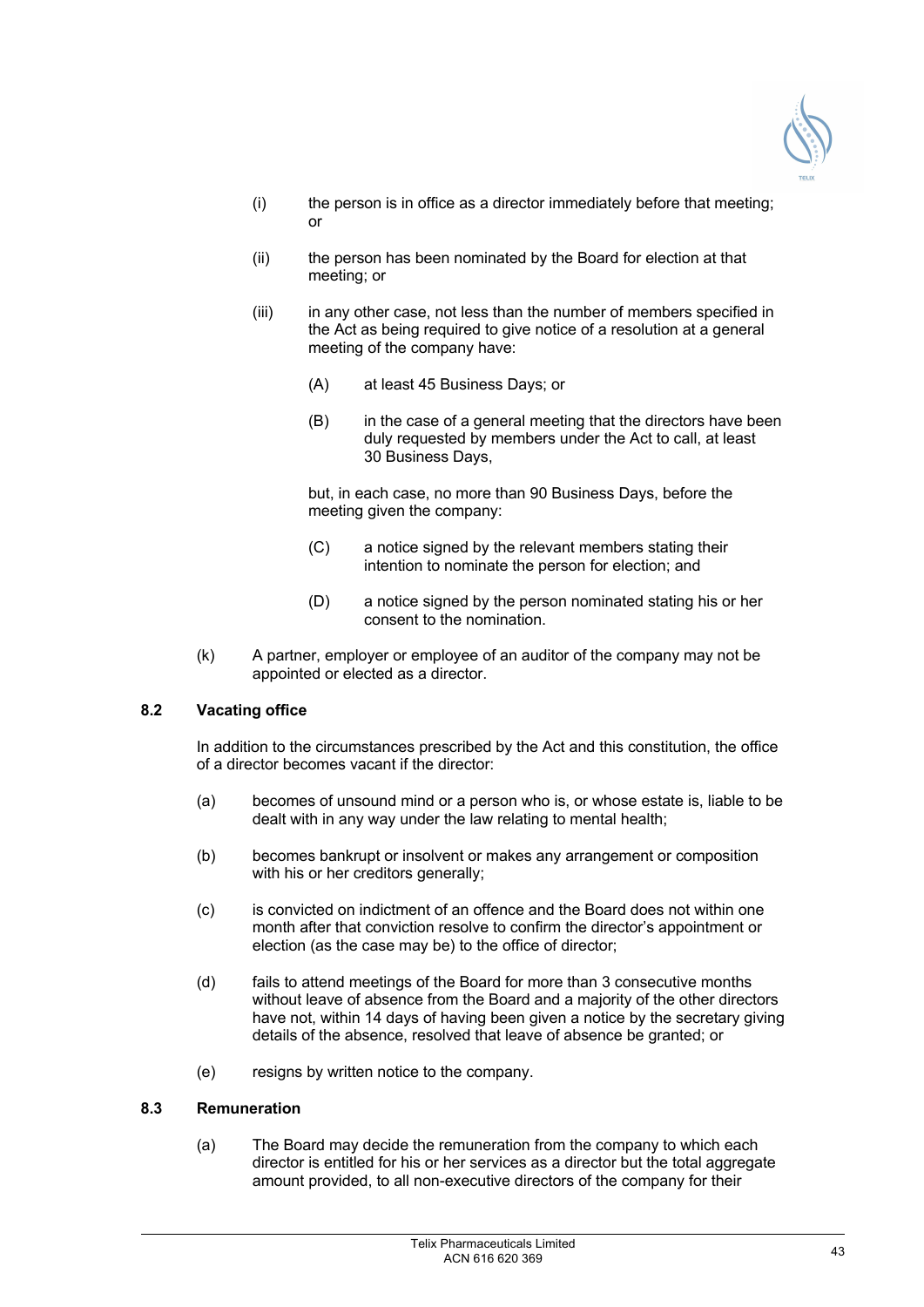

services as directors must not exceed in any financial year the amount fixed by the company in general meeting.

- (b) When calculating a non-executive director's remuneration for the purposes of rule 8.3(a), any amount paid by the company or related body corporate:
	- (i) to a superannuation, retirement or pension fund for a director is to be included;
	- (ii) as fees for acting as a director of the company or any child entity (including attending and participating in any board committee meetings where the Board has not made a determination under rule 8.7(c)) is to be included;
	- (iii) as securities, issued with the approval of members under the Listing Rules, are to be excluded; and
	- (iv) for any insurance premium paid or agreed to be paid for a director under rule 10.4 is to be excluded.
- (c) Remuneration under rule 8.3(a) may be provided in such manner that the Board decides, including by way of non cash benefit, such as a contribution to a superannuation fund.
- (d) The remuneration is taken to accrue from day to day.
- (e) The remuneration of a director (who is not a chief executive officer or an executive director) must not include a commission on, or a percentage of, profits or operating revenue.
- (f) The directors are entitled to be paid all travelling and other expenses they incur in attending to the company's affairs, including attending and returning from general meetings of the company or meetings of the Board or of committees of the Board. Such amounts will not form part of the aggregate remuneration permitted under rule 8.3(a).
- (g) Any director who performs extra services, makes any special exertions for the benefit of the company or who otherwise performs services which, in the opinion of the Board, are outside the scope of the ordinary duties of a nonexecutive director, may be remunerated for the services (as determined by the Board) out of the funds of the company. Any amount paid will not form part of the aggregate remuneration permitted under rule 8.3(a).
- (h) If a director is also:
	- (i) an officer (other than a director); or
	- (ii) an executive,

of the company or of a related body corporate, any remuneration that director may receive for acting in their capacity as that officer or executive may be either in addition to or instead of that director's remuneration under rule 8.3(a).

(i) The Board may: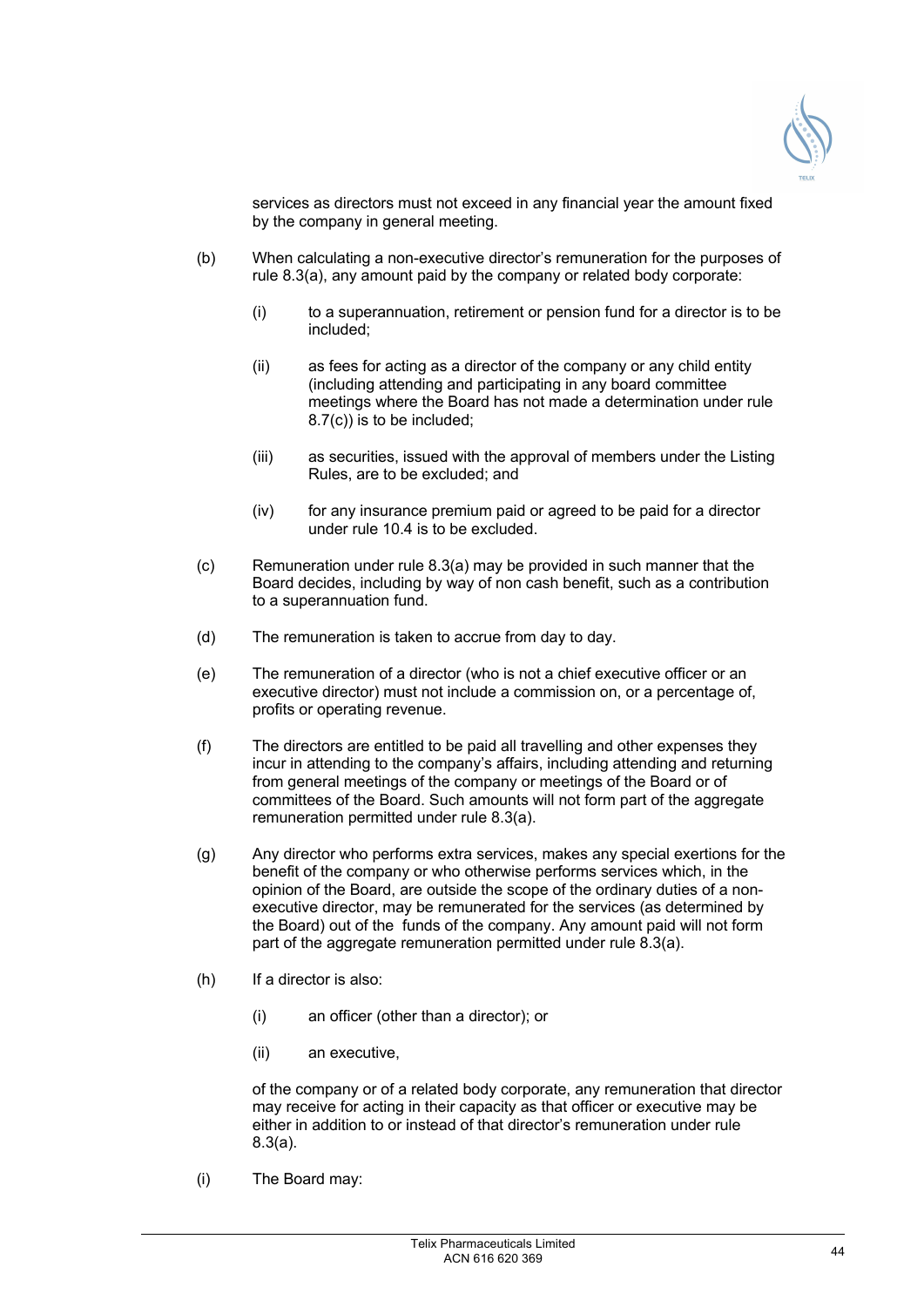

- (i) at any time after a director dies or ceases to hold office as a director for any other reason, pay or provide to the director or a legal personal representative, spouse, relative or dependant of the director, in addition to the remuneration of that director under rule 8.3(a), a pension or benefit for past services rendered by that director; and
- (ii) cause the company to enter into a contract with the director or a legal personal representative, spouse, relative or dependant of the director to give effect to such a payment or provide for such a benefit.
- (j) Any director may be paid a retirement benefit, as determined by the Board, in accordance with the Act. The Board may make arrangements with any director with respect to the payment of retirement benefits in accordance with this rule 8.3(j).
- (k) The Board may establish or support, or assist in the establishment or support, of funds and trusts to provide pension, retirement, superannuation or similar payments or benefits to or in respect of the directors or former directors and grant pensions and allowances to those persons or their dependants either by periodic payment or a lump sum.

## **8.4 Director need not be a member**

- (a) A director is not required to hold any shares in the company to qualify for appointment.
- (b) A director is entitled to attend and speak at general meetings and at meetings of the holders of a class of shares, even if he or she is not a member or a holder of shares in the relevant class.

## **8.5 Directors may contract with the company and hold other offices**

- (a) The Board may make regulations requiring the disclosure of interests that a director, and any person deemed by the Board to be related to or associated with the director, may have in any matter concerning the company or a related body corporate. Any regulations made under this constitution bind all directors.
- (b) No act, transaction, agreement, instrument, resolution or other thing is invalid or voidable only because a person fails to comply with any regulation made under rule 8.5(a).
- (c) A director is not disqualified from contracting or entering into an arrangement with the company as vendor, purchaser or in another capacity, merely because the director holds office as a director or because of the fiduciary obligations arising from that office.
- (d) A contract or arrangement entered into by or on behalf of the company in which a director is in any way interested is not invalid or voidable merely because the director holds office as a director or because of the fiduciary obligations arising from that office.
- (e) A director who is interested in any arrangement involving the company is not liable to account to the company for any profit realised under the arrangement merely because the director holds office as a director or because of the fiduciary obligations arising from that office, provided that the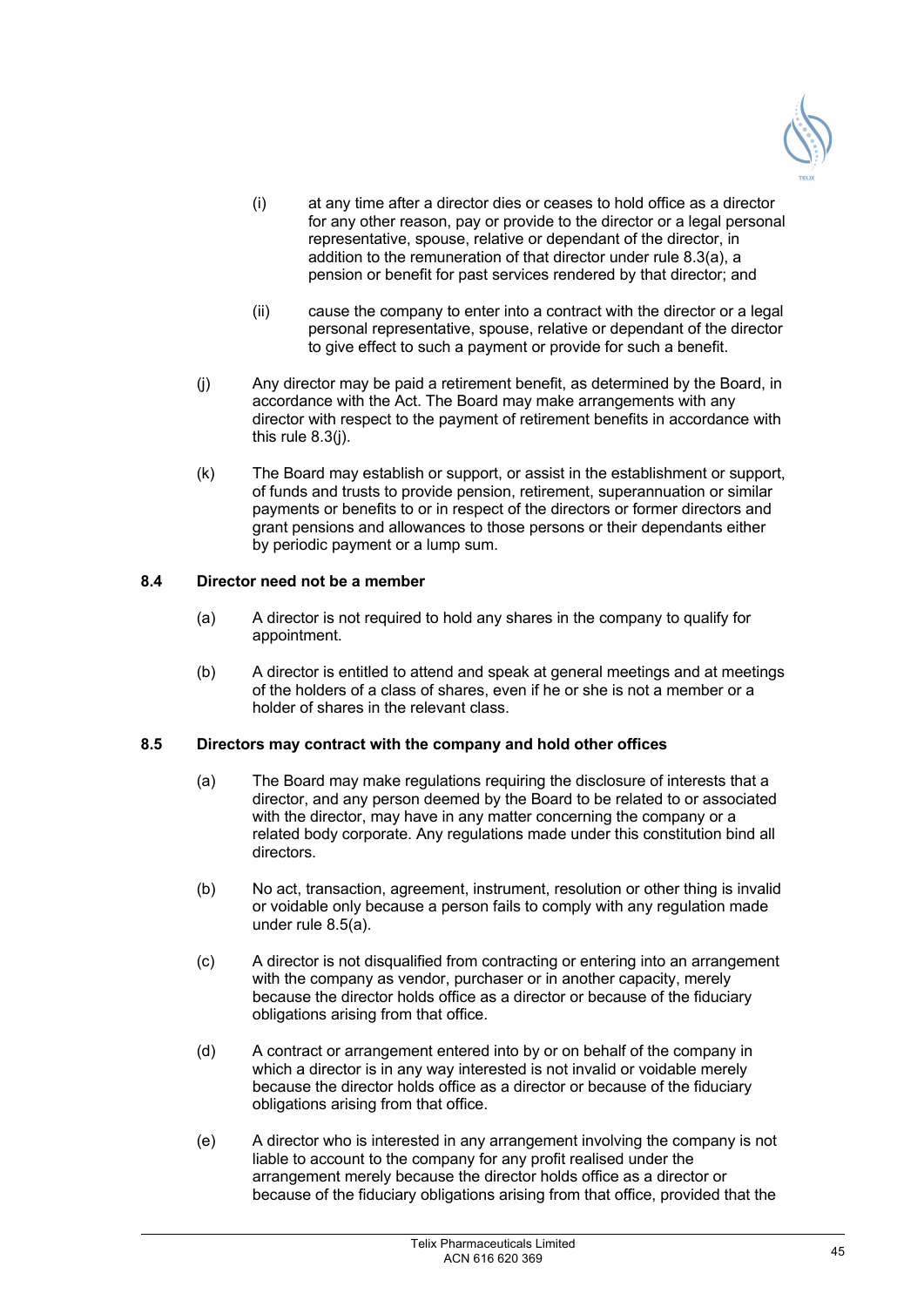

director complies with the disclosure requirements applicable to the director under rule 8.5(a) and under the Act regarding that interest.

- (f) A director may hold any other office or position (except auditor) in the company or any related body corporate in conjunction with his or her directorship and may be appointed to that office or position on terms (including remuneration and tenure) the Board decides.
- (g) A director may be or become a director or other officer of, or interested in, any related body corporate or any other body corporate promoted by or associated with the company, or in which the company may be interested as a vendor, and, with the consent of the Board, need not account to the company for any remuneration or other benefits the director receives as a director or officer of, or from having an interest in, that body corporate.
- (h) A director who has an interest in a matter that is being considered at a meeting of the Board may, despite that interest, vote, be present and be counted in a quorum at the meeting, unless that is prohibited by the Act. No act, transaction, agreement, instrument, resolution or other thing is invalid or voidable only because a director fails to comply with that prohibition.
- (i) The Board may exercise the voting rights given by shares in any corporation held or owned by the company in any way the Board decides. This includes voting for any resolution appointing a director as a director or other officer of that corporation or voting for the payment of remuneration to the directors or other officers of that corporation. A director may, if the law permits, vote for the exercise of those voting rights even though he or she is, or may be about to be appointed, a director or other officer of that other corporation and, in that capacity, may be interested in the exercise of those voting rights.
- (j) A director who is interested in any contract or arrangement may, despite that interest, participate in the execution of any document by or on behalf of the company evidencing or otherwise connected with that contract or arrangement.

## **8.6 Powers and duties of directors**

- (a) The business and affairs of the company are to be managed by or under the direction of the Board, which (in addition to the powers and authorities conferred on it by this constitution) may exercise all powers and do all things that are:
	- (i) within the power of the company; and
	- (ii) are not by this constitution or by law directed or required to be done by the company in general meeting.
- (b) The Board may exercise all the powers of the company:
	- (i) to borrow or raise money in any other way;
	- (ii) to charge any of the company's property or business or any of its uncalled capital; and
	- (iii) to issue debentures or give any security for a debt, liability or obligation of the company or of any other person.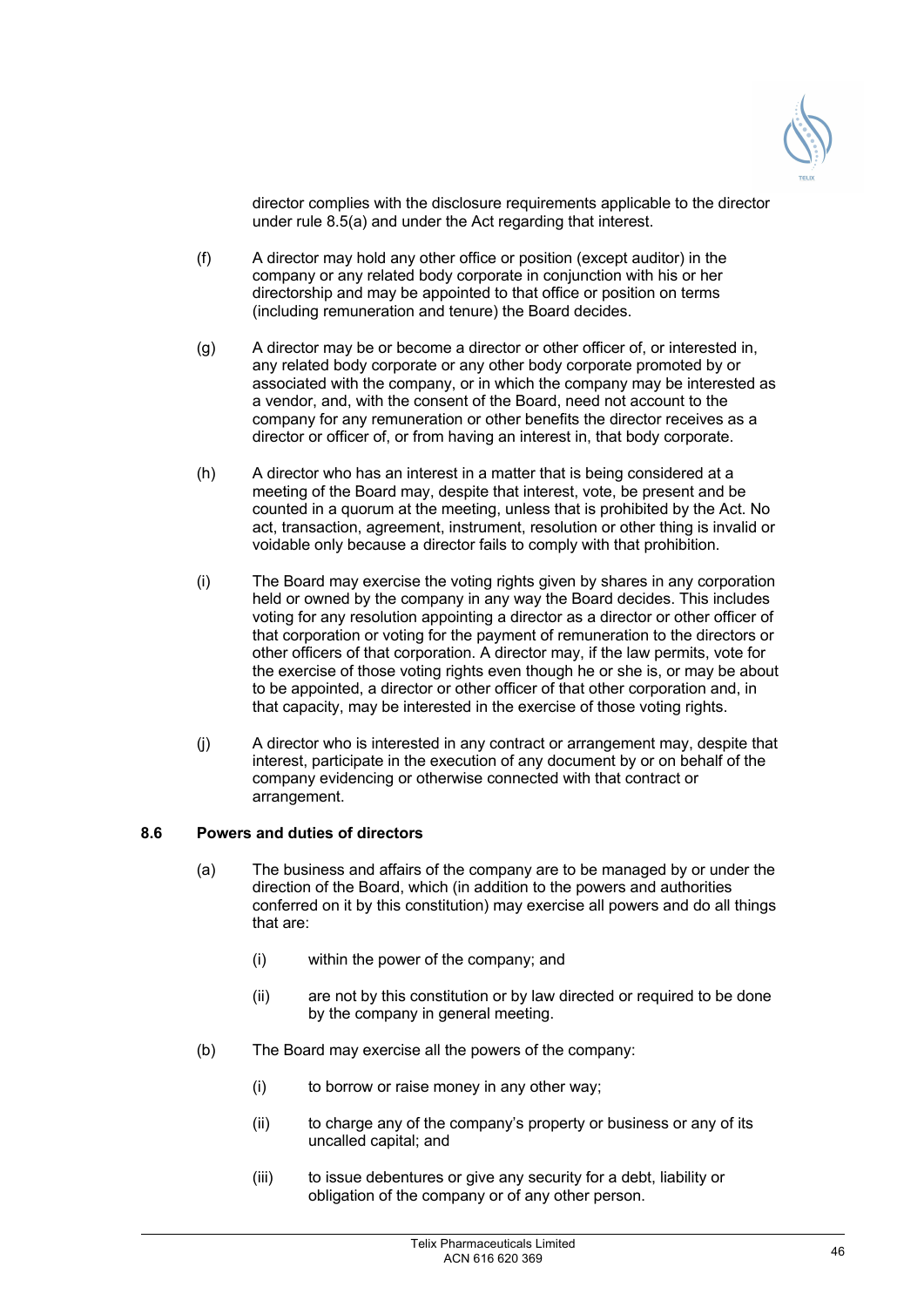

- (c) Debentures or other securities may be issued on the terms and at prices decided by the Board, including bearing interest or not, with rights to subscribe for, or exchange into, shares or other securities in the company or a related body corporate or with special privileges as to redemption, participating in share issues, attending and voting at general meetings and appointing directors.
- (d) The Board may decide how cheques, promissory notes, banker's drafts, bills of exchange or other negotiable instruments must be signed, drawn, accepted, endorsed or otherwise executed, as applicable, by or on behalf of the company.
- (e) The Board may pay out of the company's funds all expenses of the promotion, formation and registration of the company and the vesting in it of the assets acquired by it.
- (f) The Board may:
	- (i) appoint or employ any person as an officer, agent or attorney of the company for the purposes, with the powers, discretions and duties (those vested in or exercisable by the Board), for any period and on any other conditions they decide;
	- (ii) authorise an officer, agent or attorney to delegate any of the powers, discretions and duties vested in the officer, agent or attorney; and
	- (iii) remove or dismiss any officer, agent or attorney of the company at any time, with or without cause.
- (g) A power of attorney may contain any provisions for the protection and convenience of the attorney or persons dealing with the attorney that the Board decides.
- (h) Nothing in this rule 8.6 limits the general nature of rule 8.6(a).

## **8.7 Delegation by the Board**

- (a) The Board may delegate any of its powers to one director, a committee of the Board, or any person or persons.
- (b) A director, committee of the Board, or person to whom any powers have been so delegated must exercise the powers delegated in accordance with any directions of the Board.
- (c) The acceptance of a delegation of powers by a director may, if the Board so resolves, be treated as an extra service or special exertion performed by the delegate for the purposes of rule 8.3(g).
- (d) The provisions of this constitution applying to meetings and resolutions of the Board apply, so far as they can and with any necessary changes, to meetings and resolutions of a committee of the Board, except to the extent they are contrary to any direction given under rule 8.7(b).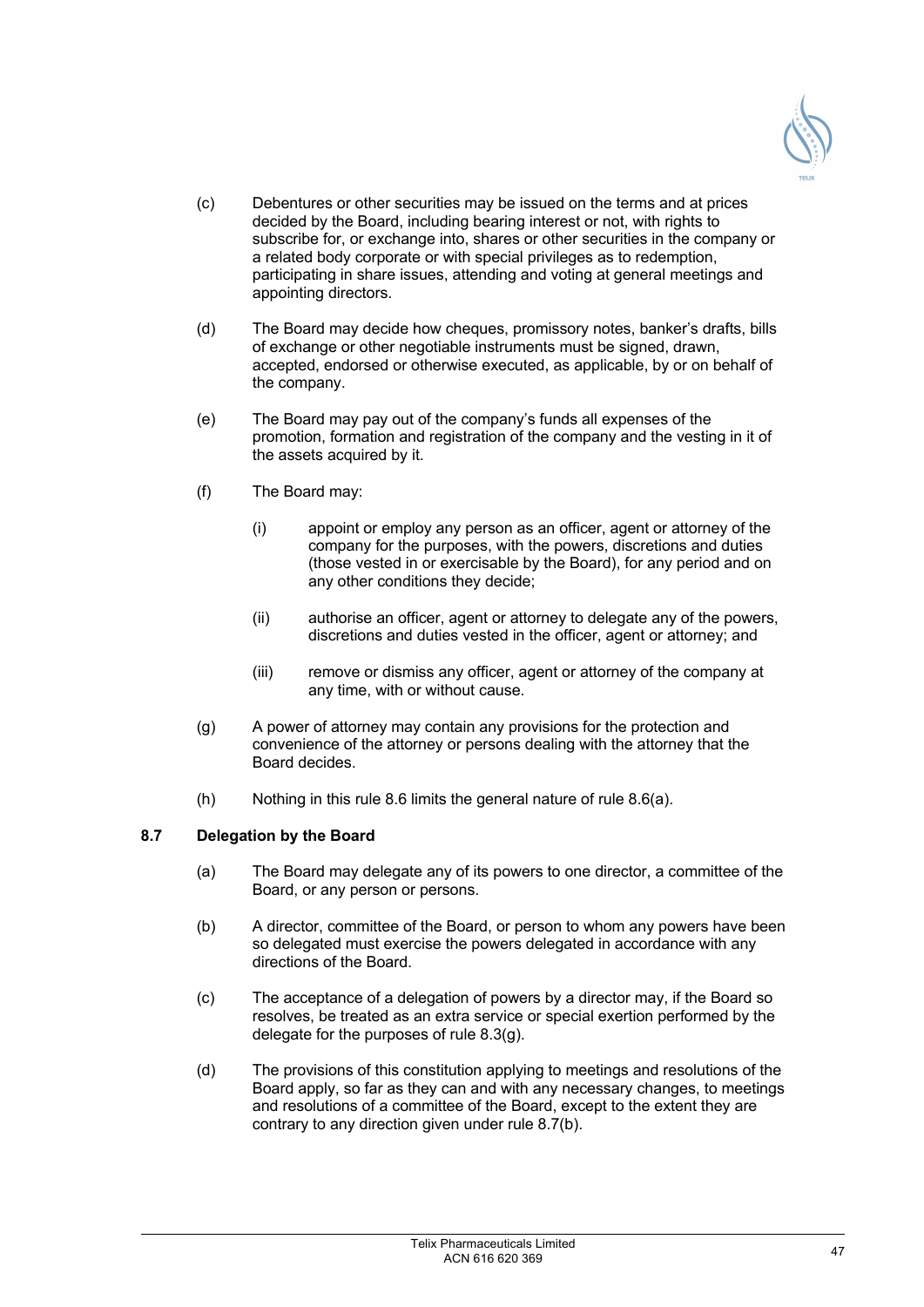

## **8.8 Proceedings of directors**

- (a) The directors may meet together to attend to business and adjourn and otherwise regulate their meetings as they decide.
- (b) The contemporaneous linking together by telephone or other electronic means:
	- (i) consented to by each director (either via a standing consent or on an ad hoc basis); and
	- (ii) of a sufficient number of directors to constitute a quorum,

constitutes a meeting of the Board. A director may only withdraw their consent within a reasonable period before the meeting. All the provisions in this constitution relating to meetings of the Board apply, as far as they can and with any necessary changes, to meetings of the Board by telephone or other electronic means.

- (c) A meeting by telephone or other electronic means is to be taken to be held at the place where the chairperson of the meeting is or at such other place the chairperson of the meeting decides, as long as at least one of the directors involved was at that place for the duration of the meeting.
- (d) A director taking part in a meeting by telephone or other electronic means is to be taken to be present in person at the meeting and all directors participating in the meeting will (unless there is a specific statement otherwise) be taken to have consented to the holding of the meeting by the relevant electronic means.
- (e) If, before or during the meeting, any technical difficulty occurs where one or more directors cease to participate, the chairperson may adjourn the meeting until the difficulty is remedied or may, where a quorum of directors remains present, continue with the meeting.

## **8.9 Calling meetings of the Board**

- (a) A director may, whenever the director thinks fit, call a meeting of the Board.
- (b) A secretary must, if requested by a director, call a meeting of the Board.

## **8.10 Notice of meetings of the Board**

- (a) Notice of a meeting of the Board must be given to each person who is, at the time the notice is given:
	- (i) a director, except a director on leave of absence approved by the Board; or
	- (ii) an alternate director appointed under rule 8.15 by a director on leave of absence approved by the Board.
- (b) A notice of a meeting of the Board:
	- (i) must specify the time and place of the meeting;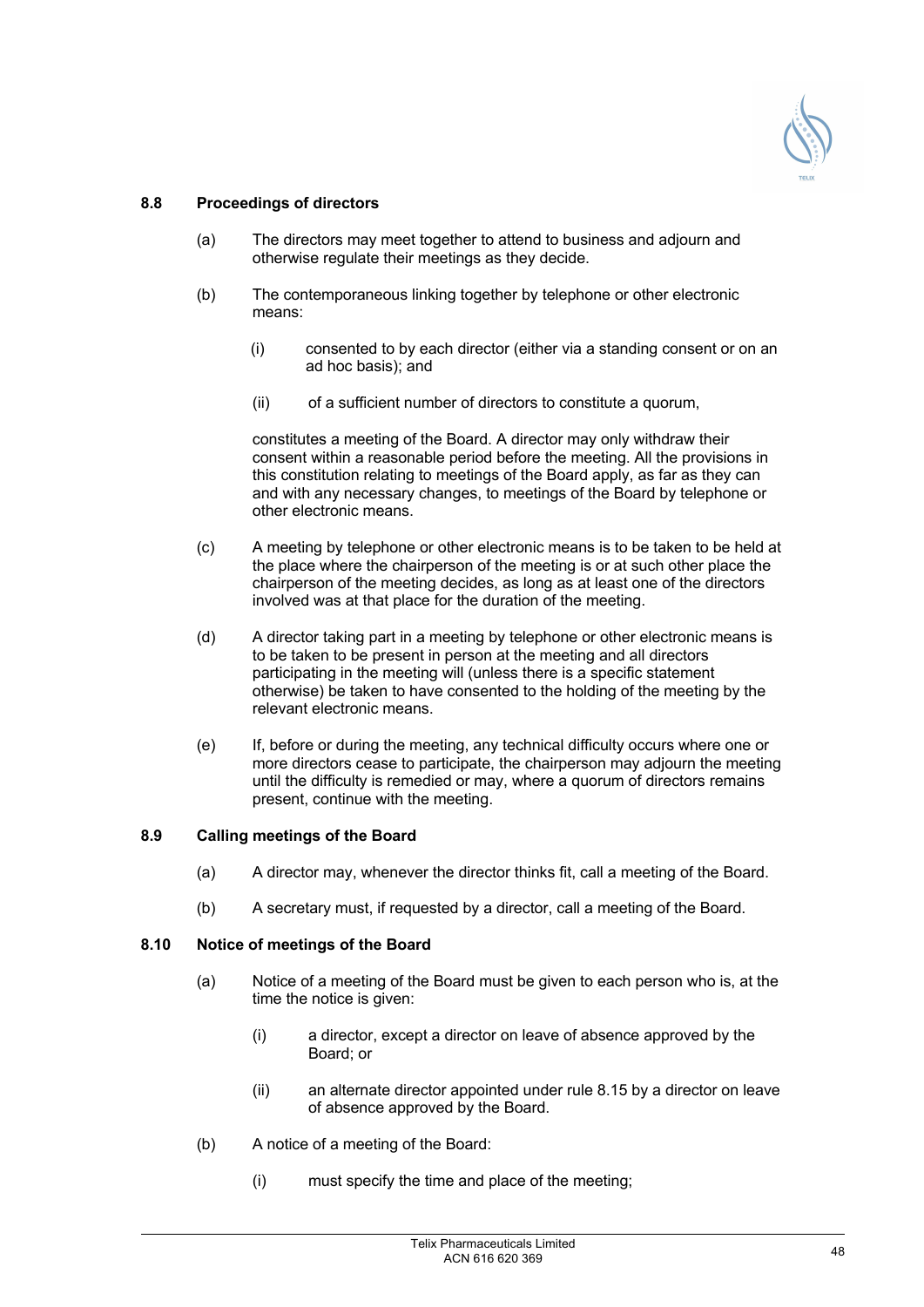

- (ii) need not state the nature of the business to be transacted at the meeting;
- (iii) may, if necessary, be given immediately before the meeting;
- (iv) may be given in person or by post or by telephone, fax or other electronic means, or in any other way consented to by the directors from time to time; and
- (v) will be taken to have been given to an alternate director if it is given to the director who appointed that alternate director.
- (c) A director or alternate director may waive notice of a meeting of the Board by giving notice to that effect in person or by post or by telephone, fax or other electronic means.
- (d) Failure to give a director or alternate director notice of a meeting of the Board does not invalidate anything done or any resolution passed at the meeting if:
	- (i) the failure occurred by accident or inadvertent error; or
	- (ii) the director or alternate director attended the meeting or waived notice of the meeting (whether before or after the meeting).
- (e) A person who attends a meeting of the Board waives any objection that person may have to a failure to give notice of the meeting.

## **8.11 Quorum at meetings of the Board**

- (a) No business may be transacted at a meeting of the Board unless a quorum of directors is present at the time the business is dealt with.
- (b) Unless the Board decides differently, 2 directors constitute a quorum.
- (c) If there is a vacancy in the office of a director, the remaining directors may act. But, if their number is not sufficient to constitute a quorum, they may act only in an emergency or to increase the number of directors to a number sufficient to constitute a quorum or to call a general meeting of the company.

## **8.12 Chairperson and deputy chairperson of the Board**

- (a) The Board must elect a director to the office of chairperson of the Board and may elect one or more directors to the office of deputy chairperson of the Board. The Board may decide the period for which those offices will be held.
- (b) The chairperson of the Board is entitled (if present within 10 minutes after the time appointed for the meeting and willing to act) to preside as chairperson at a meeting of the Board.
- (c) If at a meeting of the Board:
	- (i) there is no chairperson of the Board;
	- (ii) the chairperson of the Board is not present within 10 minutes after the time appointed for the holding of the meeting; or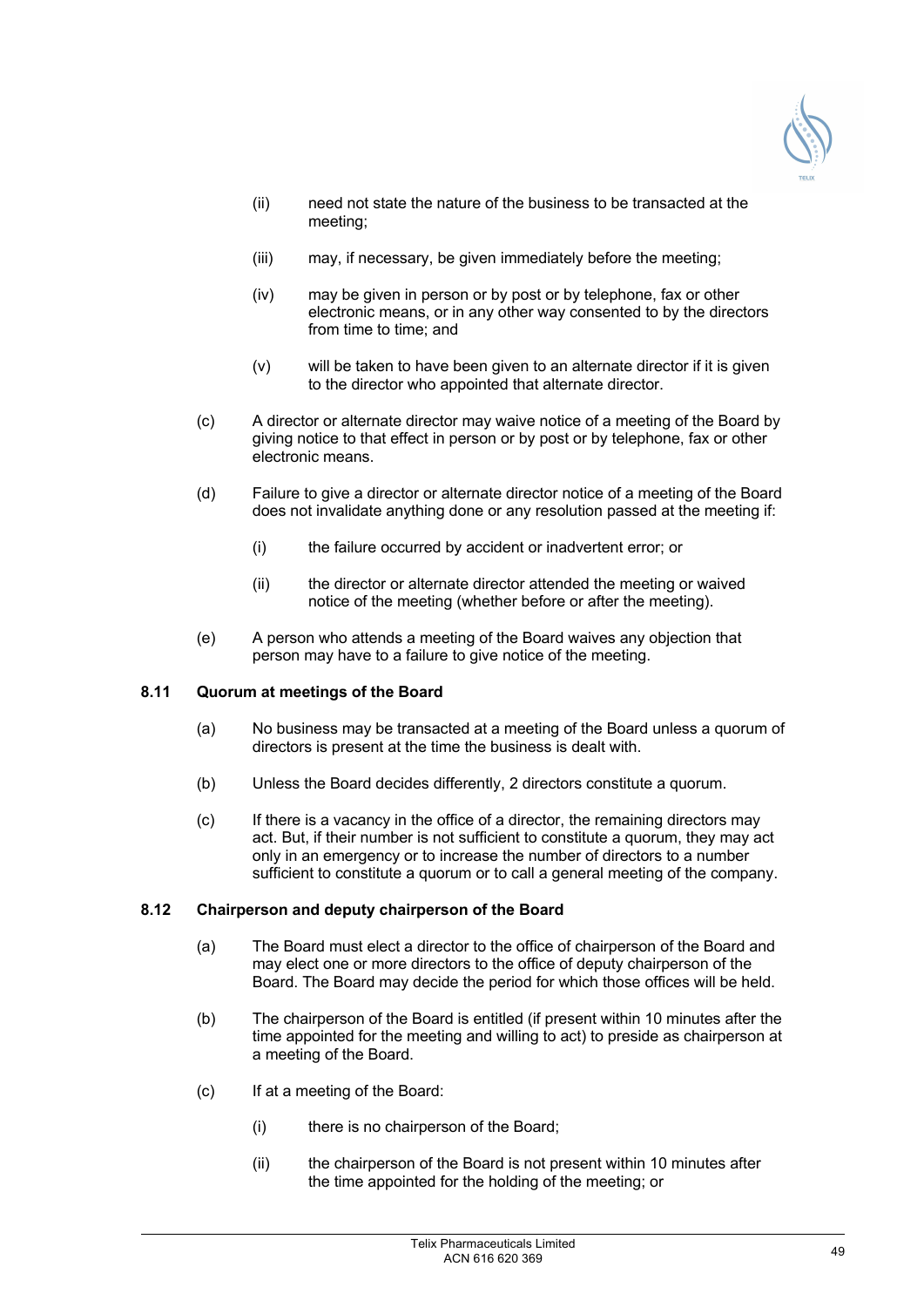

(iii) the chairperson of the Board is present within that time but is not willing or declines to act as chairperson of the meeting,

the deputy chairperson, if any, is entitled to be chairperson of the meeting. In the absence of a deputy chairperson, or if the deputy chairperson is unwilling or declines to act as chairperson of the meeting, the directors present must elect one of themselves to chair the meeting.

(d) A director elected to the office of chairperson in accordance with rule 8.12(a) may be removed from that office by a resolution of all of the directors (except for the chairperson), provided that notice of the resolution was given to all of the directors at least 14 days prior to the date of the resolution.

## **8.13 Decisions of the Board**

- (a) The Board, at a meeting at which a quorum is present, may exercise any authorities, powers and discretions vested in or exercisable by the Board under this constitution.
- (b) Questions arising at a meeting of the Board must be decided by a majority of votes cast by the directors present entitled to vote on the matter.
- (c) Subject to rule 8.13(d), if the votes are equal on a proposed resolution, the chairperson of the meeting has a casting vote, in addition to his or her deliberative vote.
- (d) Where only 2 directors are present or entitled to vote at a meeting of the Board and the votes are equal on a proposed resolution:
	- (i) the chairperson of the meeting does not have a second or casting vote; and
	- (ii) the proposed resolution is taken as lost.

#### **8.14 Written resolutions**

- (a) If:
	- (i) all of the directors (other than any director on leave of absence approved by the Board, any director who disqualifies himself or herself from considering the resolution in question and any director who would be prohibited by the Act from voting on the resolution in question) sign or consent to a written resolution; and
	- (ii) the directors who sign or consent to the resolution would have constituted a quorum at a meeting of the Board held to consider that resolution,

then the resolution is taken to have been passed by a meeting of the Board when the last director consents to the resolution.

- (b) A director may consent to a resolution by:
	- (i) signing the document containing the resolution (or a copy of that document);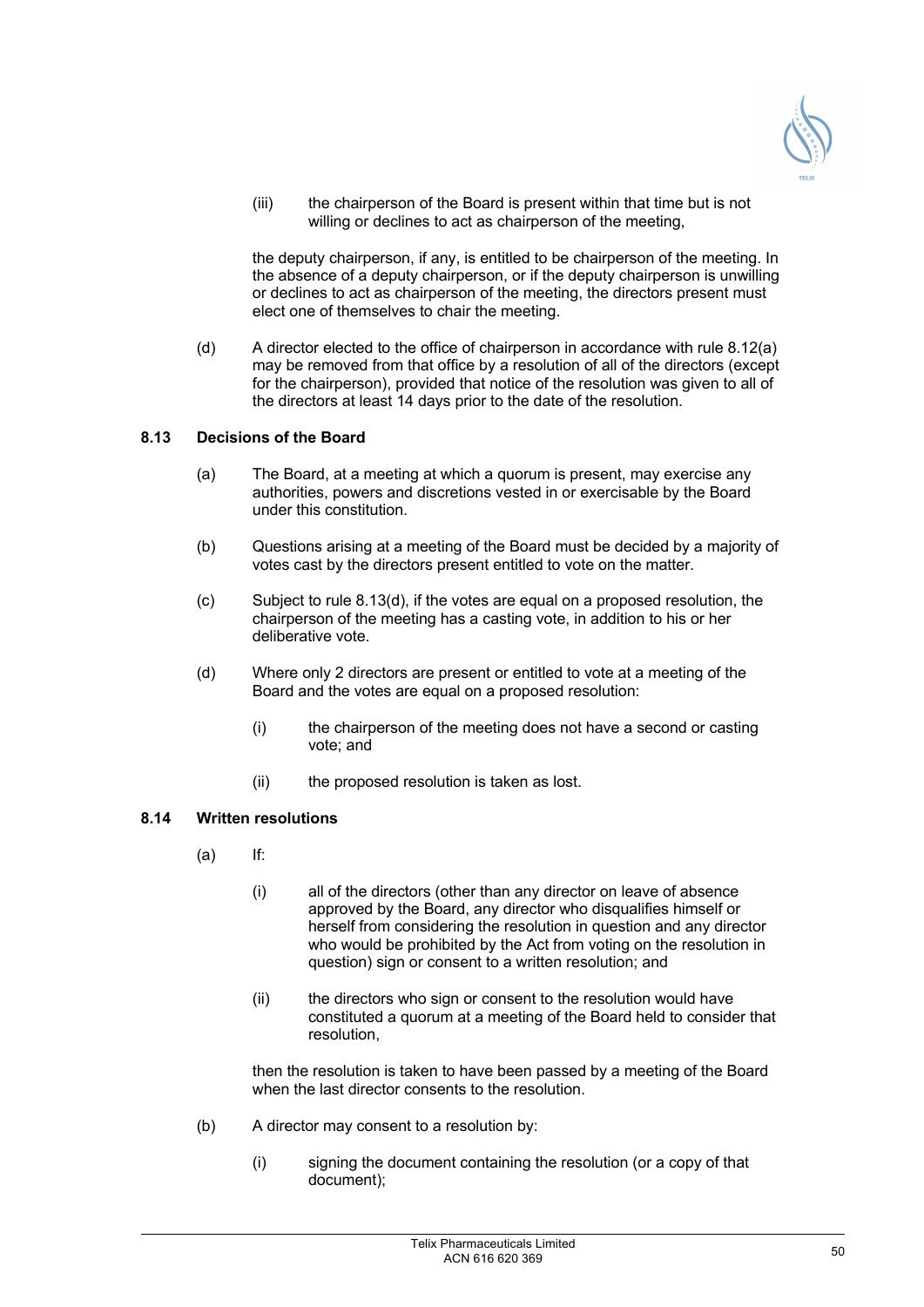

- (ii) giving to the company a written notice (including by electronic means) addressed to the secretary or to the chairperson of the Board signifying assent to the resolution and either setting out its terms or otherwise clearly identifying them; or
- (iii) telephoning the secretary or the chairperson of the Board and signifying assent to the resolution and clearly identifying its terms.

### **8.15 Alternate directors**

- (a) A director may, with the approval of a majority of the other directors, appoint a person to be the director's alternate director for such period as the director decides.
- (b) An alternate director may, but need not, be a member or a director of the company.
- (c) One person may act as alternate director to more than one director.
- (d) In the absence of the appointor, an alternate director may exercise any powers (except the power to appoint an alternate director) that the appointor may exercise.
- (e) An alternate director is entitled, if the appointor does not attend a meeting of the Board, to attend and vote in place of and on behalf of the appointor.
- (f) An alternate director is entitled to a separate vote for each director the alternate director represents in addition to any vote the alternate director may have as a director in his or her own right.
- (g) An alternate director, when acting as a director, is responsible to the company for his or her own acts and defaults and is not to be taken to be the agent of the director by whom he or she was appointed.
- (h) The office of an alternate director is vacated if and when the appointor vacates office as a director.
- (i) The appointment of an alternate director may be terminated or suspended at any time by the appointor or by a majority of the other directors.
- (j) An appointment, or the termination or suspension of an appointment of an alternate director, must be in writing and signed and takes effect only when the company has received notice in writing of the appointment, termination or suspension.
- (k) An alternate director is not to be taken into account in determining the minimum or maximum number of directors allowed or the rotation of directors under this constitution.
- (l) In determining whether a quorum is present at a meeting of the Board, an alternate director who attends the meeting is to be counted as a director for each director on whose behalf the alternate director is attending the meeting.
- (m) An alternate director is not entitled to receive any remuneration as a director from the company otherwise than out of the remuneration of the director appointing the alternate director but is entitled to travelling, hotel and other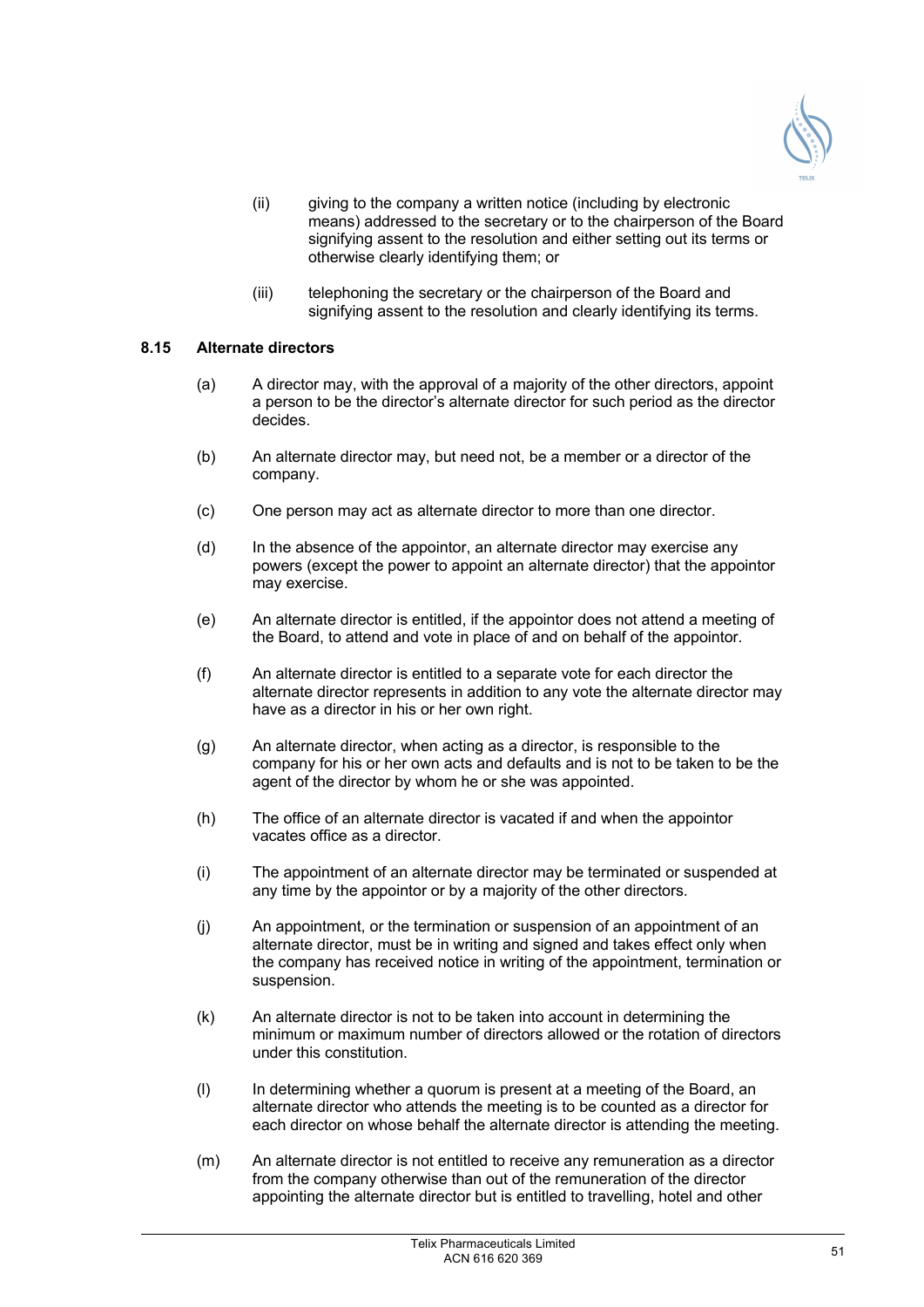

expenses reasonably incurred for the purpose of attending any meeting of the Board at which the appointor is not present.

## **8.16 Validity of acts**

An act done by a meeting of the Board, a committee of the Board or a person acting as a director is not invalidated by:

- (a) a defect in the appointment of a person as a director or a member of a committee; or
- (b) a person so appointed being disqualified or not being entitled to vote,

if that circumstance was not known by the Board, committee or person when the act was done.

#### **8.17 External professional advice**

- (a) A director may, whether individually or with other directors, engage professional advisers to assist the director in carrying out his or her duties as a director of the company, in accordance with any relevant policies adopted by the Board from time to time.
- (b) The company must pay all reasonable expenses incurred by a director in relation to a professional adviser engaged under rule 8.17(a), provided that the professional adviser has been engaged by the director for the purposes of, or in connection with, the proper discharge of the director's duties as a director of the company and not for any other purpose personal to the director, and provided the director has complied with any relevant policies adopted by the Board from time to time.

## **9 Executive officers**

## **9.1 Chief executive officers and executive directors**

- (a) The Board may appoint one or more of the directors to the office of chief executive officer or other executive director.
- (b) Unless the Board decides otherwise, a chief executive officer's or other executive director's employment terminates if the chief executive officer or other executive director ceases to be a director.
- (c) A chief executive officer or other executive director may be referred to by any title the Board decides on.

## **9.2 Secretary**

- (a) The Board must appoint at least one secretary and may appoint additional secretaries.
- (b) The Board may appoint one or more assistant secretaries.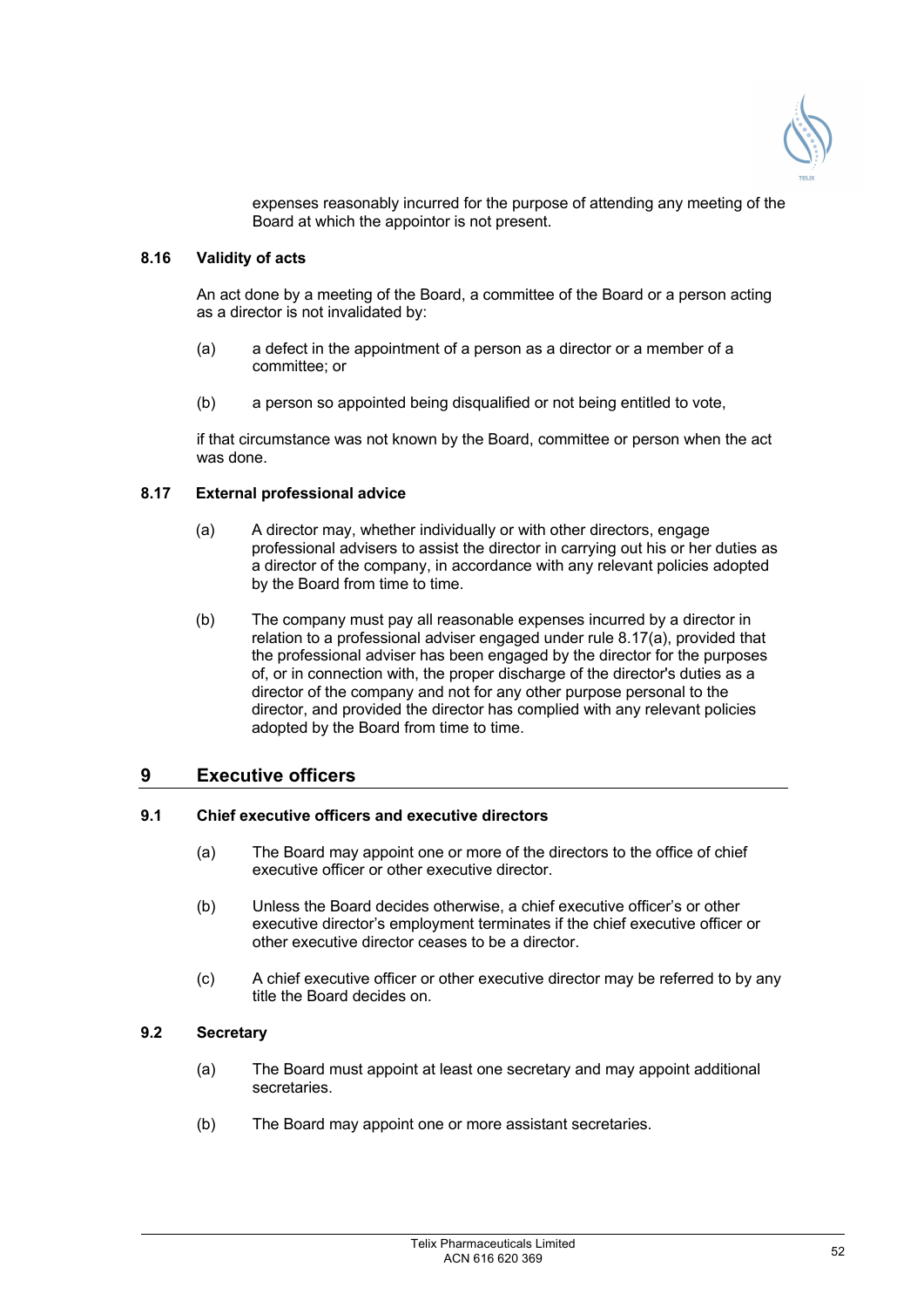

## **9.3 Provisions applicable to all executive officers**

- (a) A reference in this rule 9.3 to an executive officer is a reference to a chief executive officer, deputy chief executive officer, executive director, secretary or assistant secretary appointed under this rule 9.
- (b) The appointment of an executive officer may be for the period, at the remuneration and on the conditions the Board decides.
- (c) The remuneration payable by the company to an executive officer must not include a commission on, or percentage of, operating revenue.
- (d) The Board may:
	- (i) delegate to or give an executive officer any powers, discretions and duties it decides;
	- (ii) withdraw, suspend or vary any of the powers, discretions and duties given to an executive officer; and
	- (iii) authorise the executive officer to delegate any of the powers, discretions and duties given to the executive officer.
- (e) Unless the Board decides differently, the office of a director who is employed by the company or by a Subsidiary of the company automatically becomes vacant if the director ceases to be so employed.
- (f) An act done by a person acting as an executive officer is not invalidated by:
	- (i) a defect in the person's appointment as an executive officer;
	- (ii) the person being disqualified to be an executive officer; or
	- (iii) the person having vacated office,

if the person did not know that circumstance when the act was done.

## **10 Indemnity and insurance**

## **10.1 Persons to whom rules 10.2 and 10.4 apply**

Rules 10.2 and 10.4 apply:

- (a) to each person who is or has been a director, alternate director or executive officer (within the meaning of rule 9.3(a)) of the company; and
- (b) to such other officers or former officers of the company or of its related bodies corporate as the Board in each case determines,

(each an **Officer** for the purposes of this rule).

## **10.2 Indemnity**

The company must indemnify each Officer on a full indemnity basis and to the full extent permitted by law against all losses, liabilities, costs, charges and expenses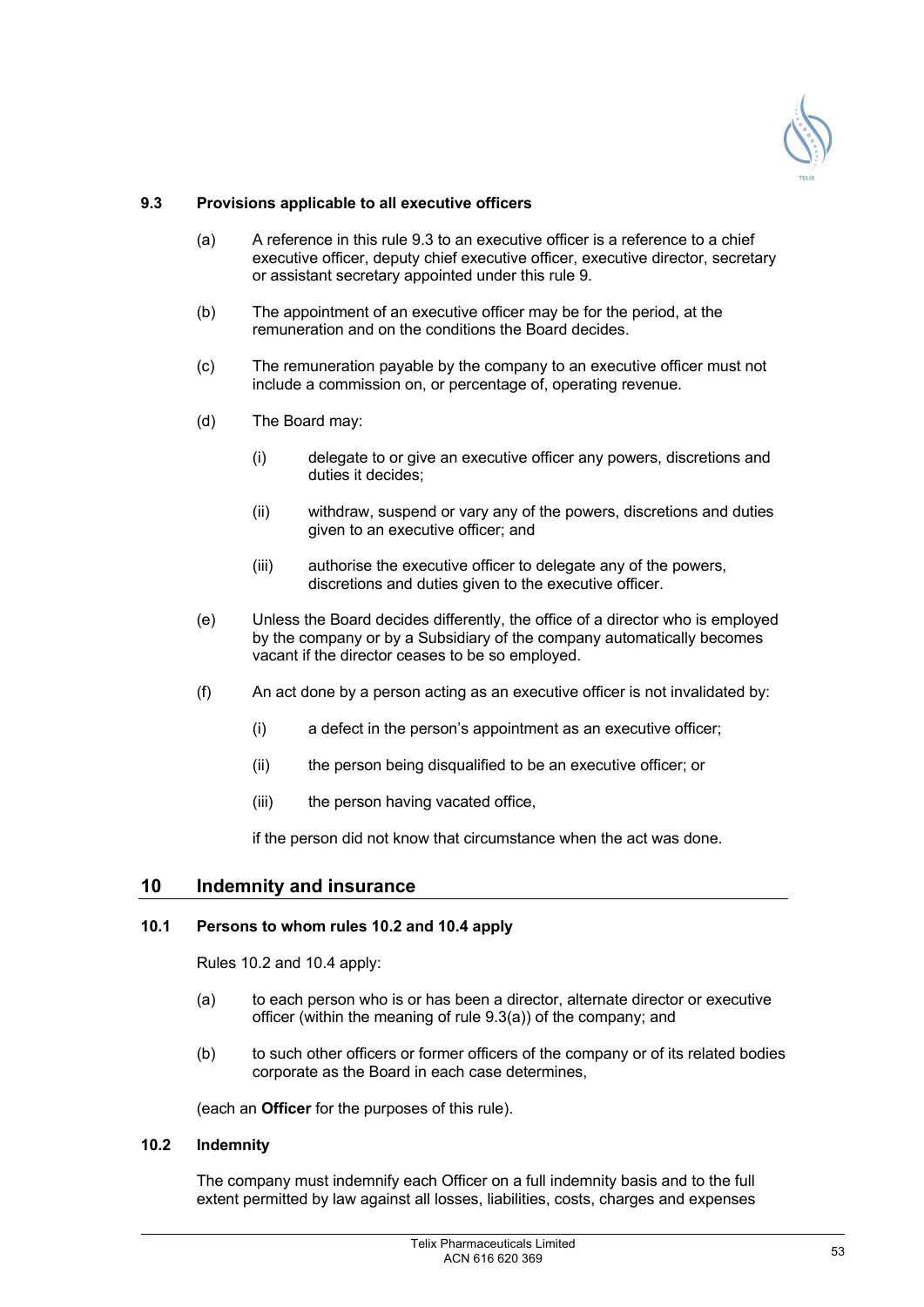

(**Liabilities**) incurred by the Officer as an officer of the company or of a related body corporate.

## **10.3 Extent of indemnity**

The indemnity in rule 10.2:

- (a) is enforceable without the Officer having to first incur any expense or make any payment;
- (b) is a continuing obligation and is enforceable by the Officer even though the Officer may have ceased to be an officer of the company or its related bodies corporate; and
- (c) applies to Liabilities incurred both before and after the adoption of this constitution.

## **10.4 Insurance**

The company may, to the extent permitted by law:

- (a) purchase and maintain insurance; or
- (b) pay or agree to pay a premium for insurance,

for each Officer against any liability incurred by the Officer as an officer of the company or of a related body corporate including, but not limited to, a liability for negligence or for reasonable costs and expenses incurred in defending or responding to proceedings, whether civil or criminal and whatever their outcome.

## **10.5 Savings**

Nothing in rule 10.2 or 10.4:

- (a) affects any other right or remedy that a person to whom those rules apply may have in respect of any liability referred to in those rules ;
- (b) limits the capacity of the company to indemnify or provide or pay for insurance for any person to whom those rules do not apply; or
- (c) limits or diminishes the terms of any indemnity conferred or agreement to indemnify entered into prior to the adoption of this constitution.

## **10.6 Deed**

The company may enter into a deed with any Officer to give effect to the rights conferred by this rule 10 or the exercise of a discretion under this rule 10 on such terms as the Board thinks fit which are not inconsistent with this rule 10.

## **11 Winding up**

## **11.1 Distributing surplus**

Subject to this constitution and the rights or restrictions attached to any shares or class of shares: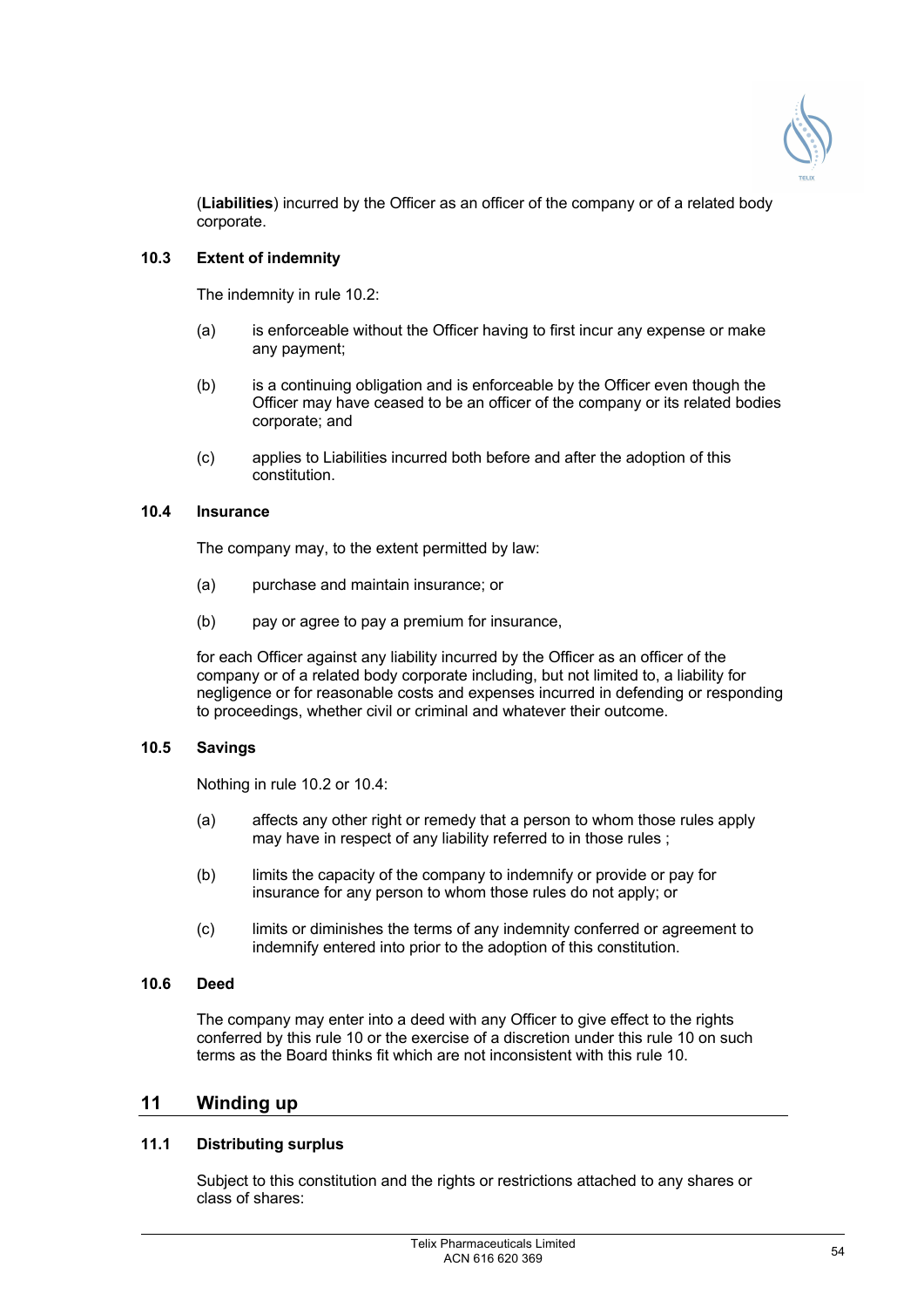

- (a) if the company is wound up and the property of the company available for distribution among the members is more than sufficient to pay:
	- (i) all the debts and liabilities of the company; and
	- (ii) the costs, charges and expenses of the winding up,

the excess must be divided among the members in proportion to the number of shares held by them, irrespective of the amounts paid or credited as paid on the shares;

- $(b)$  for the purpose of calculating the excess referred to in rule 11.1(a), any amount unpaid on a share is to be treated as property of the company;
- (c) the amount of the excess that would otherwise be distributed to the holder of a partly paid share under rule 11.1(a) must be reduced by the amount unpaid on that share at the date of the distribution; and
- $(d)$  if the effect of the reduction under rule 11.1(c) would be to reduce the distribution to the holder of a partly paid share to a negative amount, the holder must contribute that amount to the company.

## **11.2 Dividing property**

- (a) If the company is wound up, the liquidator may, with the sanction of a special resolution:
	- (i) divide among the members the whole or any part of the company's property; and
	- (ii) decide how the division is to be carried out as between the members or different classes of members.
- (b) A division under rule 11.2(a) need not accord with the legal rights of the members and, in particular, any class may be given preferential or special rights or may be excluded altogether or in part.
- (c) Where a division under rule 11.2(a) does not accord with the legal rights of the members, a member is entitled to dissent and to exercise the same rights as if the special resolution sanctioning that division were a special resolution passed under section 507 of the Act.
- $(d)$  If any of the property to be divided under rule 11.2(a) includes securities with a liability to calls, any person entitled under the division to any of the securities may, within 10 days after the passing of the special resolution referred to in rule 11.2(a), by written notice direct the liquidator to sell the person's proportion of the securities and account for the net proceeds. The liquidator must, if practicable, act accordingly.
- (e) Nothing in this rule 11.2 takes away from or affects any right to exercise any statutory or other power which would have existed if this rule were omitted.
- (f) Rule 4.3 applies, so far as it can and with any necessary changes, to a division by a liquidator under rule 11.2(a) as if references in rule 4.3 to:
	- (i) the Board were references to the liquidator; and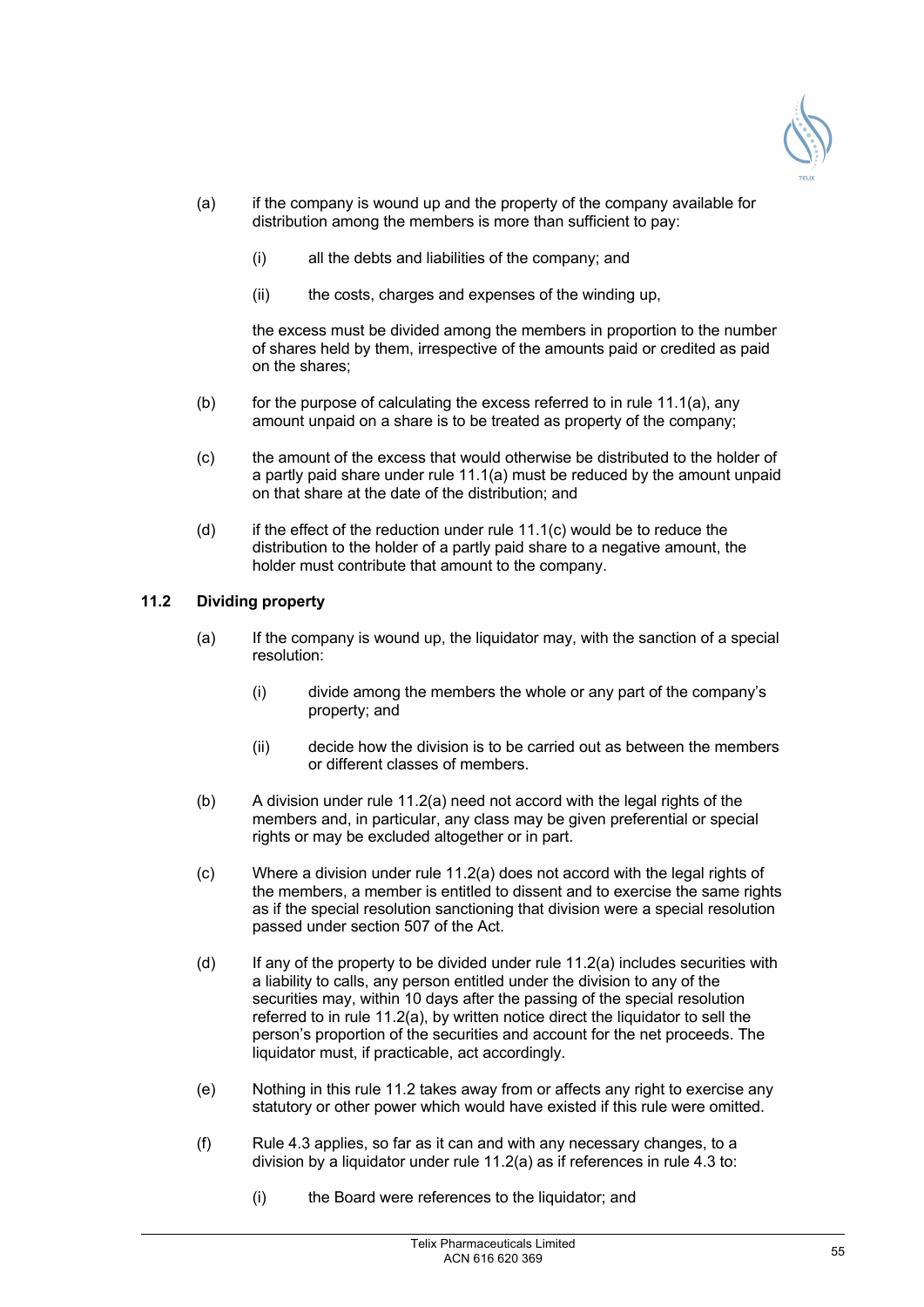

(ii) a distribution or capitalisation were references to the division under rule 11.2(a).

## **12 Inspection of and access to records**

- (a) A person who is not a director does not have the right to inspect any of the board papers, books, records or documents of the company, except as provided by law, or this constitution, or as authorised by the Board, or by resolution of the members.
- (b) The company may enter into contracts with its directors or former directors agreeing to provide continuing access for a specified period after the director ceases to be a director to board papers, books, records and documents of the company which relate to the period during which the director or former director was a director on such terms and conditions as the Board thinks fit and which are not inconsistent with this rule 12.
- (c) The company may procure that its Subsidiaries provide similar access to board papers, books, records or documents as that set out in rules 12(a) and  $12(b)$ .
- (d) This rule 12 does not limit any right the directors or former directors otherwise have.

## **13 Seals**

#### **13.1 Manner of execution**

Without limiting the ways in which the company can execute documents under the Act and subject to this constitution, the company may execute a document if the document is signed by:

- (a) 2 directors;
- (b) a director and a secretary; or
- (c) any other person authorised by the Board for that purpose.

#### **13.2 Common seal**

The company may have a common seal. If the company has a common seal, rules 13.3 to 13.7 apply.

## **13.3 Safe custody of Seal**

The Board must provide for the safe custody of the Seal.

#### **13.4 Using the Seal**

Subject to rule 13.7 and unless a different procedure is decided by the Board, if the company has a common seal any document to which it is affixed must be signed by:

(a) 2 directors;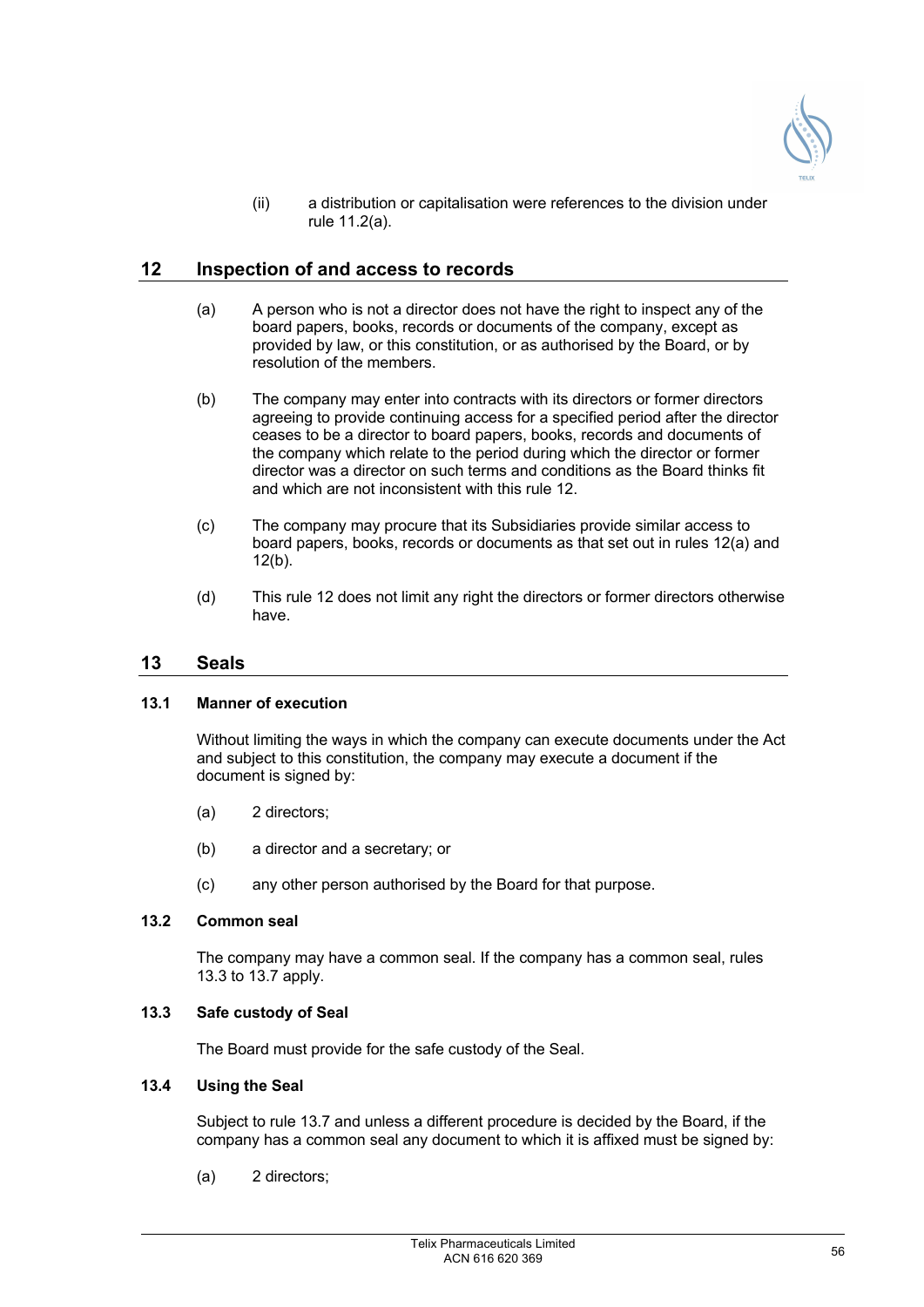

- (b) by a director and a secretary; or
- (c) a director and another person appointed by the Board to countersign that document or a class of documents in which that document is included.

## **13.5 Seal register**

- (a) The company may keep a Seal register and, on affixing the Seal to any document (other than a certificate for securities of the company) may enter in the register particulars of the document, including a short description of the document.
- (b) The register, or any details from it that the Board requires, may be produced at meetings of the Board for noting the use of the Seal since the previous meeting of the Board.
- (c) Failure to comply with rules 13.5(a) or 13.5(b) does not invalidate any document to which the Seal is properly affixed.

## **13.6 Duplicate seals and certificate seals**

- (a) The company may have one or more duplicate seals for use in place of its common seal outside the state or territory where its common seal is kept. Each duplicate seal must be a facsimile of the common seal of the company with the addition on its face of the words 'duplicate seal' and the name of the place where it is to be used.
- (b) A document sealed with a duplicate seal, or a certificate seal as provided in rule 13.7, is to be taken to have been sealed with the common seal of the company.

## **13.7 Sealing and signing certificates**

The Board may decide either generally or in a particular case that the Seal and the signature of any director, secretary or other person is to be printed on or affixed to any certificates for securities in the company by some mechanical or other means.

## **14 Notices**

#### **14.1 Notices by the company to members**

- (a) Without limiting any other way in which notice may be given to a member under this constitution, the Act or the Listing Rules, the company may give a notice to a member by:
	- (i) delivering it personally to the member;
	- (ii) sending it by prepaid post to the member's address in the register of members or any other address the member supplies to the company for giving notices;
	- (iii) sending sufficient information by prepaid post to the member's address in the register of members or any other address the member supplies to the company for giving notices, such as to allow the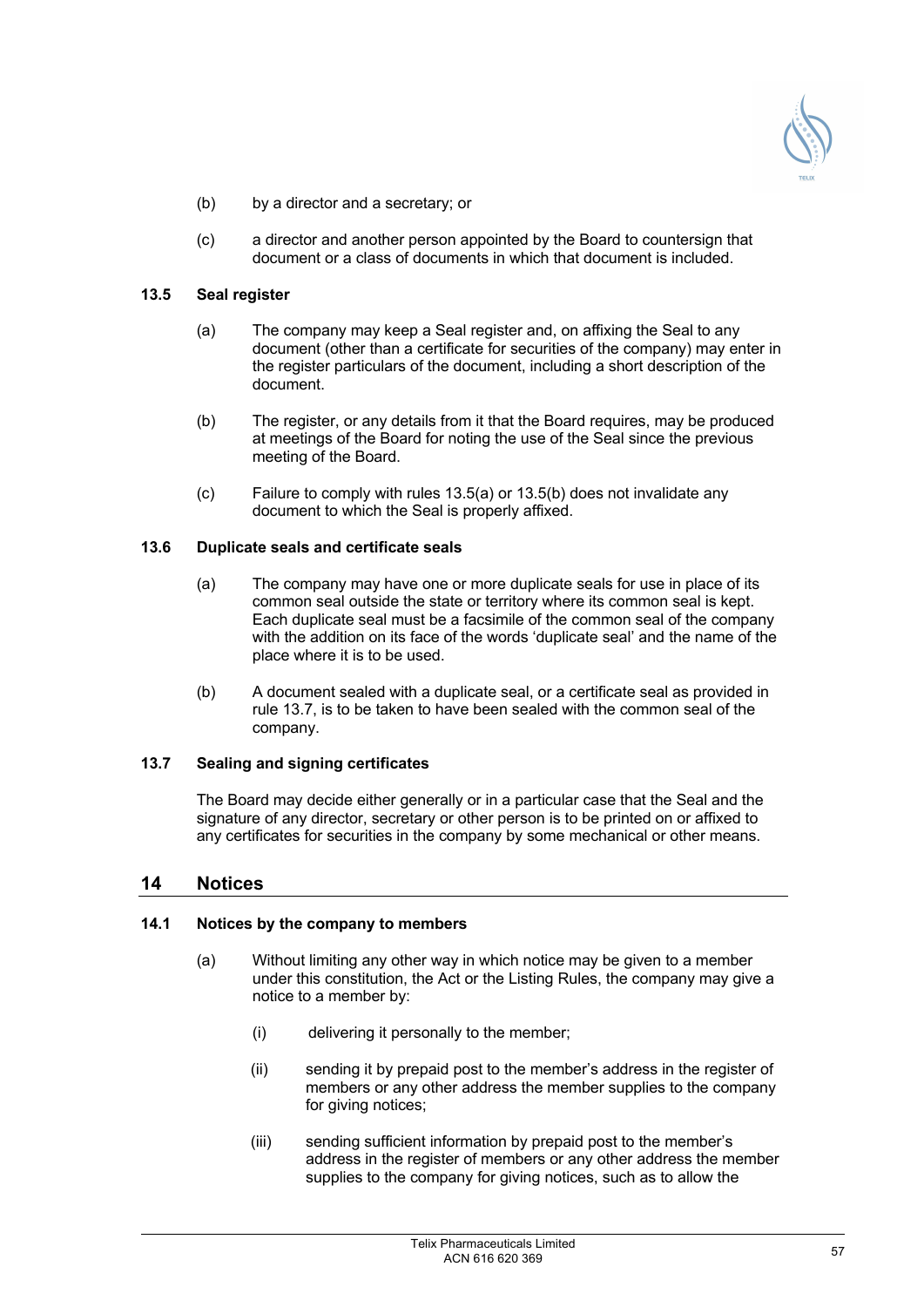

member to access the document electronically (including providing a URL link to any document or attachment);

- (iv) sending it by electronic means to the address the member has supplied to the company for giving notices;
- (v) sending sufficient information by electronic means to the address the member has supplied to the company for giving notices, such as to allow the member to access the document electronically (including providing a URL link to any document or attachment); or
- (vi) in the case of the annual financial report and any other document permitted by the Act, by making the document readily available in electronic form on the company's website,

provided that, in each case, the document remains readily accessible so as to be useable by the member for subsequent reference.

- (b) The company may give a notice to the joint holders of a share by giving the notice in the way authorised by rule 14.1(a) to the joint holder named first in the register of members for the share.
- (c) The company may give a notice to a person entitled to a share as a result of a Transmission Event by delivering it or sending it in the manner authorised by rule 14.1(a) addressed to the name or title of the person, to:
	- (i) the address that person has supplied to the company for giving notices to that person; or
	- (ii) if that person has not supplied an address, to the address to which the notice might have been sent if that Transmission Event had not occurred.
- (d) A notice given to a member under rules 14.1(a) or 14.1(b) is, even if a Transmission Event has occurred and whether or not the company has notice of that occurrence:
	- (i) duly given for any shares registered in that person's name, whether solely or jointly with another person; and
	- (ii) sufficiently served on any person entitled to the shares because of the Transmission Event.
- (e) A notice given to a person who is entitled to a share because of a Transmission Event is sufficiently served on the member in whose name the share is registered.
- (f) A person who, because of a transfer of shares, becomes entitled to any shares registered in the name of a member, is taken to have received every notice which, before that person's name and address is entered in the register of members for those shares, is given to the member complying with this rule 14.1.
- (g) A signature to any notice given by the company to a member under this rule 14.1 may be printed or affixed by some mechanical, electronic or other means.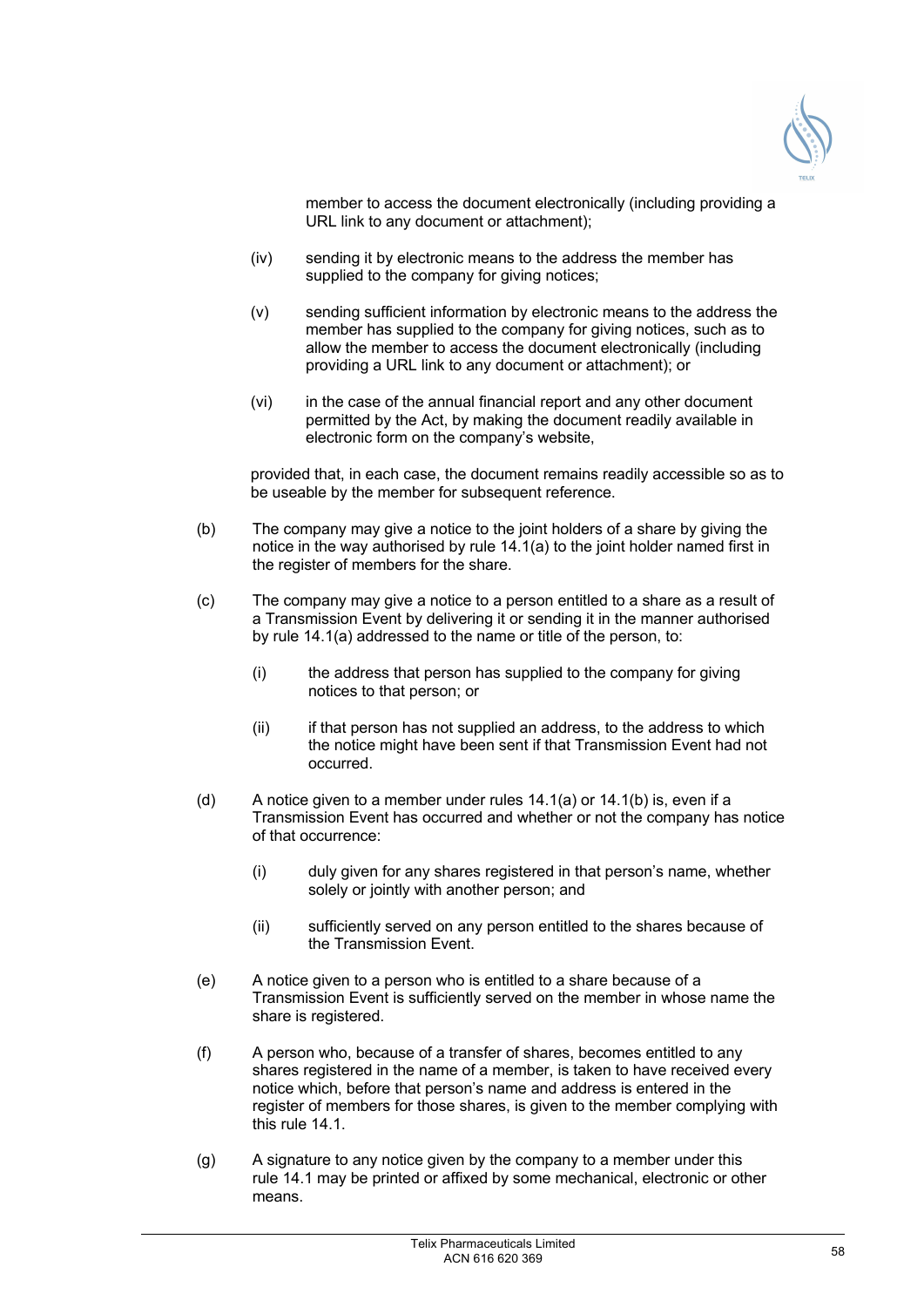

- (h) Where a member does not have a registered address or where the company believes that member is not known at the member's registered address, all notices are taken to be:
	- (i) given to the member if the notice is exhibited in the company's registered office for a period of 48 hours; and
	- (ii) served at the commencement of that period,

unless and until the member informs the company of the member's address.

## **14.2 Notices by the company to directors**

The company may give a notice to a director or alternate director by:

- (a) delivering it personally to him or her;
- (b) sending it by prepaid post to his or her usual residential or business address, or any other address he or she has supplied to the company for giving notices; or
- (c) sending it by electronic means to the address he or she has supplied to the company for giving notices.

## **14.3 Notices by members or directors to the company**

A member, director or alternate director may give a notice to the company by:

- (a) delivering it to the company's registered office:
- (b) sending it by prepaid post to the company's registered office;
- (c) sending it to the fax number at the company's registered office; or
- (d) sending it by electronic means to the address at the company's registered office or otherwise specified by the company.

## **14.4 Time of service**

- (a) A notice from the company properly addressed and posted is taken to be served at 10.00am Melbourne time on the day after the date it is posted.
- (b) A certificate signed by a secretary or officer of the company to the effect that a notice was duly posted under this constitution is conclusive evidence of that fact.
- (c) Where the company sends a notice by fax, the notice is taken as served at the time the fax is sent if the correct fax number appears on the facsimile transmission report produced by the sender's fax machine.
- (d) Where the company sends a notice by electronic transmission, the notice is taken as served at the time the electronic transmission is sent.
- (e) Where the company gives a notice to a member by any other means permitted by the Act relating to the giving of notices and electronic means of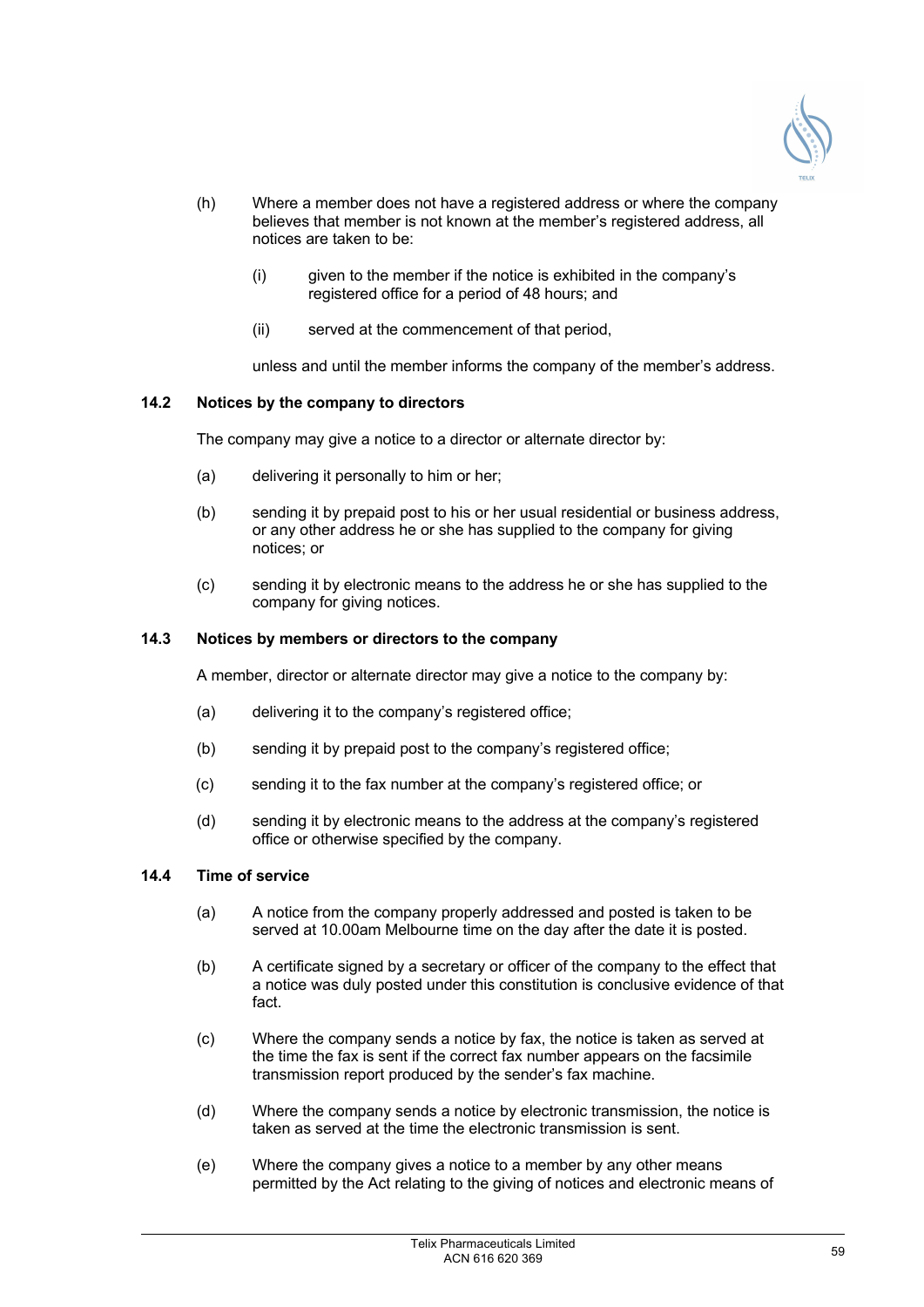

access to them, the notice is taken as given at 10.00am Melbourne time on the day after the date on which the member is notified that the notice is available.

(f) Where a given number of days' notice or notice extending over any other period must be given, the day of service is not to be counted in the number of days or other period.

## **14.5 Other communications and documents**

Rules 14.1 to 14.4 (inclusive) apply, so far as they can and with any necessary changes, to serving any communication or document.

#### **14.6 Elections by members**

- (a) A member may elect to be sent documents, either generally, in respect of a specific class of documents or in respect of a particular document, by the company:
	- (i) in physical form in accordance with rule  $14.1(a)(i)$  or  $14.1(a)(ii)$ ; or
	- (ii) in electronic form in accordance with rule  $14.1(a)(iv)$  or  $14.1(a)(v)$ .

by notifying the company of the election.

- (b) A member may elect, by notifying the company, not to receive particular documents prescribed by the Act (such as annual financial reports) from the company.
- (c) Unless otherwise specified under the Act, the company must take reasonable steps to send (or not send) documents in a manner that complies with an election made by a member under this rule 14.6:
	- (i) commencing on the date nominated by the member in the election or, if the member did not nominate a date, on the first Business Day immediately following receipt by the company of the member's election; and
	- (ii) ending on the date nominated by the member in the election or, if the member did not nominate a date, on the first Business Day immediately following receipt by the company of a notice from the member withdrawing the election.
- (d) The company must:
	- (i) send the members, at least once in each financial year, a notice; or
	- (ii) make a notice readily available on its website,

setting out members' rights to make an election in accordance with this rule 14.6.

## **14.7 Written notices**

A reference in this constitution to a written notice includes a notice given by fax or other electronic means. A signature to a written notice need not be handwritten.